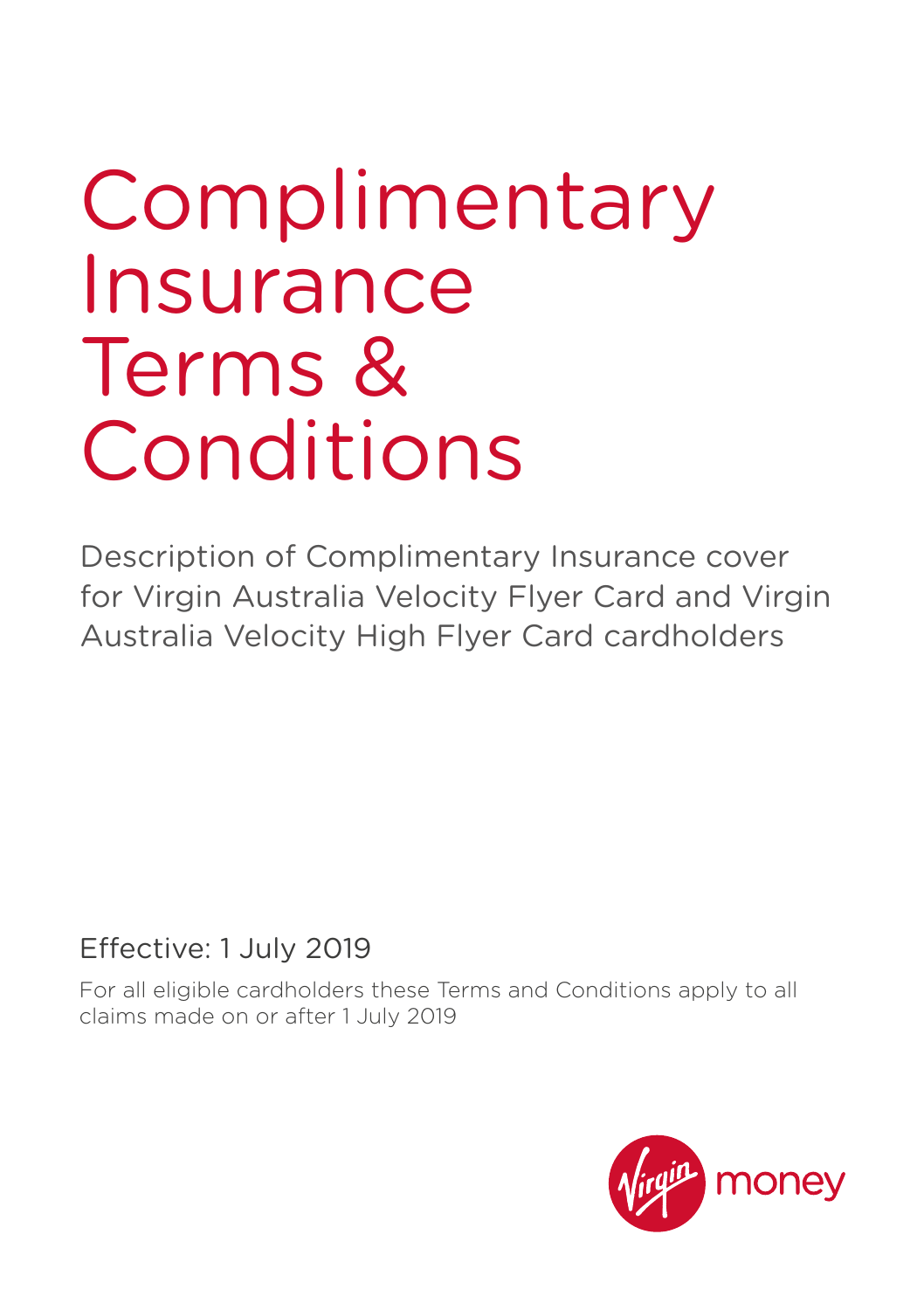# **Enquiries**

In the event of an emergency **overseas** simply call **Allianz Global Assistance** on +617 3305 7499 via the local operator and reverse the charges. Calls from mobile phones may attract other charges.

Additional copies of this booklet can be obtained online at [virginmoney.com.](http://virginmoney.com.au) [au](http://virginmoney.com.au) or call **Virgin Money** on 13 37 39, or +61 2 8288 2222 if **you** are overseas.

If **you** require personal advice on any of these insurances, please see **your** insurance adviser.

If **you** wish to apply for confirmation that **your pre-existing medical condition** is covered by the Group Policy issued to **Citi** (for **your overseas journey**) please phone **Allianz Global Assistance** on 1800 072 791.

If **you** wish to make a general inquiry regarding the covers outlined in this booklet **you** can give **Allianz Global Assistance** a call on 1800 072 791 (please have this booklet on hand when **you** call), or contact them by:

| Email:      | cardclaims@allianz-assistance.com.au   |
|-------------|----------------------------------------|
| <i>Fax:</i> | (07) 3305 7334                         |
| Post:       | Locked Bag 3014, Toowong DC, QLD 4066. |

Helpful FAQs and claims forms can be found on the **Allianz Global Assistance** website: **[claims.agaassistance.com.au](http://claims.agaassistance.com.au)**

or **you** can lodge **your** travel claim online 24 hours a day, 7 days a week at: **[www.travelclaims.com.au](http://www.travelclaims.com.au)**

# **Contents**

| Introduction<br>Virgin Money & Citi are not the issuers (insurers)<br>of these covers<br>Termination or Variation of Cover<br>Other Insurances<br><b>Limitation of Cover</b><br>Privacy<br>Definitions<br>International Travel Insurance (High Flyer only)<br>Interstate Flight Inconvenience (High Flyer only)<br>Transit Accident Insurance (High Flyer and Flyer)<br>Purchase Cover Insurance (High Flyer only)<br>Guaranteed Pricing Scheme (High Flyer and Flyer)<br>Extended Warranty Insurance (High Flyer only)<br>International Travel Insurance (High Flyer only) | 6<br>6<br>6<br>6<br>6<br>6<br>10 <sup>°</sup><br>17 |
|-----------------------------------------------------------------------------------------------------------------------------------------------------------------------------------------------------------------------------------------------------------------------------------------------------------------------------------------------------------------------------------------------------------------------------------------------------------------------------------------------------------------------------------------------------------------------------|-----------------------------------------------------|
|                                                                                                                                                                                                                                                                                                                                                                                                                                                                                                                                                                             |                                                     |
| <b>Part A - Eligibility &amp; Activation of Cover</b><br><b>Part B - Period of Cover</b>                                                                                                                                                                                                                                                                                                                                                                                                                                                                                    |                                                     |
|                                                                                                                                                                                                                                                                                                                                                                                                                                                                                                                                                                             |                                                     |
|                                                                                                                                                                                                                                                                                                                                                                                                                                                                                                                                                                             |                                                     |
|                                                                                                                                                                                                                                                                                                                                                                                                                                                                                                                                                                             |                                                     |
|                                                                                                                                                                                                                                                                                                                                                                                                                                                                                                                                                                             |                                                     |
|                                                                                                                                                                                                                                                                                                                                                                                                                                                                                                                                                                             |                                                     |
|                                                                                                                                                                                                                                                                                                                                                                                                                                                                                                                                                                             |                                                     |
|                                                                                                                                                                                                                                                                                                                                                                                                                                                                                                                                                                             | 17                                                  |
|                                                                                                                                                                                                                                                                                                                                                                                                                                                                                                                                                                             | 18                                                  |
|                                                                                                                                                                                                                                                                                                                                                                                                                                                                                                                                                                             | 19                                                  |
|                                                                                                                                                                                                                                                                                                                                                                                                                                                                                                                                                                             | 20                                                  |
|                                                                                                                                                                                                                                                                                                                                                                                                                                                                                                                                                                             | 20                                                  |
|                                                                                                                                                                                                                                                                                                                                                                                                                                                                                                                                                                             | 20                                                  |
|                                                                                                                                                                                                                                                                                                                                                                                                                                                                                                                                                                             | 21                                                  |
|                                                                                                                                                                                                                                                                                                                                                                                                                                                                                                                                                                             | 21                                                  |
| Interstate Flight Inconvenience (High Flyer only                                                                                                                                                                                                                                                                                                                                                                                                                                                                                                                            | 22                                                  |
| Transit Accident Insurance (High Flyer and Flyer)                                                                                                                                                                                                                                                                                                                                                                                                                                                                                                                           | 22                                                  |
| Purchase Cover Insurance (High Flyer only)                                                                                                                                                                                                                                                                                                                                                                                                                                                                                                                                  | 22                                                  |
| Guaranteed Pricing Scheme (High Flyer and Flyer)                                                                                                                                                                                                                                                                                                                                                                                                                                                                                                                            | 22                                                  |
| Extended Warranty Insurance (High Flyer only)                                                                                                                                                                                                                                                                                                                                                                                                                                                                                                                               | 23                                                  |
| <b>Part C - Tables of Benefits</b>                                                                                                                                                                                                                                                                                                                                                                                                                                                                                                                                          | 24                                                  |
| International Travel Insurance (High Flyer only)                                                                                                                                                                                                                                                                                                                                                                                                                                                                                                                            | 24                                                  |
| Interstate Flight Inconvenience (High Flyer only)                                                                                                                                                                                                                                                                                                                                                                                                                                                                                                                           | 27                                                  |
| Transit Accident Insurance (High Flyer and Flyer)                                                                                                                                                                                                                                                                                                                                                                                                                                                                                                                           | 27                                                  |
| Purchase Cover Insurance (High Flyer only)                                                                                                                                                                                                                                                                                                                                                                                                                                                                                                                                  | 27                                                  |
| Guaranteed Pricing Scheme (High Flyer and Flyer)                                                                                                                                                                                                                                                                                                                                                                                                                                                                                                                            | 28                                                  |
| Extended Warranty Insurance (High Flyer only)                                                                                                                                                                                                                                                                                                                                                                                                                                                                                                                               | 28                                                  |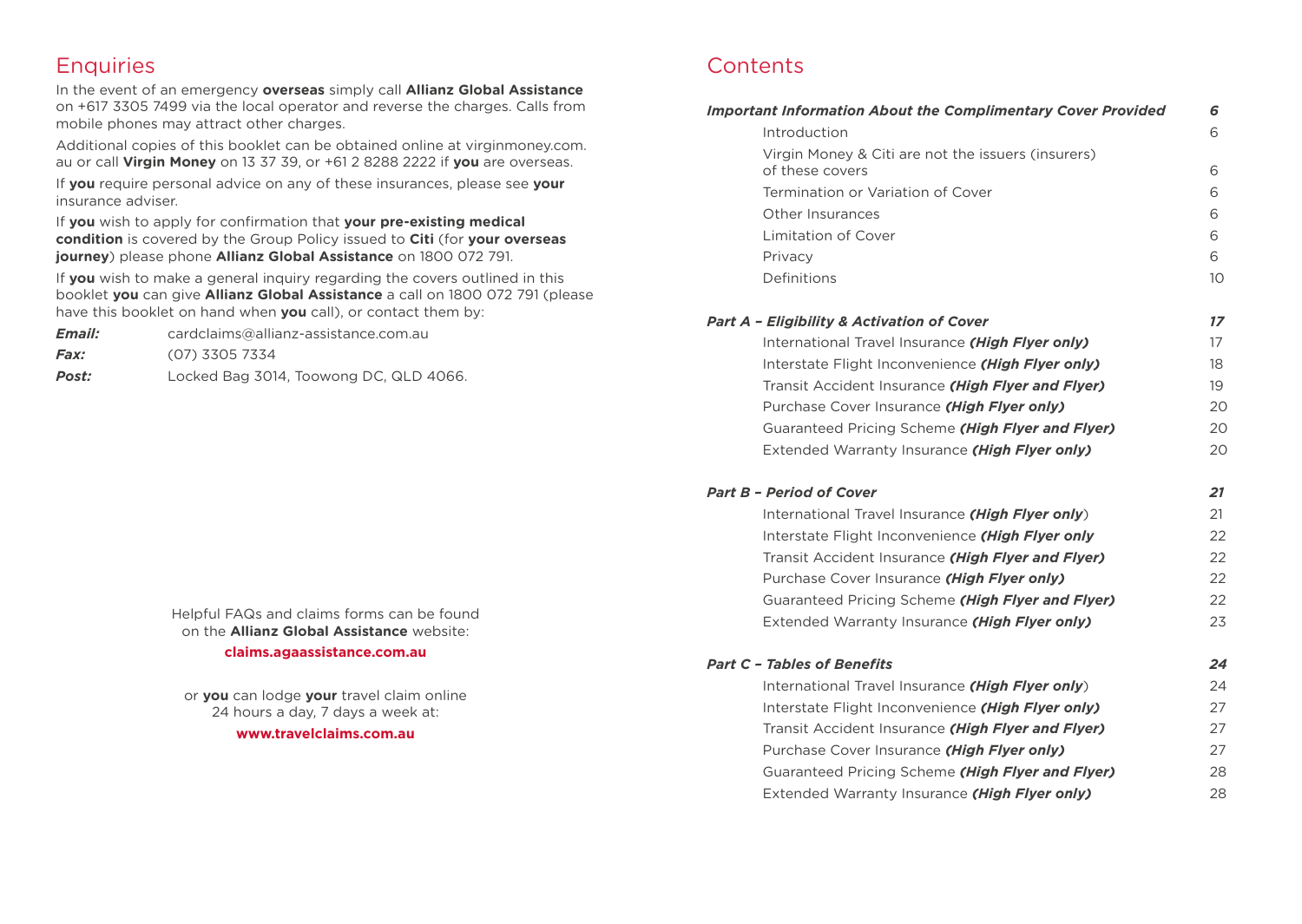| <b>Part D - Excesses &amp; General Exclusions</b>           | 29 |
|-------------------------------------------------------------|----|
| Excesses                                                    | 29 |
| <b>General Exclusions</b>                                   | 30 |
| <b>Part E - The cover we provide</b>                        | 32 |
| International Travel Insurance (High Flyer only)            | 32 |
| Pre-existing Medical Conditions                             | 32 |
| Pre-existing Medical Conditions that are covered            |    |
| (some restrictions apply)                                   | 33 |
| Emergency & Medical Services while overseas                 | 34 |
| Travelling Overseas                                         | 34 |
| Section 1.1 Overseas Emergency Assistance                   | 35 |
| Section 1.2 Overseas Emergency Medical                      | 36 |
| Section 1.3 Hospital Cash Allowance                         | 37 |
| Section 1.4 Accidental Death                                | 38 |
| Section 1.5 Funeral Expenses                                | 38 |
| Section 1.6 Loss of Income                                  | 38 |
| Section 2.1 Cancellation                                    | 39 |
| Section 3.1 Additional Expenses                             | 42 |
| Section 3.2 Travel Delay Expenses                           | 45 |
| Section 3.3 Alternative Transport Expenses                  | 45 |
| Section 4.1 Luggage                                         | 46 |
| Section 4.2 Travel Documents, Transaction Cards             |    |
| & Travellers Cheques                                        | 48 |
| Section 4.3 Luggage Delay                                   | 49 |
| Section 5.1 Rental Vehicle Excess                           | 49 |
| Section 6.1 Personal Liability                              | 50 |
| Interstate Flight Inconvenience Insurance (High Flyer only) | 51 |
| Section 1.1 Cancellation                                    | 51 |
| Section 2.1 Flight Delay                                    | 53 |
| Section 2.2 Missed Connection                               | 54 |
| Section 3.1 Luggage                                         | 54 |
| Section 4.1 Funeral Expenses                                | 56 |
| Section 5.1 Rental Vehicle Excess                           | 56 |

| <b>Transit Accident Insurance (High Flyer and Flyer)</b> | 57 |
|----------------------------------------------------------|----|
| Group Policy Aggregate Limit of Liability                | 58 |
| <b>Purchase Cover Insurance (High Flyer only)</b>        | 59 |
| <b>Guaranteed Pricing Scheme (High Flyer and Flyer)</b>  | 60 |
| <b>Extended Warranty Insurance (High Flyer only)</b>     | 60 |
| <b>Claims</b>                                            | 61 |
| How to make a claim                                      | 61 |
| Claims are payable in Australian Dollars                 | 62 |
| You must not admit fault or liability                    | 62 |
| You must help us recover any money we have paid          | 62 |
| Fraud                                                    | 63 |
| <b>Complaints &amp; disputes</b>                         | 63 |
| General Insurance Code of Practice                       | 63 |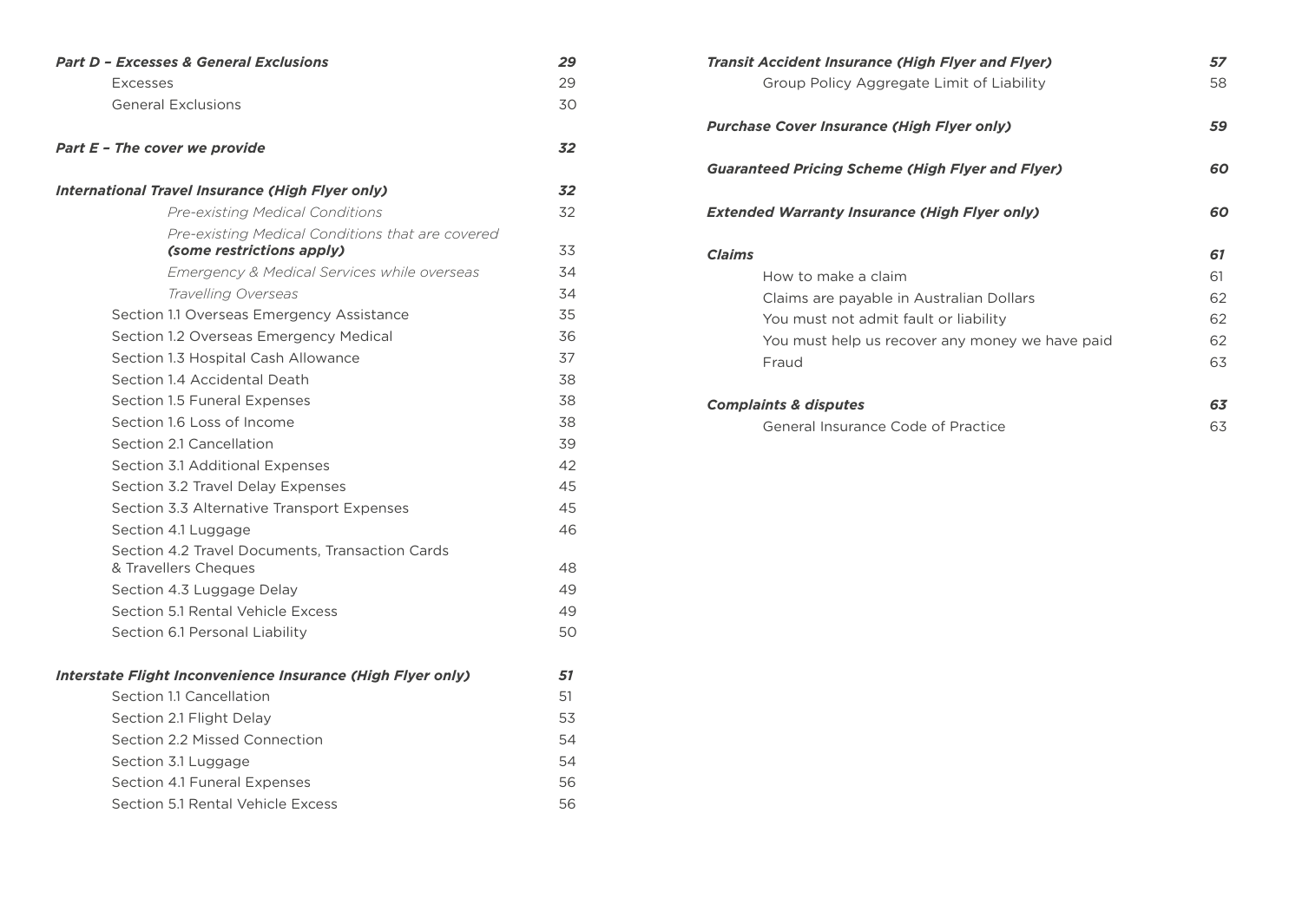# Important Information About The Complimentary Cover Provided

## **Introduction**

This booklet describes the complimentary insurance benefits provided by **Allianz**, which are available to **Virgin Money card cardholders** and other eligible beneficiaries. Cover applies to claims made on or after 1 July, 2019. **You** are not covered for claims made after termination of or the expiry of the period of the Group Policy. **Virgin Money** or **Citi** will provide **account holders** with details of any replacement cover.

These covers are available under a Group Policy issued to Citigroup Pty Limited, ABN 88 004 325 080, AFS Licence No 238098 of Level 10, 2 Park Street, Sydney, NSW 2000 (**Citi**) by AWP Australia Pty Ltd, ABN 52 097 227 177, AFS Licence No 245631 trading as Allianz Global Assistance, of Level 16, 310 Ann Street, Brisbane, QLD 4000 (**Allianz Global Assistance**) under a binder from the underwriter, Allianz Australia Insurance Limited, ABN 15 000 122 850, AFS Licence No. 234708,of 2 Market Street, Sydney, NSW 2000 (**Allianz**). For general enquiries call **Allianz Global Assistance** who issues and manages the Group Policy on behalf of **Allianz**.

There is no obligation to accept any of these benefits. However, if **you** wish to claim any of these benefits, **you** will be bound by the definitions, terms, conditions, exclusions and claims procedures contained in this booklet.

*PLEASE READ THIS BOOKLET CAREFULLY AND KEEP IT IN A SAFE PLACE*. Also please keep detailed particulars and proof of any loss including the sales receipts and **Virgin Money card account** statements showing any purchases.

# Virgin Money and Citi are not the issuers (insurers) of these covers

**Citi** is the credit provider and issuer of the **cards**. Virgin Money (Australia) Pty Ltd ABN 75 103 478 897 ('**Virgin Money**') promotes and distributes the **cards** under an agreement with **Citi**.

**Virign Money** and **Citi** are not the issuers of these covers and neither they nor any of their related corporations guarantee or are liable to pay any of the benefits under these covers.

Neither **Virgin Money** nor **Citi** or any of their related corporations are Authorised Representatives of **Allianz**, **Allianz Global Assistance** or any of their related companies.

# Termination or Variation of Cover

**Citi** or **Allianz** may terminate or vary any one or all of the covers described in this booklet, and if so **Virgin Money** or **Citi** will notify **account holders** of the termination or change in writing. The existing cover will only apply to claims made before the date of change or termination. No cover is provided for claims made after the date of termination. **Virgin Money** or **Citi** will provide **account holders** with details of any replacement cover.

# Other Insurances

The covers described in this booklet are provided for **your** benefit under a Group Policy entered into between **Allianz** and **Citi**. **Citi** is the policy owner. When eligible, **you** have the benefit of cover as a third party beneficiary by reason of the statutory operation of Section 48 of the Insurance Contracts Act 1984 (Cth).

If **you** are entitled to receive a benefit or make a claim under another insurance policy (Other Policy) (for example, a comprehensive travel insurance policy for **your overseas journey**), in respect of the same loss as **your** claim under this Group Policy, then, subject to the provisions of the Insurance Contracts Act 1984 (Cth), **Allianz** is not liable to provide indemnity under this Group Policy until the amount of any indemnity under that Other Policy is exhausted. In other words, any cover under this Group Policy in respect of the same loss shall only be excess insurance cover over and above the applicable Other Policy.

If **you** make a claim under another insurance policy and **you** are not paid the full amount of the claim, then, subject to the provisions of the Insurance Contracts Act 1984 (Cth), the cover provided to **you** under the Group Policy will make up the difference, to the extent of cover that applies, in accordance with the terms and conditions contained in this booklet.

**We** may seek contribution from **your** other insurer. **You** must give **us** any information that **we** reasonably require to help **us** make a claim from the other insurer.

# Limitation of Cover

Not withstanding any other terms, **we** shall not be deemed to provide coverage and **we** will not make any payments nor provide any service or benefit to any person or other party to the extent that such cover, payment, service, benefit and/or any business or activity of the person would violate any applicable trade or economic sanctions law or regulation.

# **Privacy**

To offer or provide **you** with **our** products and services (or those **we** may offer or provide to **you** on behalf of **our** business partners) **we**, namely AWP Australia Pty Ltd ABN 52 097 227 177 trading as '**Allianz Global Assistance**', and **our** agents and representatives, collect, store, use, and disclose **your** personal information including sensitive information.

**We** usually collect it directly from **you** but sometimes from others depending upon the circumstances and the product involved. For instance, **we** may collect **your** personal information from **our** business partners who may have provided **you** with a product or service including but not limited to travel insurance, roadside assistance with a vehicle purchase, Overseas Student or Visitor Health Cover, or other assistance services **we** arrange or provide.

For example, **your** personal information may be collected from **your** family members and travel companions, doctors, and hospitals if **you** purchase **our** travel insurance and require medical assistance.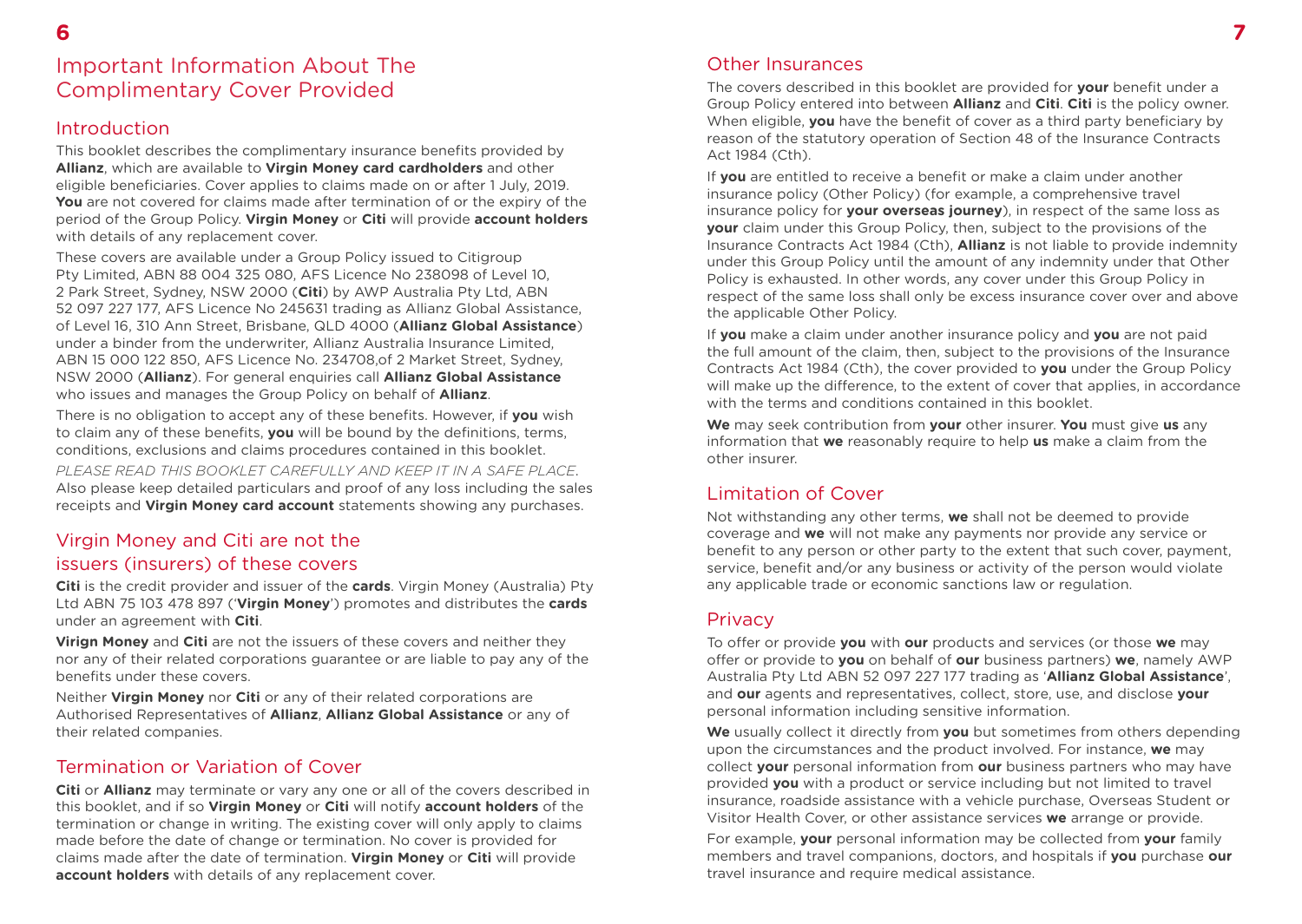Likewise, **we** collect personal information from universities and **your** agents if **you** inquire about or apply for **our** Overseas Student or Visitor Health Cover. **We** are the 'data controller' and responsible for ensuring **your** personal information is used and protected in accordance with applicable laws including the Privacy Act 1988 and sometimes European Law (the GDPR) where **our** activities are within its scope. Personal information **we** collect includes, for example, **your** name, address, date of birth, email address, and sometimes **your** medical information, passport details, bank account details, as well as other information **we** collect through devices like 'cookies' when **you** visit **our** website such as **your** IP address and online preferences.

**We** use **your** personal information to offer and provide **our** products and services and to manage **your** and **our** rights and obligations in connection with any products and services **you** have acquired. For instance, **we** use it to assess, process, and investigate any travel or health insurance claims, and to liaise with Government Departments when necessary.

**We** may also use it for product development, marketing (where permitted by law or with **your** consent but not in connection with some products or services such as credit card insurances), customer data analytics, research, IT systems maintenance and development, recovery against third parties, fraud investigations, and for other purposes with **your** consent or where permitted by law. **We** do not use sensitive information for marketing purposes or provide that information to any third parties for marketing.

**Your** personal information may be disclosed to third parties (some of whom are data processors) who assist **us** to carry out the above activities both inside and outside of Australia, such as claims management providers, travel agents and intermediaries, insurers, investigators, cost containment providers, medical and health service providers, universities and other education institutions, roadside assistance and towing providers, vehicle manufacturers, **overseas** data storage (including 'cloud' storage) and data handling providers, legal and other professional advisers, **your** agents and broker, **your** travel group leader if **you** travel in a group, **your** employer if **you** have a corporate travel policy, **your** bank if **you** are the beneficiary of the bank's credit card insurances, insurance reference bureaux, and **our** related and group companies including **Allianz**. Some of these third parties may be located in other countries including in Europe, Asia, Canada, or the USA. **We** also, where necessary, disclose **your** personal information to Government Departments including for immigration and private health insurance purposes as well as to regulatory bodies.

With the exception of credit card insurances and some other products and services that **we** offer or provide on behalf of certain clients, **we** may, where permitted by law or with **your** consent, contact **you** by telephone, normal mail, email, electronic messages such as SMS, and via other means with promotional material and offers of products or services from **us**, **our** related companies, as well as offers from **our** business partners that **we** consider may be relevant and of interest to **you**. Where **we** contact **you** as a result of

obtaining **your** consent, **you** can withdraw **your** consent at any time by calling **us** on 1800 023 767 or by contacting **us** – see below.

When **you** provide personal information to **us** about other individuals, **we** rely on **you** to have first obtained the individual's consent, and have made them aware of the matters set out in this Privacy Notice. **You** may also (1) seek access to **your** personal data and ask about its origin, the purposes of the processing, and details of the data controller or data processor, and the parties to whom it may be disclosed; (2) ask **us** to correct and update **your** personal information, (3) ask for a copy of **your** personal data in an electronic format for **yourself** or for someone **you** nominate. **You** may in some circumstances restrict the processing of **your** personal data, and request that it be deleted. Where **your** personal information is used or processed with **your** specific consent as the sole basis for processing (rather than on a contractual basis or legitimate interest), **you** may withdraw **your** consent at any time. **You** may not access or correct personal information of others unless **you** have been authorised by their express consent, or unless they are **your** dependants under 16 years of age.

If **you** have a request or complaint concerning **your** personal information or about data privacy, please contact: Privacy Officer, Allianz Global Assistance, PO Box 162, Toowong, QLD 4066, or email [DataPrivacyAU@](mailto:DataPrivacyAU%40allianz-assistance.com.au?subject=) [allianz-assistance.com.au](mailto:DataPrivacyAU%40allianz-assistance.com.au?subject=).

**You** can also contact the Privacy Commissioner at the Office of The Australian Information Commissioner, GPO Box 218, Sydney, NSW 2601 if **you** have a complaint.

For more information about **our** corporate privacy policy and handling of personal information, including further details about access, correction and complaints, please visit **our** website at [www.allianz-assistance.com.au](http://www.allianz-assistance.com.au) and click on the Privacy & Security link.

If **you** do not agree with the matters set out in **our** privacy policy or will not provide **us** with the personal information **we** request, **we** may not be able to provide **you** with **our** products or services including the assessment and payment of any claims. In cases where **we** cannot comply with **your** request concerning **your** personal information, **we** will give **you** reasons why.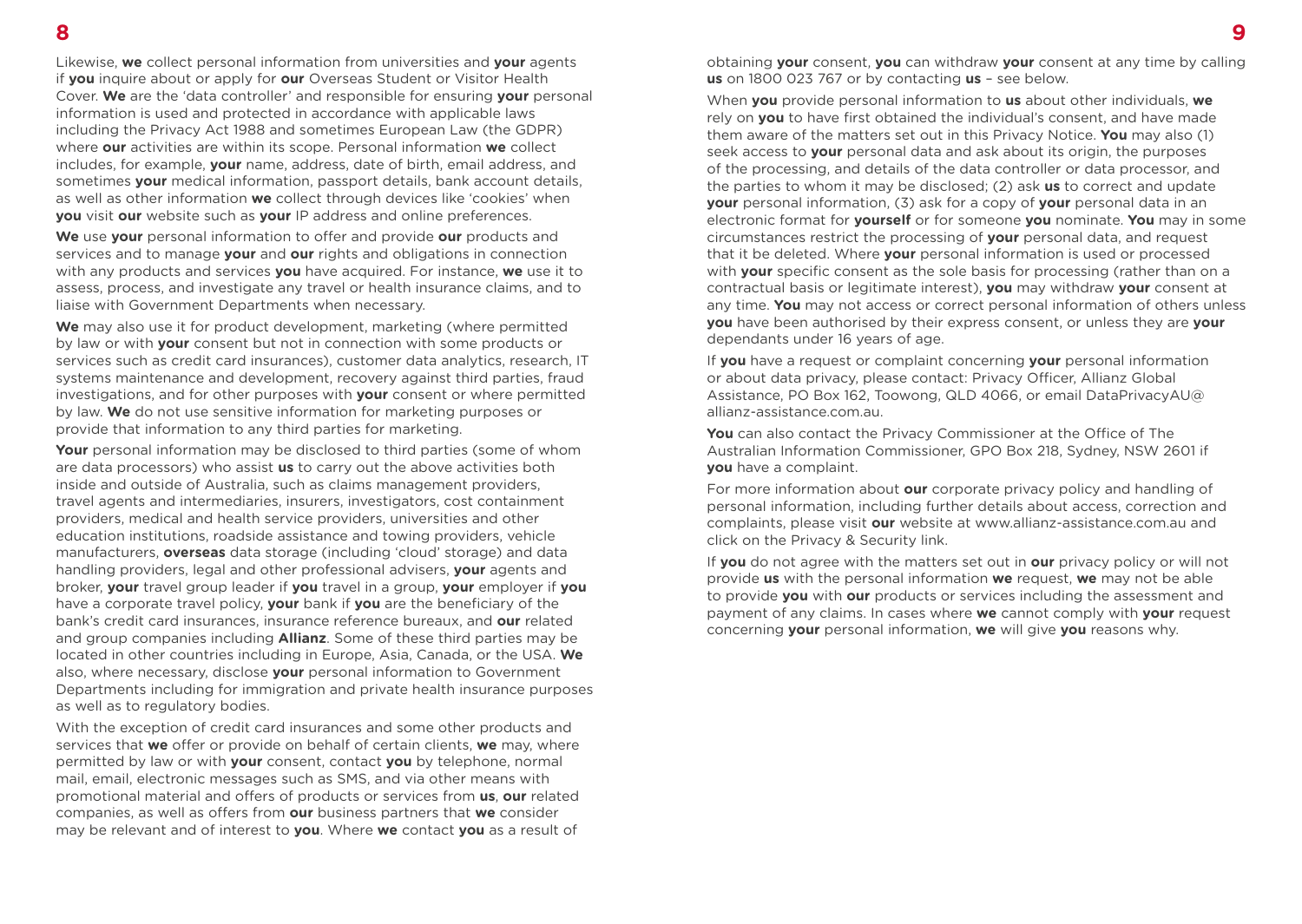# Definitions

Headings have been included for ease of reference but do not form part of the terms and conditions of the cover provided.

The following key words have particular meaning in this booklet and the Group Policy and are highlighted in bold font. The use of defined words in the singular includes the plural and vice versa.

**accident /accidental/accidentally** means an unexpected event caused by something external and visible

**account holder** means a **Virgin Money** customer who has entered into a **card account** with **Virgin Money** and **Citi** and in whose name the **card account** was opened. The account holder is the individual who has contractual obligations with **Virgin Money** and/or **Citi** under the **card account**.

**Allianz** means Allianz Australia Insurance Limited, ABN 15 000 122 850, AFSL 234708.

**Allianz Global Assistance** means AWP Australia Pty Ltd, ABN 52 097 227 177, AFSL 245631.

**ATAS** means Australian Federation of Travel Agents Travel Accreditation Scheme (*an industry accreditation scheme introduced following the winding up of the statutory Travel Compensation Fund*).

**business item** means a new item acquired for use by the business, but does not include the following:

- items with an original purchase price in excess of \$3,000;
- items acquired for the purpose of sale or trade;
- items acquired to undergo process or transformation in the business;
- animals or plant life:
- boats, automobiles, motorboats, **motorcycles**, airplanes or any other motorised vehicles and their integral parts and installed accessories;
- cash, bullion, negotiable instruments, vouchers, gift cards, trading cards, tickets of any description, travellers cheques or collections such as stamps,

coins and cards;

- computer software or non-tangible items;
- consumable or perishable items (including but not limited to food, drink, drugs, cosmetics, fuel or oil);
- items of contraband;
- manuscripts or books of account:
- real estate and movable fixtures or fittings (including but not limited to dish washers, stoves, ovens and fixed air conditioners) which are or are intended to form part of any home or real estate; or
- second-hand items including works of art and antiques

**card** includes any of the following **Virgin Money** credit cards:

- "Virgin Australia Velocity High Flyer" Credit Card issued by **Citi**.
- "Virgin Australia Velocity Flyer" Credit Card issued by **Citi**.

**card account** means:

- a current and valid **Virgin Money card** facility provided by **Citi** to which purchases made by **cardholders** on a **Virgin Money card** are charged; or
- the primary account linked to a **Virgin Money card** to which a transaction is routed by any electronic funds transfer facility.

**cardholder** means a person who has permanent residency in Australia (including holders of a visa issued under the Migration Act 1958 (Cth) which entitles the holder of the visa to residency) to whom **Citi** has issued a **Virgin Money card**.

**chronic** means a persistent and lasting condition. It may have a pattern of relapse and remission.

**Citi** means Citigroup Pty Limited, ABN 88 004 325 080, AFS Licence No 238098.

**concealed storage compartment** means a boot, trunk, glove box, enclosed centre console, or concealed cargo area of a vehicle.

**covered breakdown** means the failure of a **covered item** to operate for the purpose for which it was designed, as a direct result of a breakdown or defect. This does not include where the breakdown or defect is covered by the terms of the **manufacturer's warranty**.

#### **covered item** means:

- **a) business items**; or
- **b)** an item acquired for personal, domestic or household use, but excludes:
	- items acquired for the purpose of sale or trade; or
	- animals or plant life; or
	- boats, automobiles, motorboats, **motorcycles**, airplanes or any other motorised vehicles and their integral parts and installed accessories; or
	- cash, bullion, negotiable instruments, trading cards, lottery tickets or other gambling related items, tickets of any description, traveller's cheques, or collections such as stamps, coins and cards; or
	- computer software or non tangible items; or
	- consumable or perishable items (including but not limited to food, drugs, fuel or oil); or
	- items of contraband; or
	- items acquired for a purchase price exceeding \$10,000 for *Guaranteed Pricing Scheme* and *Purchase Cover Insurance*, and exceeding \$20,000 for *Extended Warranty Insurance*; or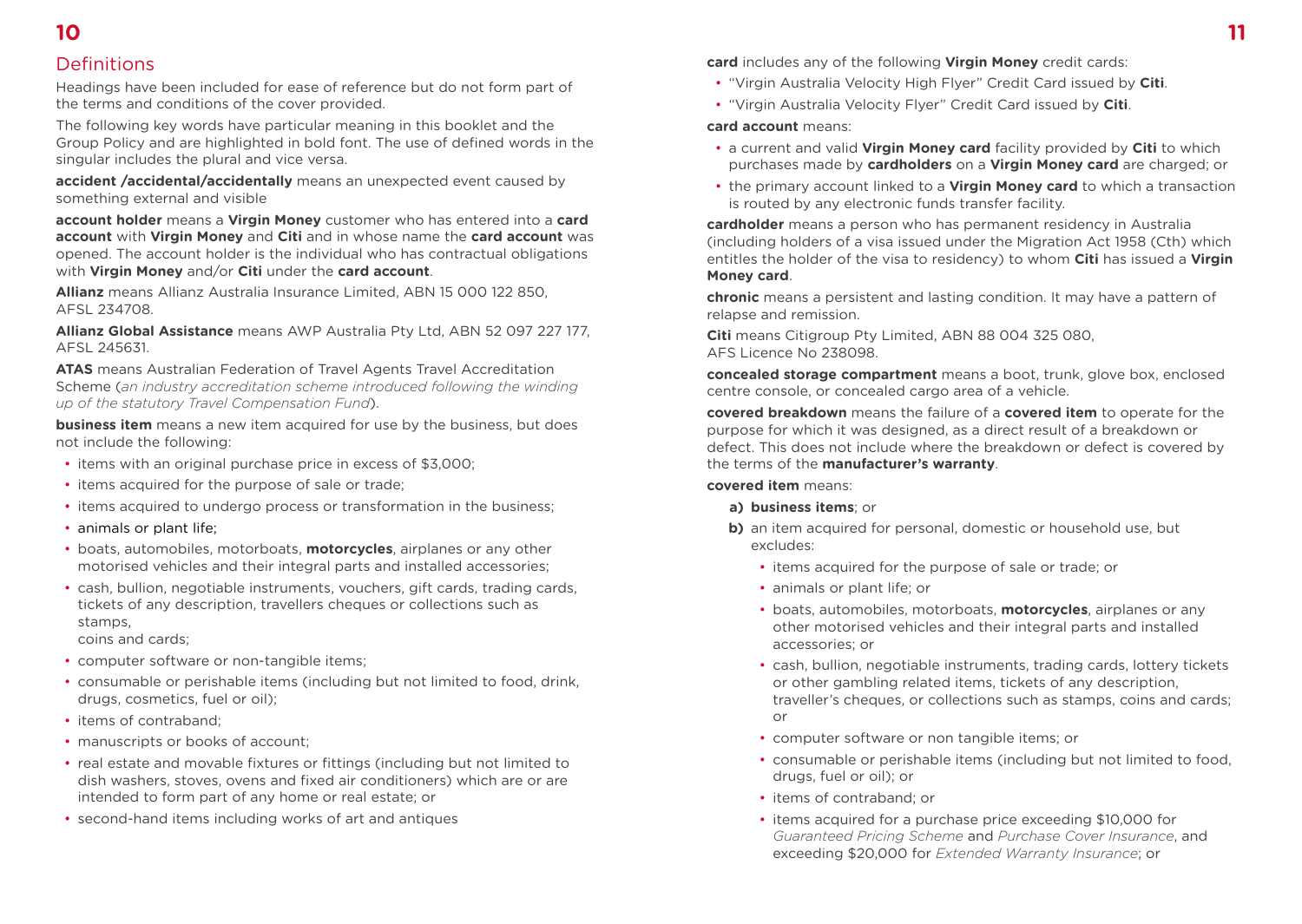- 
- real estate and movable fixtures or fittings (including but not limited to dish washers and fixed air conditioners) which are, or are intended to form part of any home or real estate; or
- second-hand items including works of art or antiques.

**dangerous activities** means **you** exposing **yourself** to danger during **your journey**, unless in an attempt to preserve **your** life or the life of another person and includes but is not limited to activities such as:

- scuba diving unless **you** hold an open water diving certificate or are diving with a qualified and registered diving instructor;
- mountaineering or rock climbing, racing (other than amateur racing on foot), white water rafting, boating, abseiling, parasailing, skydiving, hang-gliding, base jumping, bungee jumping, pot holing, canyoning, caving, fire walking, running with the bulls, rodeo riding, polo playing, hunting, shooting, archery, tobogganing, water skiing, jet skiing, off-piste snow skiing, off-piste snowboarding, snow mobiling or any other similar activity; or
- participation in any kind of **professional sport**.

**dependant** means **your** child, not in full-time employment who is aged 24 years or under at the time that their eligibility for cover is met.

**epidemic/pandemic** means anything defined by the World Health Organisation to be an epidemic/pandemic or to have reached epidemic and/or pandemic status (*as stated on either [www.who.int](http://www.who.int) or [www.smarttraveller.gov.au](http://www.smarttraveller.gov.au)*).

**excess** means the deduction **we** will make from the amount otherwise payable for each claimable incident or event.

**funeral expenses** means the costs charged by a funeral director for arranging a funeral service and by a cemetery for a burial or a crematorium for a cremation. It does not include the cost of memorialisation or any other costs.

**home** means the place where **you** normally live in Australia.

**hospital** means an established hospital registered under any legislation that applies to it, that provides in-patient medical care. It does not include any institution used primarily as a nursing or convalescent home, a place of rest, a geriatric ward, a mental institution, a rehabilitation or external care facility or a place for the treatment of alcoholism, drug addiction or substance addiction.

**injure or injured or injury** means bodily injury caused solely and directly by violent, **accidental**, visible and external means, which happens at a definite time and place during **your** period of cover and does not result from any illness, **sickness** or disease.

**insolvency** or **insolvent** means bankruptcy, provisional liquidation, liquidation, appointment of a receiver, manager or administrator, entry into any official or unofficial scheme of arrangement, statutory protection, restructuring or composition with creditors, or the happening of anything of a similar nature under the laws of any jurisdiction.

**interstate flight** means travel on a registered and scheduled commercial passenger airline from any Australian state or territory, to another Australian state or territory.

**journey** means travel which begins when **you** leave **home** or **your** place of business to commence **your** travel and ends when **you** arrive back **home** or at a **hospital** or nursing home in Australia (if **you** are evacuated or repatriated), whichever happens earlier.

**loss of** as used with reference to hand or foot means severance through or above the wrist or ankle joint.

**manufacturer's warranty** means the manufacturer's written warranty that is applicable and able to be fulfilled within Australia.

**medical adviser** means a doctor, a clinical psychologist or a dentist, who is not **you**, **your travel companion** or a **relative** or an employee of **you**, **your travel companion** or a **relative**, holding the necessary certification for the country in which they are currently practicing and qualified to give the diagnosis being provided.

**medical expenses** means **reasonable** expenses incurred for:

- medical, paramedical or surgical treatment and other treatment given or prescribed by a **medical adviser**; or
- ambulance or **hospital** charges; or
- dental treatment arising as a result of an **injury** or **sickness**; or
- emergency dental charges up to the limit specified in *Part C Table of benefits, Section 1.2 Overseas Emergency Medical – Emergency Dental Expenses*. This does not include dental treatment for deterioration, decay or normal wear and tear to teeth; or
- expenses for **your** medical transfer or evacuation to the nearest **hospital** for emergency medical treatment or to be brought back to **your home** with appropriate medical supervision.

**mental illness** means any illness, condition or disorder listed in the current edition of the Diagnostic and Statistical Manual of Mental Disorders.

**motorcycle** means any two-wheeled or three-wheeled motor vehicle.

**natural disaster** means any event or force of nature that has catastrophic consequences, such as an avalanche, earthquake, flood, bush fire, hurricane, tornado, cyclone, tsunami and volcanic eruption.

**overseas** means outside of Australia and its territories other than when travelling on a foreign registered vessel in Australian territorial waters.

**overseas travel ticket** means either

- a one-way ticket from Australia to an **overseas** destination; or
- a ticket from Australia to an **overseas** destination and return to Australia.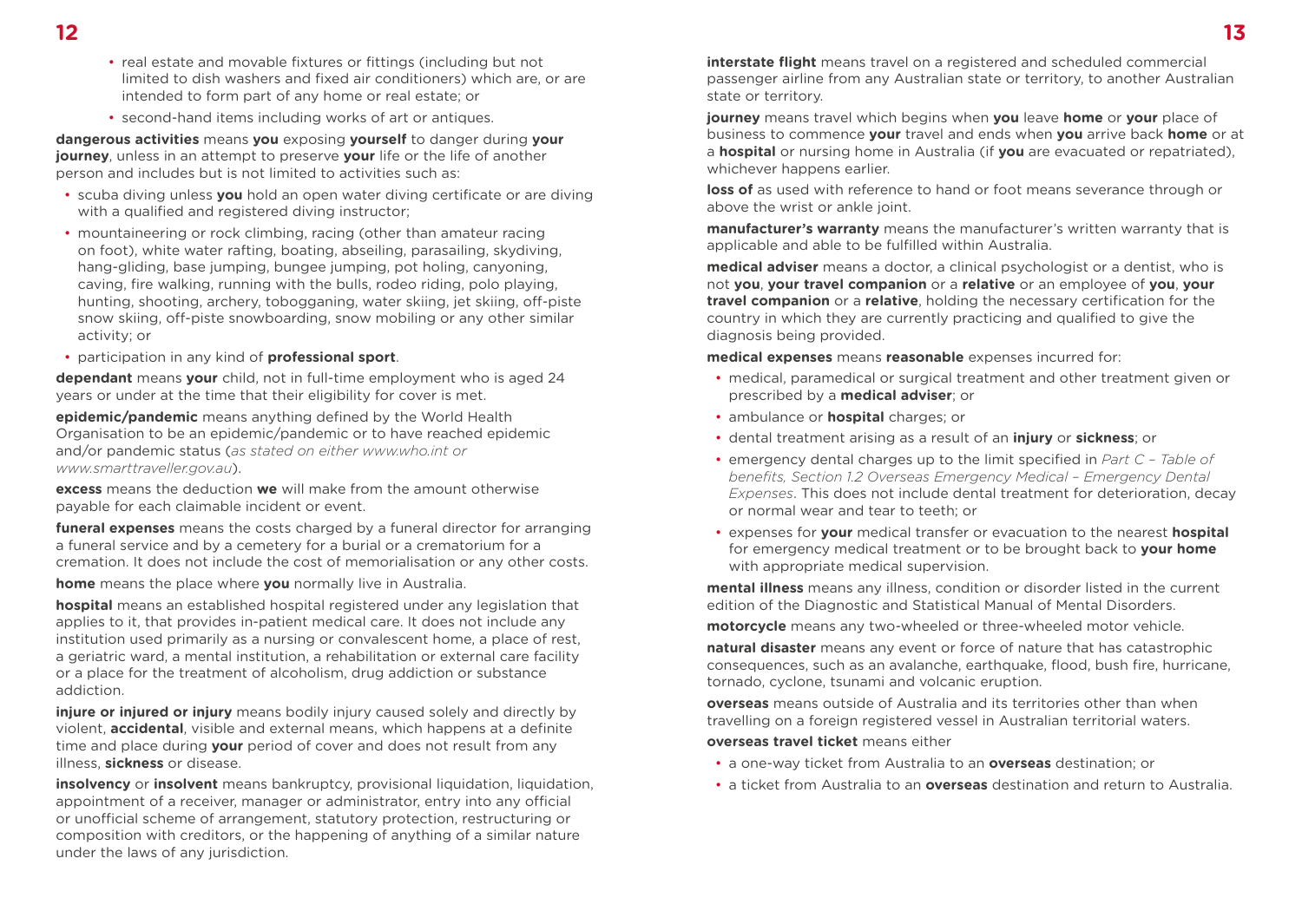**pre-existing medical condition** means any condition, including but not limited to **mental illness**, anxiety, alcoholism, drug addiction, substance addiction or pregnancy and/or any **chronic** or ongoing medical, mental or dental condition, which **you** or a reasonable person in **your** circumstances should have been aware of, or should have become aware of, or for which investigation, treatment or advice has been sought or received, or medication prescribed or taken:

- at any time before **you** obtained **your overseas travel ticket** for the cover provided under section *2.1 Cancellation* in *International Travel Insurance*; or
- after **you** obtained **your overseas travel ticket**, but prior to the commencement of **your journey** for the cover provided under all other sections of *International Travel Insurance*; or
- at any time before **you** obtained **your interstate flight** ticket for the cover provided under *Interstate Flight Inconvenience Insurance*; or
- any complication arising from any such condition outlined above, except that any unexpected and unforeseen complication arising from **your** pre-existing pregnancy is not considered to be a pre-existing medical condition.

**professional sport** means training for, coaching or competing in any sporting event where **you** are entitled to receive, or are eligible to receive, an appearance fee, wage, salary or prize money in excess of \$1,000.

**public place** means any place that the public has access to, including but not limited to planes, trains, cruise ships, taxis, buses, air or bus terminals, stations, wharves, streets, shops, museums, galleries, hotels, hotel foyers and grounds, beaches, restaurants, private car parks, public toilets and general access areas.

#### **reasonable** means:

- for **medical expenses**, the standard level of care given in the country **you** are in not exceeding the level **you** would normally receive in Australia;
- for other covered expenses, a level comparable to those **you** have booked for the rest of **your journey**.

**Reciprocal Health Care Agreement** means an agreement between the Government of Australia and the government of another country where Australian residents are provided with subsidised essential medical treatment. (*Please visit [www.dfat.gov.au](http://www.dfat.gov.au) for details of Reciprocal Health Care Agreements with Australia*).

#### **relative** means:

- **spouse**; or
- parent, parent-in-law, step-parent, guardian; or
- grandparent; or
- child, grandchild, stepchild, foster child and ward; or
- brother, brother-in-law, sister, sister-in-law; or
- daughter, daughter-in-law, son, son-in-law; or
- fiancé, fiancée; or
- uncle, aunt; or
- half-brother, half-sister; or
- niece, nephew.

**rental vehicle** means a campervan/motorhome that does not exceed 4.5 tonnes, a sedan, coupe, hatchback, station-wagon, SUV, four wheel drive or mini bus/people mover rented from a licensed motor vehicle rental company or agency.

**sick** or **sickness** means a condition, not being an **injury**, the signs or symptoms of which first occur or manifest during **your** period of cover.

**special event** means a wedding, funeral, pre-paid conference, pre-paid sporting event, pre-paid concert, pre-paid cruise or pre-paid tour which before **you** left Australia **you** had planned to attend.

**sporting equipment** means equipment needed and used to participate in a particular sport and which can be carried about with **you**.

**spouse** means a partner of the **cardholder** who is permanently living with the **cardholder** at the time the **journey** or **trip** starts.

**transaction card** means a debit card, credit card or travel money card.

**transportation** means an aircraft, vehicle, taxi, train, bus or short-haul ferry (but not a cruise ship) that is licensed or authorised to carry fare-paying passengers.

**travel companion** means a person with whom **you** made arrangements before the **journey began**, to travel with **you** for at least 50% of the period of cover provided for **your journey**.

**trip** means an **overseas** passage by the **cardholder** and/or their **spouse** and/ or **dependants** as paying passengers on **transportation**.

**unlimited** means there is no capped dollar amount.

**unsupervised** means leaving **your covered items** or **valuables**:

- **a)** with a person who is not a **travel companion** or who is not a **relative**; or
- **b)** with a person who is a **travel companion** or who is a **relative** but who fails to keep **your covered items** or **valuables** under close supervision; or
- **c)** where they can be taken without **your** knowledge; or
- **d)** at such a distance from **you** that **you** are unable to prevent them being taken; and

includes forgetting or misplacing items of **your covered items** or **valuables**, leaving them behind or walking away from them.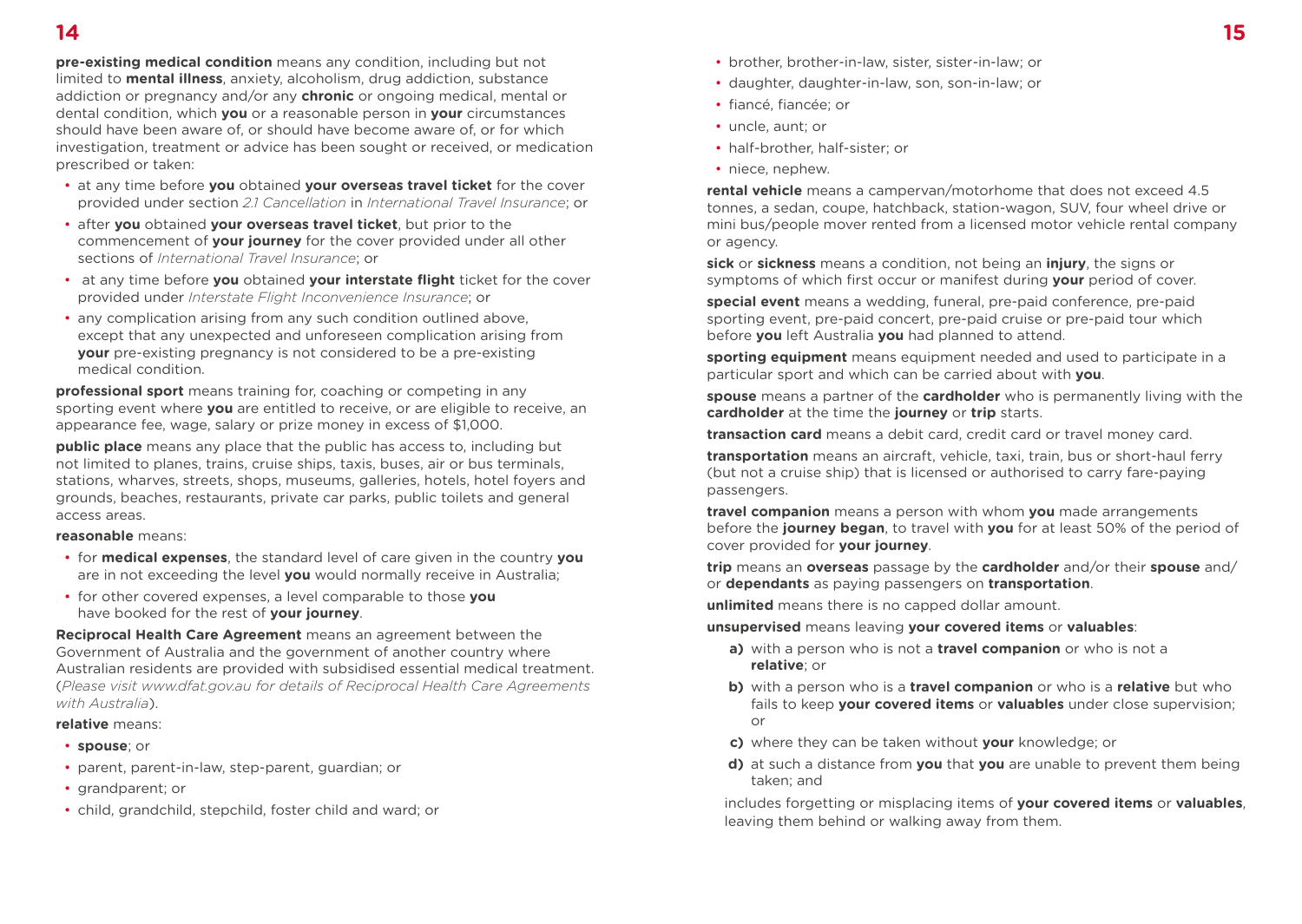**valuables** means jewellery, watches, precious metals or semi precious stones/precious stones and items made of or containing precious metals or semi precious stones/precious stones, furs, binoculars, telescopes, computer games, any kind of photographic, audio, video, computer, television, fax and phone equipment (including mobile phones), tablets, MP3/4 players and PDAs.

**Velocity Account** means the Velocity Frequent Flyer program account to which **Velocity Points** earned by eligible transactions are credited.

**Velocity Points** means the points awarded to the members in the Velocity Frequent Flyer program and subject to the Velocity Frequent Flyer Membership Terms and Conditions.

**Virgin Australia Gift Voucher** means a complimentary gift voucher that is made available to a Virgin Australia Velocity Flyer **account holder** and a Virgin Australia Velocity High Flyer Card **account holder** by **Virgin Australia**.

**Virgin Australia** means Virgin Australia Airlines Pty Ltd, Virgin Samoa Ltd, Virgin Australia Airlines (SE Asia) Pty Ltd, Virgin Australia International Airlines Pty Ltd and Virgin Australia Regional Airlines Pty Ltd.

**Virgin Money** means Virgin Money (Australia) Pty Ltd ABN 75 103 478 897.

**we**, **our**, **us** means Allianz Australia Insurance Limited, ABN 15 000 122 850, AFSL 234708 and its agent AWP Australia Pty Ltd, ABN 52 097 227 177, AFSL 245631 trading as **Allianz Global Assistance**.

**you**, **your** and **yourself** means **cardholder**, **spouse** or **dependants** if they are eligible to obtain cover except in the definition of **pre-existing medical condition** where you or your means **cardholder**, **spouse**, **dependant**, **relative**, **travel companion** or any other person.

# Part A – Eligibility & Activation of Cover

Not all insurance covers are available for all **cards** or all **cardholders** and different conditions may also apply for different **cardholders**, so please refer to each section of this booklet to determine the complimentary insurance benefits that may be available to **you**.

# International Travel Insurance

## Who is eligible?

A **cardholder** with a Virgin High Flyer Card is eligible for this *International Travel Insurance* when they meet all of the following criteria:

- **1.** the **cardholder's** travel is for no more than six (6) consecutive months; and
- **2.** before leaving **Australia** the **cardholder** obtains their **overseas travel ticket** (but not taxes or airport or travel agent charges) by one or a combination of the following methods:
	- **a)** charging the cost of the **overseas travel ticket** to the **account holder's card account**; or
	- **b)** redeeming their **Velocity Points** in exchange for the **overseas travel ticket**; or
	- **c)** redeeming their **Virgin Australia Gift Voucher** in exchange for the **overseas travel ticket**; and
- **3.** the person is a **cardholder** at the time they obtain their **overseas travel ticket** by any one or a combination of the methods listed in 2. above.

#### Who else is eligible?

If the **cardholder** is eligible for this insurance a **spouse** and/or **dependant(s)** are also eligible for this International Travel Insurance when each of them individually meets all of the following criteria:

- **1.** their travel is for no more than six (6) consecutive months; and
- **2.** before leaving **Australia** their **overseas travel ticket** (but not taxes or airport or travel agent charges) was obtained by one or a combination of the following methods described above in point 2. in relation to the relevant **cardholder**; and
- **3.** each of them is travelling with the **cardholder** for at least fifty per cent (50%) of the period of cover provided to the **cardholder** for the **cardholder's journey**.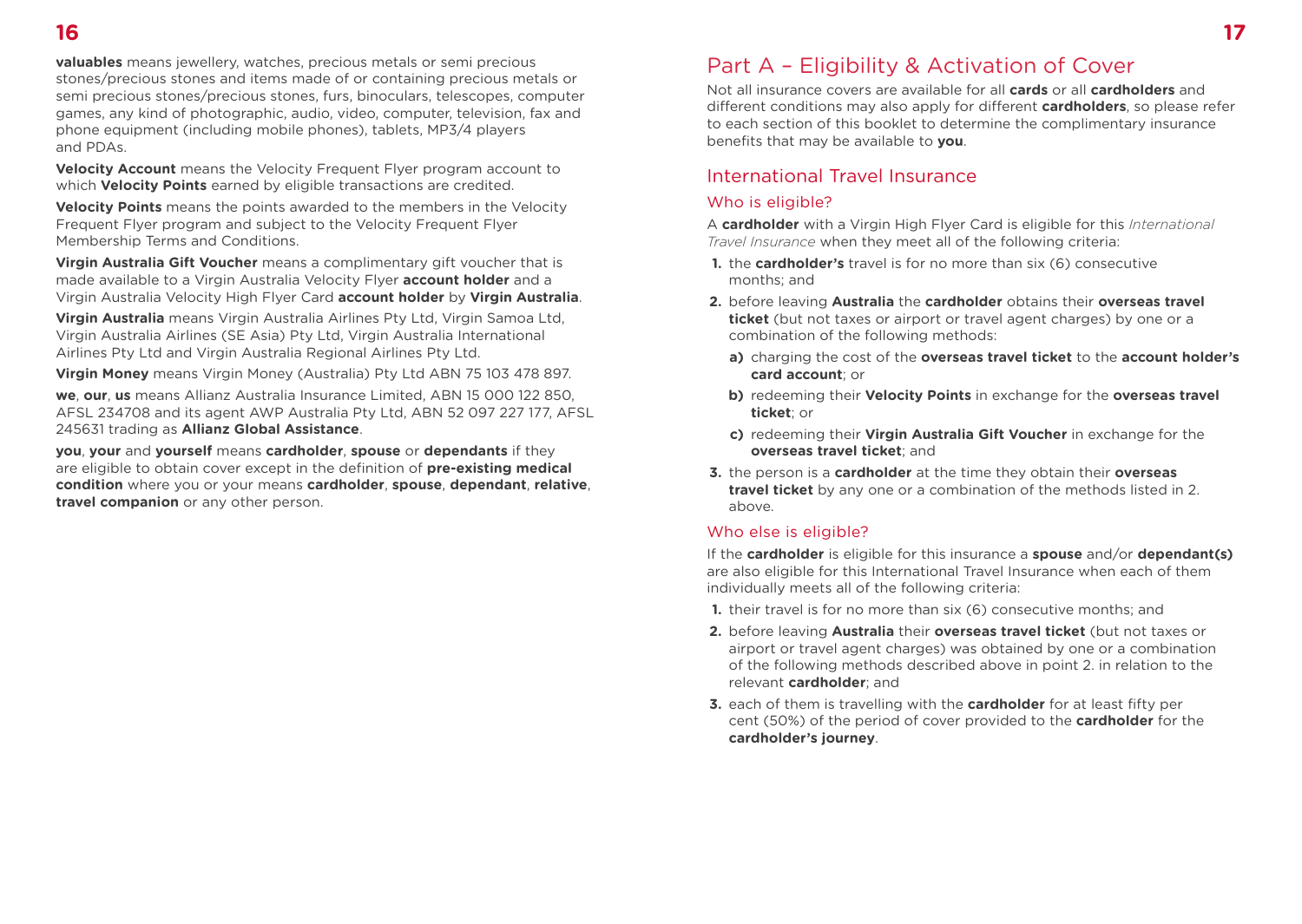#### Dependants, under the age of two years at the date the journey commences

If a **cardholder** satisfies the eligiblity criteria set out above, their **dependant**, under the age of two (2) years as at the date the **journey** commences is eligible for this *International Travel Insurance* provided the **dependant** is travelling with the **cardholder** for at least fifty per cent (50%) of the period of cover provided to the **cardholder** for the **cardholder's journey**.

No cover is provided for **dependants** born on **your journey**.

When a **cardholder**, spouse and **dependant** are travelling together only one eligible person can claim the benefits payable to a **cardholder**. The other eligible persons may only claim as a **spouse** or **dependant**.

# Interstate Flight Inconvenience Insurance

#### Who is eligible?

Virgin High Flyer Card **cardholders** are eligible for *Interstate Flight Inconvenience Insurance* if:

- **1.** the **interstate flight** ticket (excluding taxes or airport or travel agent charges) is obtained by one or a combination of the following methods:
	- **a)** the cost of the **interstate flight** ticket is charged to the **account holder's card account**; or
	- **b)** the **interstate flight** ticket is obtained by redemption of **Velocity Points** via the **account holder's Velocity Account**; or
	- **c)** the **interstate flight** ticket is obtained by redemption of their **Virgin Australia Gift Voucher**; and
- **2.** the travel is for fourteen (14) consecutive days or less.

For the avoidance of doubt, **you** will not be eligible for cover under *Interstate Flight Inconvenience Insurance* if **your journey** is for a period greater than fourteen (14) consecutive days.

#### Who else is eligible?

If the **cardholder** is eligible for this insurance, the **cardholder's spouse** and **dependants** are also eligible for this insurance provided:

- **1.** their **interstate flight** ticket (but not taxes or airport or travel agent charges) was obtained by one or a combination of the methods described above in point 1. in relation to the relevant **cardholder**;
- **2.** the travel is for fourteen (14) consecutive days or less; and
- **3.** the **spouse** and/or **dependants** are travelling with the **cardholder** for at least fifty per cent (50%) of the period of cover provided to the **cardholder** for the **cardholder's journey**.

#### Dependants under the age of two years at the date the journey commences

If a **cardholder** satisfies the eligibility criteria set out above, their **dependant** under the age of two years as at the date the **journey** commences is eligible for this *Interstate Flight Inconvenience Insurance* provided the **dependant** is travelling with the **cardholder** for at least fifty per cent (50%) of the period of cover provided to the **cardholder** for the **cardholder's journey**.

When a **cardholder**, spouse and **dependant** are travelling together only one eligible person can claim the benefits payable to a **cardholder**. The other eligible persons may only claim as a **spouse** or **dependant**.

#### No cover is provided for **dependants** born on **your journey**.

For the avoidance of doubt, **you** will not be eligible for cover under *Interstate Flight Inconvenience Insurance* if **your** travel is for a period greater than fourteen (14) consecutive days.

# Transit Accident Insurance

# Who is eligible?

All **cardholders** are eligible for *Transit Accident Insurance* if prior to the commencement of the **trip,** the entire fare for the **trip** was paid by any one or a combination of any of the following methods:

- **1.** charged to the **account holder's card account**; or
- **2.** paid by redemption of **Velocity Points** via the **account holder's Velocity Account**; or
- **3.** paid by redemption of their **Virgin Australia Gift Voucher**.

# Who else is eligible?

If the **cardholder** is eligible for this insurance then the **cardholder's spouse** and **dependants** are also eligible for this insurance provided:

- **1.** each of then is travelling with the **cardholder** on the entire **trip**;
- **2.** the entire fare for the **trip** was paid by any one or a combination of the methods described above in relation to the relevant **cardholder**.

#### Dependants under the age of two years at the date the trip commences

If a **cardholder** satisfies the eligibility criteria set out above, their **dependant** under the age of two years as at the date the **trip** commences is eligible for this *Transit Accident Insurance* provided the **dependant** is travelling with the **cardholder** for the entire **trip**.

When a **cardholder**, **spouse** and **dependant** are travelling together only one eligible person can claim the benefits payable to a **cardholder**. The other eligible persons may only claim as a **spouse** or **dependant**.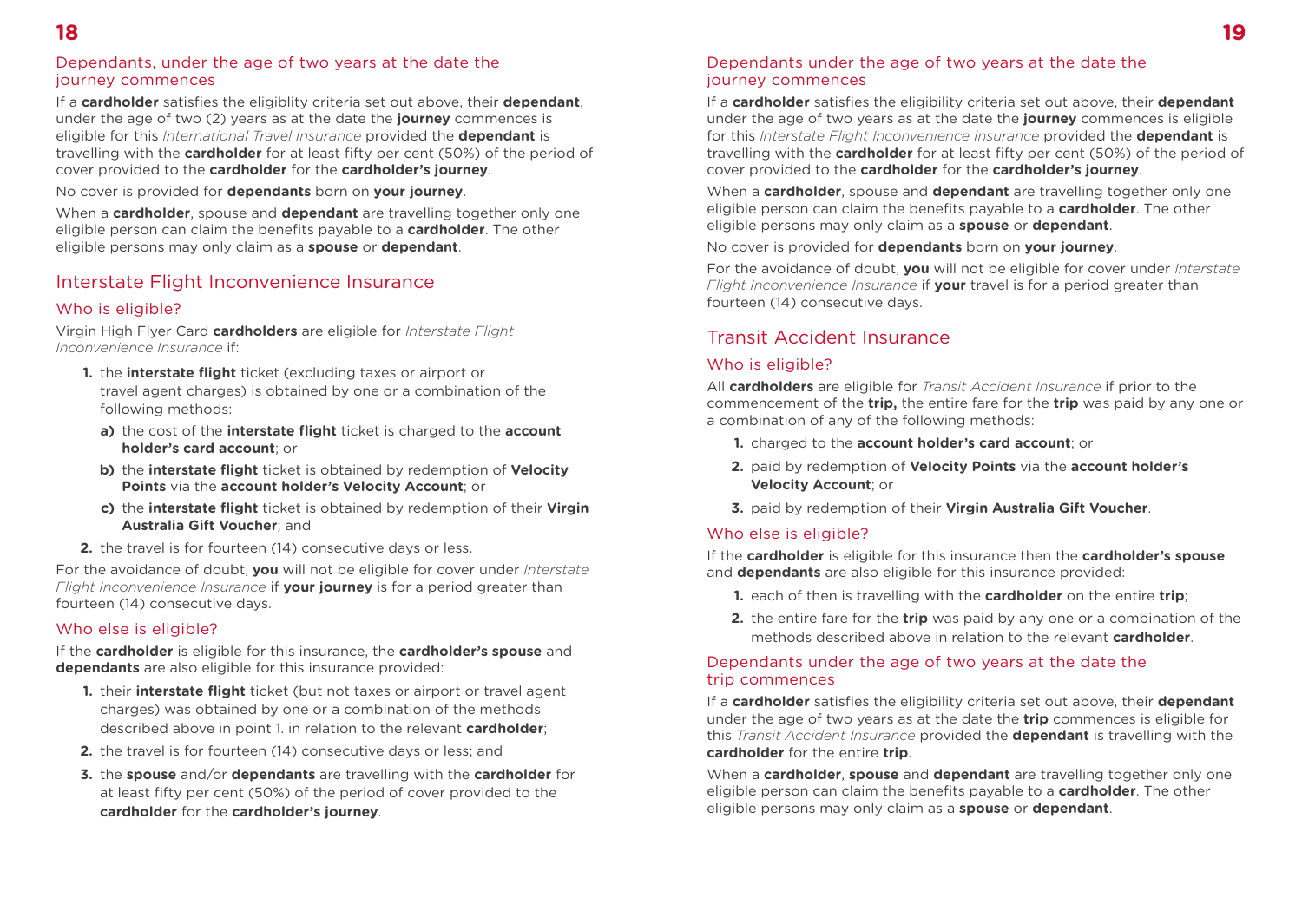# Purchase Cover Insurance

## Who is eligible?

Virgin High Flyer Card **cardholders** are eligible for *Purchase Cover Insurance* for **covered items** purchased anywhere in the world provided the entire purchase price of the **covered item** is charged to the **account holder's card account**:

# Guaranteed Pricing Scheme

# Who is eligible?

All **cardholders** are eligible for *Guaranteed Pricing Scheme* cover when the whole purchase price of a **covered item** is charged to the **account holder's card account**.

# Extended Warranty Insurance

# Who is eligible?

Virgin High Flyer Card **cardholders** are eligible for *Extended Warranty Insurance* when the entire purchase price of the **covered item** is charged to the **account holder's card account**. This *Extended Warranty Insurance* is not transferable.

# Part B – Period of Cover

# International Travel Insurance

Provided **you** are eligible, *International Travel Insurance* is available for the following maximum periods of cover:

- **a)** If **you** have a one-way **overseas travel ticket** before leaving Australia, the period of cover provided for **your journey** is for up to thirty-one (31) consecutive days; or
- **b)** If **you** have a return **overseas travel ticket** before leaving Australia, the period of cover provided for **your journey** is for up to six (6) consecutive months.

For the avoidance of doubt, **you** will not be eligible for cover if **your journey** is for a period of more than six (6) consecutive months.

The period of cover provided under *Section 2.1 Cancellation* begins on the date **you** become eligible for cover by meeting the criteria set out in *Part A – Eligibility & Activation of Cover* under the heading *International Travel Insurance*.

Provided **you** meet the eligibility criteria set out in *Part A – Eligibility & Activation of Cover* under the heading *International Travel Insurance*, the period of cover provided for all other insured events commences when **you** leave **your home** to start **your journey** or on the departure date shown on **your overseas travel ticket**, whichever occurs later.

Cover under all sections ends:

- **c)** if **you** have a one way **overseas travel ticket**, when the first of the following occurs:
	- when **you** return to **your home**; or
	- thirty one (31) consecutive days from the departure date shown on **your overseas travel ticket**.
- **d)** if **you** have a return **overseas travel ticket**, when the first of the following occurs:
	- when **you** return to **your home**; or
	- at midnight on the date when **you** are due to return to **your home** as shown on **your** return **overseas travel ticket**;
	- six (6) consecutive months after the date of departure shown on **your** return **overseas travel tickets;** or
	- when **you** cancel **your** return **overseas travel ticket**; or

If **you** have a return **overseas travel ticket** and **your** return to Australia is delayed because of a covered event, or because **your** scheduled means of transport is delayed for reasons beyond **your** control, **your journey** will automatically be extended for up to four (4) weeks or until **you** return to **your home**, whichever happens first.

For the avoidance of doubt, **you** are only covered if **you** travel directly to **your home** from the air or sea terminal where **you** landed in Australia and will not be covered for any divergence, delay or indirect route **you** elect to take.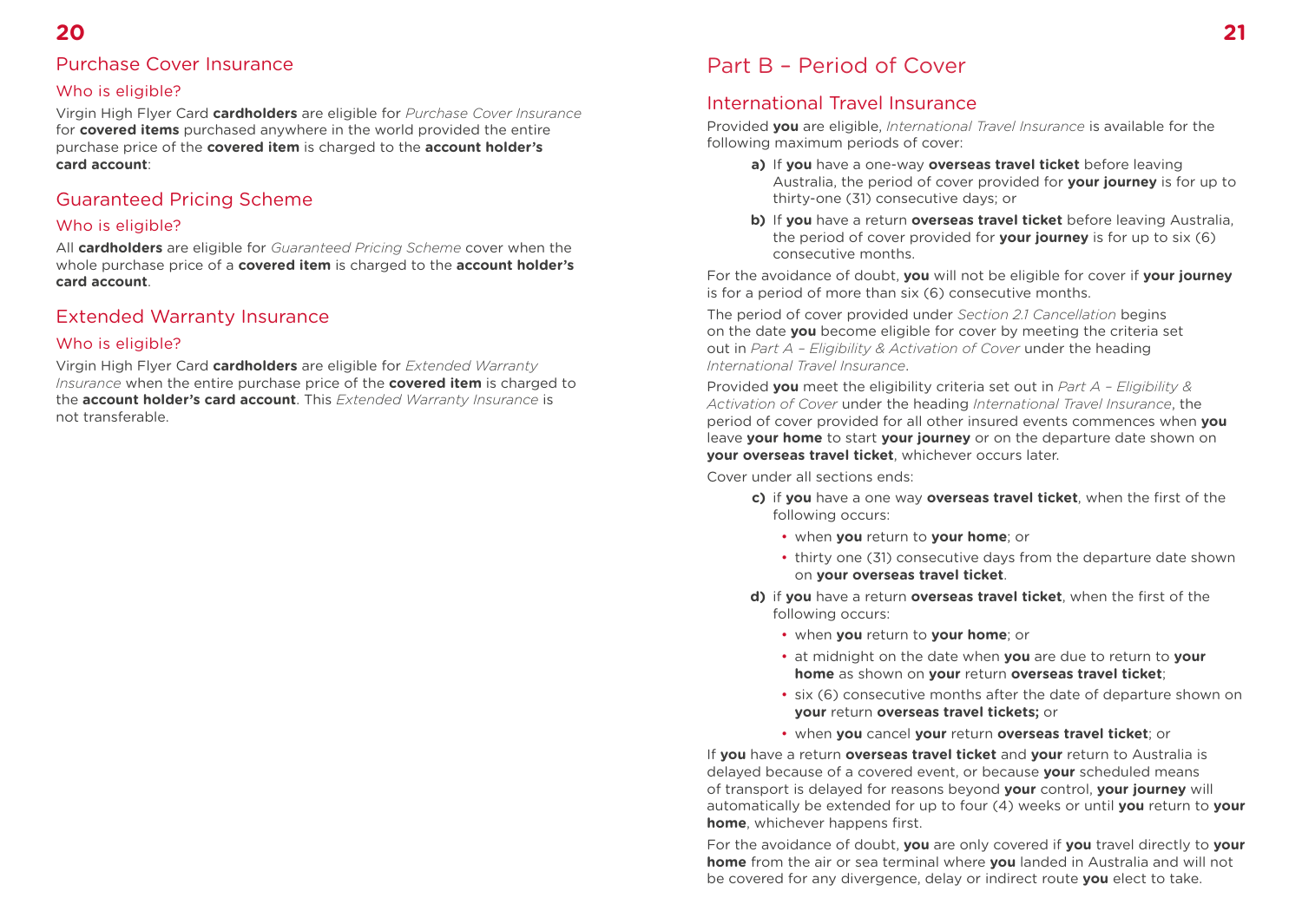# Interstate Flight Inconvenience Insurance

The period of cover provided under *Section 1.1 Cancellation* begins on the date **you** become eligible for cover by meeting the eligibility criteria set out in *Part A – Eligibility & Activation of Cover* under the heading *Interstate Flight Inconvenience Insurance*.

Provided **you** meet the eligibility criteria set out in *Part A – Eligibility & Activation of Cover* under the heading *Interstate Flight Inconvenience Insurance*, the period of cover provided for all other insured events commences when **you** leave **your home** to start **your journey** or on the departure date shown on **your interstate flight** ticket, whichever is the later.

Cover under all sections ends when the first of the following occurs:

- **a) you** return to **your home** from the airport shown on **your** return **interstate flight** ticket; or
- **b) you** cancel **your** return **interstate flight** ticket; or
- **c)** fourteen (14) consecutive days after **your journey** starts.

For the avoidance of doubt, **you** will not be eligible for cover under *Interstate Flight Inconvenience Insurance* if **your** travel is for a period greater than fourteen (14) consecutive days.

# Transit Accident Insurance

*Transit Accident Insurance* period of cover commences when **you** board **your transportation** for **your trip** and ends when **you** disembark from **your transportation** at the end of **your trip**.

This also includes:

- **a)** when boarding or alighting, being when **you** physically get on or off **transportation**, at any airport, coach deport, railway station or dock during **your trip**; and
- **b)** whilst travelling as a passenger in **transportation** directly to or from any airport, coach depot, railway station or dock immediately before or after **your** scheduled **trip**.

# Purchase Cover Insurance

*Purchase Cover Insurance* applies to **covered items** for ninety (90) consecutive days after the date that the full purchase price of the **covered item** is charged to the **account holder's card account**.

# Guaranteed Pricing Scheme

*Guaranteed Pricing Scheme* applies to **covered items** for sixty (60) consecutive days after the date that the full purchase price of the **covered item** is charged to the **account holder's card account**.

# Extended Warranty Insurance

*Extended Warranty Insurance* starts from the date the **manufacturer's warranty** expires and applies for the same period as the **manufacturer's warranty** for up to a maximum of twelve (12) consecutive months however, there is no cover if the **manufacturer's warranty** exceeds five (5) years.

The table below sets out examples of how extended warranty periods apply.

| <b>Manufacrurer's Warranty Period</b> | <b>Extended Warranty Period</b> |
|---------------------------------------|---------------------------------|
| 7 days                                | 7 days                          |
| 14 days                               | 14 days                         |
| 1 month                               | 1 month                         |
| 6 months                              | 6 months                        |
| 1 to 5 years                          | 1 year                          |
| Over 5 years                          | No cover                        |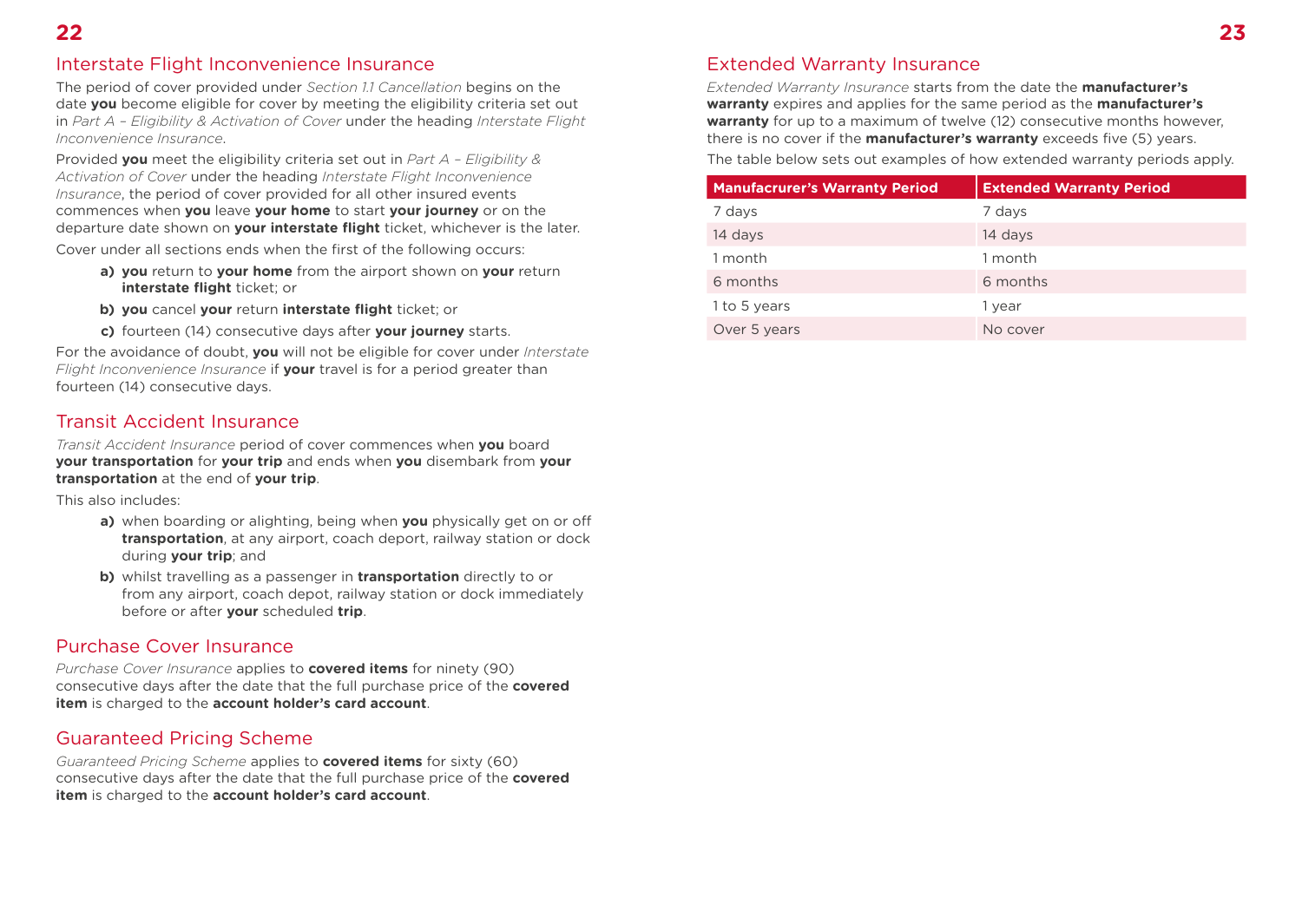**24 25** Part C – Tables of Benefits

The covers available are outlined in *Part E, The cover we provide* and are subject to the applicable terms, conditions, limits, sub-limits and exclusions. Please read the entire booklet to ensure that the covers and benefits meet **your** requirements.

If **you** need advice in respect of **your** particular circumstances or needs please consult an appropriately licensed insurance adviser.

# International Travel Insurance

The table below sets out the maximum limits of what **we** will pay under each section of *International Travel Insurance*.

| <b>Section</b>                                       | Limit                                                                                                                                                                                                                           |
|------------------------------------------------------|---------------------------------------------------------------------------------------------------------------------------------------------------------------------------------------------------------------------------------|
| <b>1.1 Overseas Emergency</b><br><b>Assistance</b>   | Unlimited.                                                                                                                                                                                                                      |
| <b>1.2 Overseas Emergency</b><br><b>Medical</b>      | <b>Unlimited</b> except for:                                                                                                                                                                                                    |
| 1.2.1 c] Emergency Dental                            | emergency dental treatment provided under<br>sub-section 1.2.1 c7 which is limited to \$1,250<br>per person.                                                                                                                    |
| <b>1.3 Hospital Cash Allowance</b>                   | \$110 per day with a limit of \$13,000 per<br>person up to a maximum total limit of<br>\$16,000 for a cardholder travelling with their<br>spouse and/or dependants.                                                             |
| <b>1.4 Accidental Death</b>                          | \$50,000 per cardholder.<br>\$20,000 per spouse:<br>\$5,000 per dependant.                                                                                                                                                      |
| <b>1.5 Funeral Expenses</b>                          | Up to a maximum total limit of \$20,000.                                                                                                                                                                                        |
| 1.6 Loss of Income                                   | Your verified income up to \$1,250 per person<br>per week for a <b>cardholder</b> or <b>spouse</b> , limited<br>to three (3) consecutive months incapacity<br>and a maximum total limit of \$12,000 for all<br>claims combined. |
| 2.1 Cancellation                                     | <b>Unlimited except:</b>                                                                                                                                                                                                        |
| 2.1.1 a], b] & c] Travel<br>agents cancellation fees | • for travel agent's cancellation fee which is<br>limited to an amount equal to the lesser<br>of \$500 or 15% of the value of the travel<br>arranged by the agent;                                                              |

|                                                                 | Limit                                                                                                                                                                                                                                                                                                                 |
|-----------------------------------------------------------------|-----------------------------------------------------------------------------------------------------------------------------------------------------------------------------------------------------------------------------------------------------------------------------------------------------------------------|
| <b>Section</b>                                                  |                                                                                                                                                                                                                                                                                                                       |
| 2.1.1 b1 Travel services<br>provider insolvency                 | • for insolvency of a licensed or ATAS<br>accredited travel services provider which<br>is limited to \$5,000 per person up to<br>a maximum total limit of \$12,000 for a<br>cardholder travelling with their spouse<br>and/or dependants.                                                                             |
| 2.1.1 c] Death of parents<br>or grandparents living<br>overseas | • for unrecoverable pre-paid travel and<br>accommodation arrangements you cancel<br>following the death of your parents or<br>grandparents living overseas limited to<br>\$5,000 for a cardholder travelling alone<br>or with a spouse and/or dependants.                                                             |
| <b>3.1 Additional Expenses</b>                                  | <b>Unlimited except:</b>                                                                                                                                                                                                                                                                                              |
| 3.1.1 g] Resumption<br>of Journey                               | Up to \$6,000 per person up to a maximum<br>total limit of \$12,000 for a cardholder<br>travelling with their <b>spouse</b> and/or<br>dependants.                                                                                                                                                                     |
| <b>3.2 Travel Delay</b>                                         | After six (6) consecutive hours delay,<br>up to \$475 per person for meal and<br>accommodation expenses up to a maximum<br>total limit of \$1,100 for a cardholder travelling<br>with their <b>spouse</b> and/or <b>dependants</b> .                                                                                  |
| <b>3.3 Alternative Transport</b>                                | Up to a maximum total limit of \$2,500.                                                                                                                                                                                                                                                                               |
| 4.1 Luggage                                                     | Up to \$16,000 per person up to a maximum<br>total limit of \$32,000 for a cardholder<br>travelling with their spouse and/or<br><b>dependants</b> subject to the following limits:<br>• Up to \$5,000 per item for baggage,<br>clothing, personal <b>valuables</b> , portable<br>electrical equipment and binoculars; |
|                                                                 | • Up to \$5,000 per camera for cameras and<br>associated equipment/accessories;                                                                                                                                                                                                                                       |
|                                                                 | • Up to \$5,000 in total for laptop<br>computers and associated equipment/<br>accessories:                                                                                                                                                                                                                            |
|                                                                 | However, notwithstanding the above limits<br><b>business items</b> are only insured for \$3,000 in<br>total and covered items left unattended in a<br>motor vehicle are only insured up to a limit of<br>\$250 per item to a maximum total limit<br>of \$2,500.                                                       |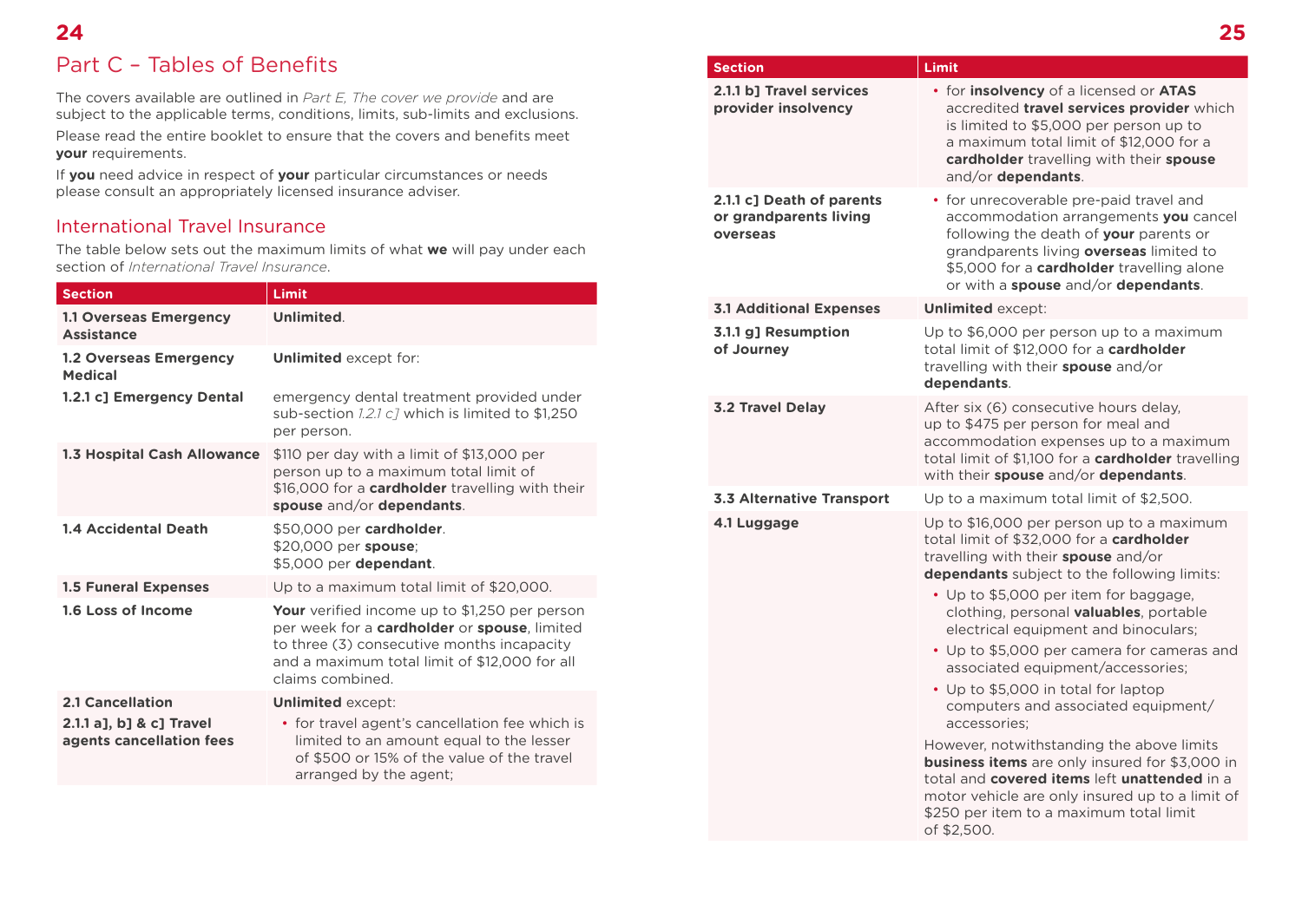| <b>Section</b>                                                                              | <b>Limit</b>                                                                                                                                                                                                                                                                      |
|---------------------------------------------------------------------------------------------|-----------------------------------------------------------------------------------------------------------------------------------------------------------------------------------------------------------------------------------------------------------------------------------|
| <b>4.2 Travel Documents,</b><br><b>Transaction Cards &amp;</b><br><b>Travellers Cheques</b> | Up to \$600 per person up to a maximum<br>total limit of \$1,100 for a <b>cardholder</b> travelling<br>with their spouse and/or dependants for<br>travel documents, travellers cheques, bank<br>notes, currency notes, postal orders, money<br>orders, cash or transaction cards; |
| 4.3 Luggage Delay                                                                           | Up to \$500 per person up to a maximum<br>total limit of \$1,000 for a cardholder<br>travelling with a spouse and/or dependants.                                                                                                                                                  |
| <b>5.1 Rental Vehicle Excess</b>                                                            | Up to a maximum total limit \$2,750.                                                                                                                                                                                                                                              |
| <b>6.1 Personal Liability</b>                                                               | Up to a maximum total limit \$2,500,000.                                                                                                                                                                                                                                          |

# Interstate Flight Inconvenience Insurance

The table below sets out the maximum limits of what **we** will pay under each section of *Interstate Flight Inconvenience Insurance*.

| <b>Section</b>               | <b>Limit</b>                                                                                  |
|------------------------------|-----------------------------------------------------------------------------------------------|
| <b>1.1 Cancellation</b>      | \$3.000 maximum total limit                                                                   |
| 2.1 Flight Delay             | 4 consecutive hours or more, \$80 per person up to<br>a maximum total limit of \$300          |
|                              | 10 consecutive hours or more, another \$80 per<br>person up to a maximum total limit of \$300 |
| <b>2.2 Missed Connection</b> | 4 consecutive hours or more, \$80 per person up to<br>a maximum total limit of \$300          |
| 3.1 Luggage                  | \$750 for each <b>covered item</b> up to a maximum total<br>limit of \$1.500                  |
| <b>4.1 Funeral expenses</b>  | \$2,500 per person up to a maximum total limit of<br>\$7,000                                  |
| 5.1 Rental vehicle<br>excess | Up to a maximum total limit of \$2,250                                                        |

# Transit Accident Insurance

The table below sets out the Benefit Amounts **we** will pay under *Transit Accident Insurance*.

| <b>Table of Benefits</b>                                                                         | <b>Benefit Amount</b> |               |                  |
|--------------------------------------------------------------------------------------------------|-----------------------|---------------|------------------|
| <b>Injury</b>                                                                                    | <b>Cardholder</b>     | <b>Spouse</b> | <b>Dependant</b> |
| Loss of life                                                                                     | \$500,000             | \$250,000     | \$125,000        |
| <b>Loss of</b> both hands and/or<br>loss of both feet                                            | \$500,000             | \$250,000     | \$125,000        |
| Loss of one hand or loss of<br>one foot                                                          | \$500,000             | \$250,000     | \$125,000        |
| Loss of entire sight of<br>both eyes                                                             | \$500,000             | \$250,000     | \$125,000        |
| Loss of entire sight of one<br>eye and <b>loss of</b> one hand<br>and/or <b>loss of</b> one foot | \$500,000             | \$250,000     | \$125,000        |
| <b>Loss of</b> one hand or <b>loss of</b><br>one foot                                            | \$250,000             | \$120,000     | \$62,500         |
| Loss of the entire sight of<br>one eye                                                           | \$250,000             | \$120,000     | \$62,500         |

If **you** sustain more than one **injury** arising from the one **accident**, **we** will only pay the highest Benefit Amount for the applicable **injury**.

# Purchase Cover Insurance

The table below sets out the maximum limits of what **we** will pay under *Purchase Cover Insurance*.

| Card                   | <b>Limit</b>                                                                                                                                                                                                                                                                                                                                               |
|------------------------|------------------------------------------------------------------------------------------------------------------------------------------------------------------------------------------------------------------------------------------------------------------------------------------------------------------------------------------------------------|
| Virgin High Flyer Card | Purchase price charged to <b>card account</b> limited to<br>\$3,000 per item for <b>business items</b> and \$10,000<br>per item for other covered items except for<br>jewellery watches and new works of art which are<br>limited to \$10,000 per claim. Maximum total limit<br>of all claims in any twelve (12) consecutive month<br>period is \$200,000. |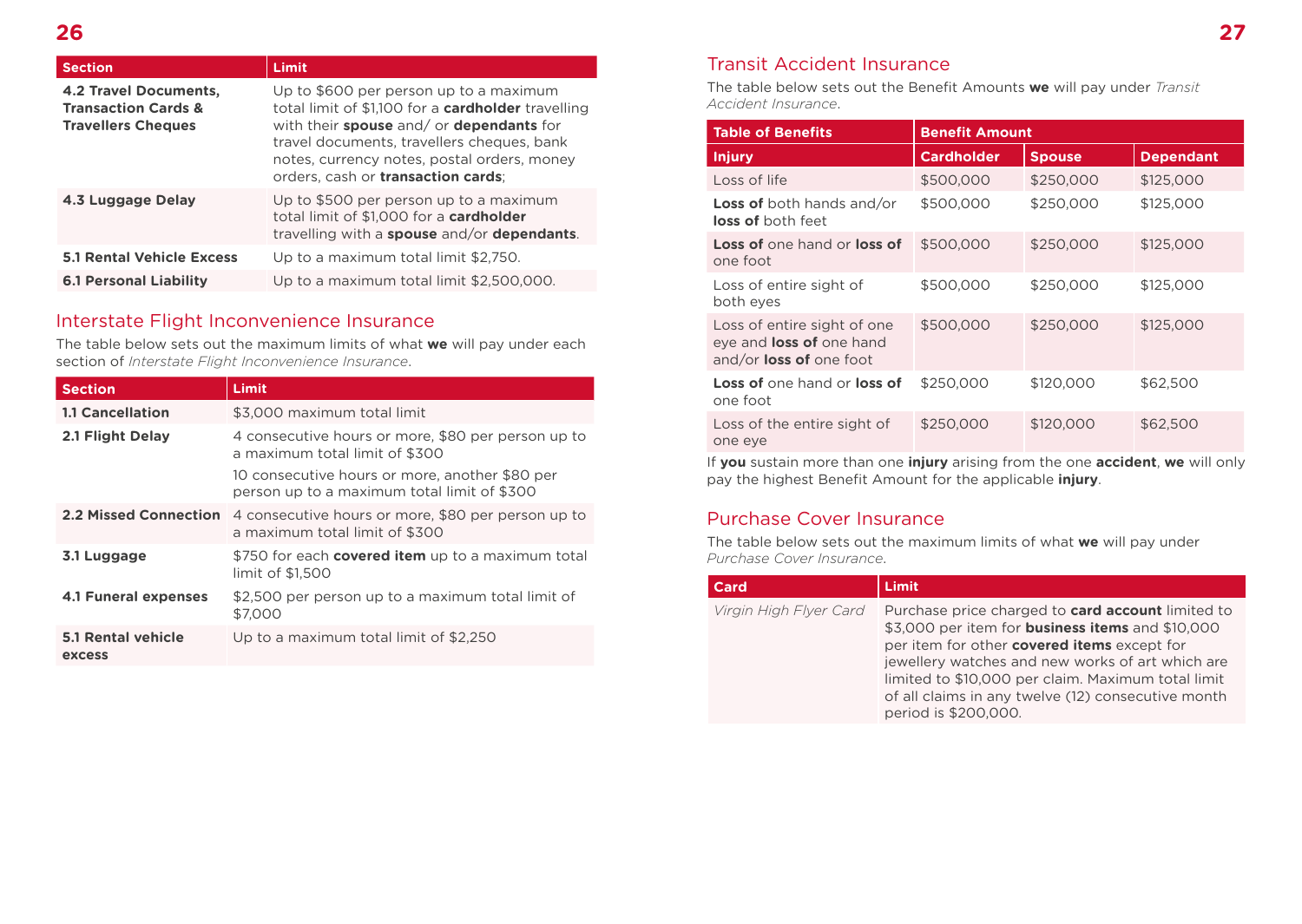# Guaranteed Pricing Scheme

The table below sets out the maximum limits of what **we** will pay under *Guaranteed Pricing Scheme*.

| Card                                        | Limit                                                                                                                                                                                 |
|---------------------------------------------|---------------------------------------------------------------------------------------------------------------------------------------------------------------------------------------|
| Virgin High Flyer Card<br>Virgin Flyer Card | Up to a maximum total limit of \$500 any one<br>covered item subject to the advertised covered<br><b>item</b> being priced at least \$75 less than the<br>covered item you purchased. |

# Extended Warranty Insurance

The table below sets out the maximum limits of what **we** will pay under *Extended Warranty Insurance*.

| Virgin High Flyer Card | Purchase price charged to <b>card account</b> limited to<br>\$3,000 per item for <b>business items</b> and \$20,000<br>per item for other <b>covered items</b> up to a maximum<br>total limit of \$20,000 per card account in any<br>twelve (12) consecutive month period. |
|------------------------|----------------------------------------------------------------------------------------------------------------------------------------------------------------------------------------------------------------------------------------------------------------------------|

# Part D – Excesses and General Exclusions

# Excesses – what you contribute to a claim

**You** must pay the following **excess** amounts for each claim made under the following covers even if a number of claims are submitted on the one claim form. However If **you** make more than one claim as the result of a single event, the highest **excess** will apply but will only apply once.

| <b>Section</b>                            | <b>Cover type</b>                          | <b>Excess</b><br>amount |  |  |
|-------------------------------------------|--------------------------------------------|-------------------------|--|--|
| <b>International Travel Insurance</b>     |                                            |                         |  |  |
| 1.2                                       | <b>Medical Expenses</b>                    | \$200                   |  |  |
| 1.3                                       | <b>Hospital Cash Allowance</b>             | \$200                   |  |  |
| 2.1                                       | Cancellation                               | \$200                   |  |  |
| 2.1.1 b]                                  | <b>Travel Services Provider Insolvency</b> | \$200                   |  |  |
| $3.1.1$ g]                                | Resumption of Journey                      | \$200                   |  |  |
| 3.3                                       | <b>Alternative Transport Expenses</b>      | \$200                   |  |  |
| 4.1                                       | Luggage                                    | \$200                   |  |  |
|                                           |                                            |                         |  |  |
| Interstate Flight Inconvenience Insurance |                                            |                         |  |  |
|                                           |                                            |                         |  |  |

| 1.1                                | Cancellation | \$200 |  |  |
|------------------------------------|--------------|-------|--|--|
| 3.1                                | Luggage      | \$200 |  |  |
|                                    |              |       |  |  |
| <b>Purchase Cover Insurance</b>    |              | \$100 |  |  |
|                                    |              |       |  |  |
| <b>Extended Warranty Insurance</b> |              | \$100 |  |  |

# General Exclusions

The exclusions below set out what is not covered.

**You** should also read each section as they contain specific exclusions that may also apply.

To the extent permitted by law we do not cover you for any loss, damage or expense caused by, arising directly or indirectly from or in any way related to:

- **1.** consequential loss including loss of enjoyment;
- **2. you** booking or taking travel against medical advice, take for the purpose of getting medical treatment or advice, or take after a **medical adviser** informs **you** that **you** are terminally ill;
- **3.** death, illness, **injury**, **sickness** or disease of or relating to persons living outside Australia, other than **your** parents or grandparents;
- **4. your** intentional self harm or **your** suicide or **your** attempted suicide;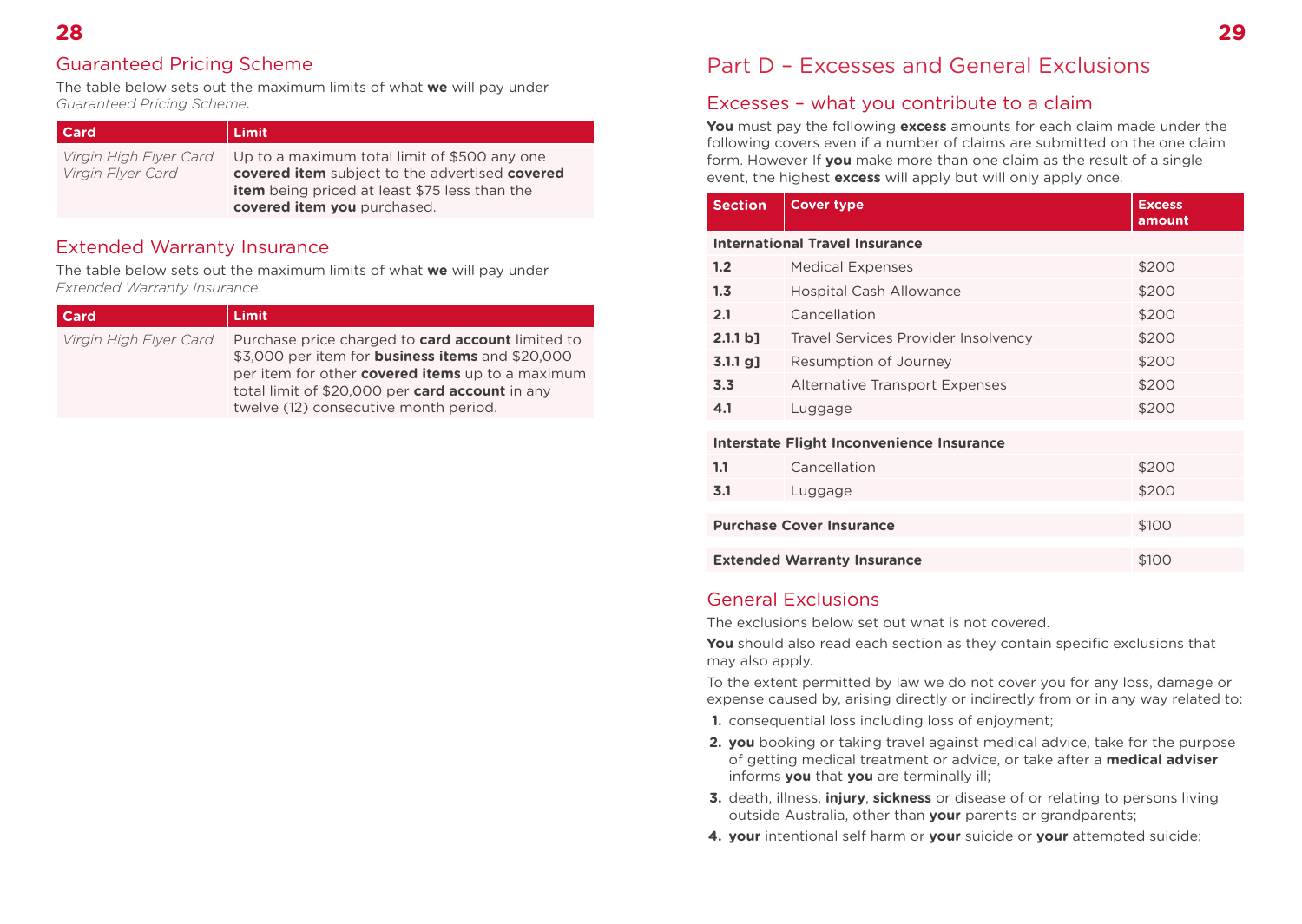# **30 31**

- **5.** the effect of or **chronic** use of alcohol or drugs or any transmissible disease as a result of giving or taking a drug, unless the use of the drug is supervised by a **medical adviser** and the disease is otherwise not excluded in *Exclusion 5* below;
- **6.** sexually transmissible diseases, infection or virus of any sort, regardless of how **you** came to be infected, Acquired Immune Deficiency Syndrome (AIDS) or AIDS Related Complex (ARC) or Human Immunodeficiency Virus (HIV);
- **7.** multiple pregnancy:
	- regular ante natal care;
	- childbirth at any gestation (except when arising from an **injury** or a **sickness**);
	- care of a newborn child; or
	- any expenses arising after the end of the twenty sixth (26th) week of **your** pregnancy (the twenty sixth (26th) week of **your** pregnancy is calculated based on **your** estimated date of delivery as confirmed in writing by **your** obstetrician);
- **8. you** failing to follow advice or act upon a warning:
	- from any government; or
	- from any official body; or
	- broadcast or published in mass media.
- **9. your** travel in any air supported device other than as a passenger in:
	- a fully licensed aircraft operated by an airline or charter company; or
	- a regulated or licensed hot air balloon.
- **10. your** participation in any **dangerous activities**;
- **11. your** participation in any activities involving a **motorcycle** or quad-bike during **your journey** unless it involves **you** driving a **motorcycle** with an engine capacity of 200cc or less and **you** hold a current **motorcycle** licence;
- **12.** deliberate acts or illegal or criminal acts by **you**, **your spouse**, **your dependant**s or any other person acting with **your** consent or under **your** direction;
- **13. your** participation as a crew member or pilot of any **transportation**;
- **14. your** or **your travel companion's** failure to obtain a visa, a passport or a passport with a required minimum remaining validity;
- **15.** any interference with **your** travel plans by any government, government regulation or prohibition or intervention or official authority;
- **16.** arising from changes in currency rates;
- **17. your** failure to take reasonable care;
- **18.** any **epidemic** or **pandemic**;
- **19. your** claim arises from any act of war, whether war is declared or not, or from any rebellion, revolution, insurrection or taking of power by the military;
- **20. your** claim arises from a nuclear reaction or contamination from nuclear weapons or radioactivity;
- **21. your** claim arises from biological and/or chemical materials, substances, compounds or the like used directly or indirectly for the purpose of harming or to destroy human life and/or create public fear;
- **22.** any payment which would violate any applicable trade or economic sanctions, law or regulation; or
- **23.** any payment which would result in **us** contravening the Health Insurance Act 1973 (*Cth*), the Private Health Insurance Act 2007 (*Cth*) or the National Health Act 1953 (*Cth*) or any other applicable legislation (whether in Australia or not).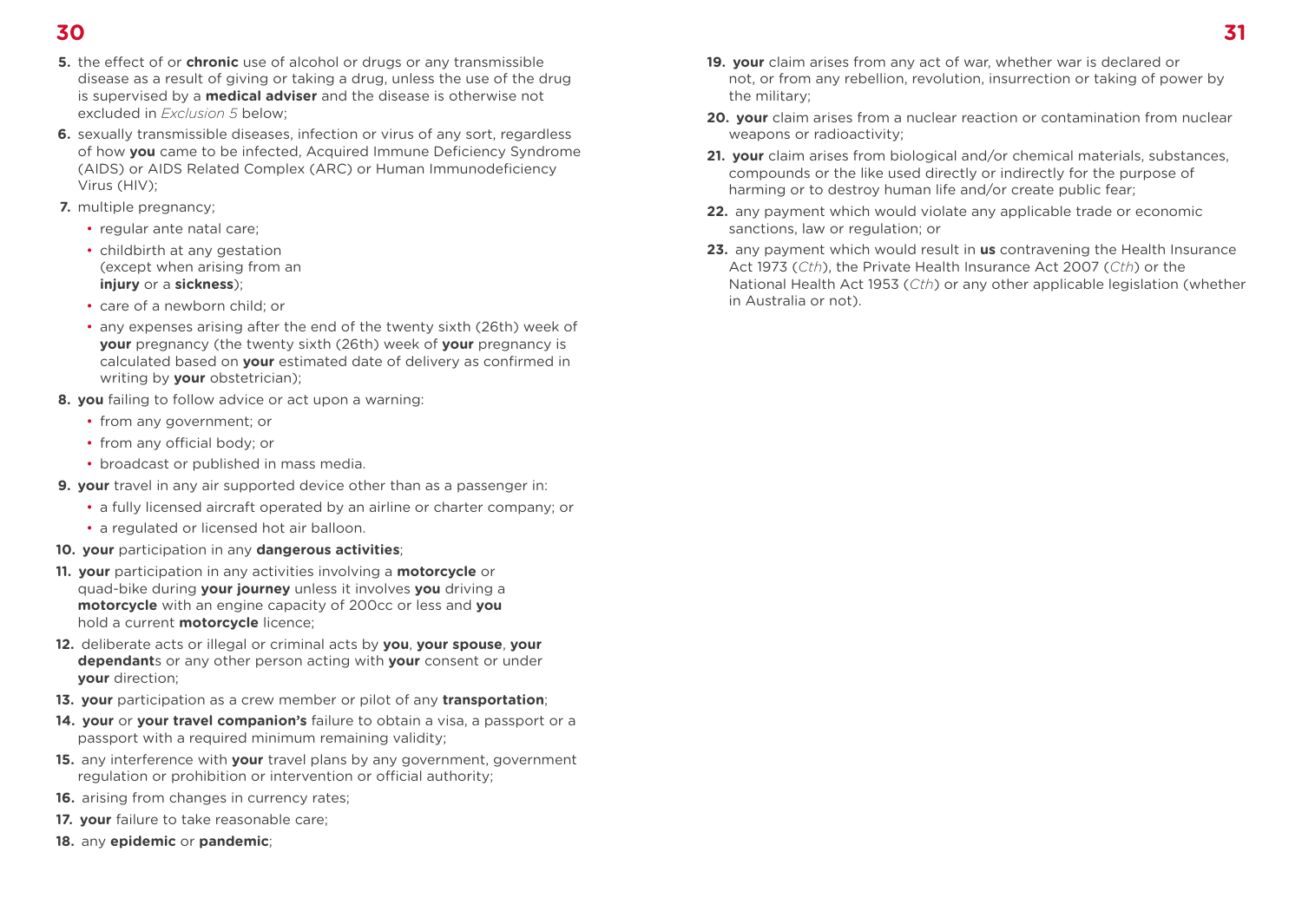# International Travel Insurance

# Pre-existing Medical Conditions

Please ensure that **you** read and understand the definition of **pre-existing medical condition** in the section headed *Definitions*.

No cover is provided for any claims arising from, related to or associated with, **your pre-existing medical condition** unless:

- **a) Allianz Global Assistance** had agreed in writing to confirm cover to **you** for the **pre-existing medical condition** causing **your** claim; or
- **b)** the **pre-existing medical condition** meets the requirements set out under the heading *Pre-existing Medical Conditions that are covered (some restrictions apply)* appearing below.

If **you** have a **pre-existing medical condition** that is not covered, **we** will not pay any claims arising from, related to or associated with that condition. This means that **you** may have to pay for an **overseas** medical emergency and any associated costs, which can be prohibitive in some countries.

Before going **overseas**, **you** can apply for confirmation that **your pre-existing medical condition** is covered by the Group Policy issued to **Citi** by phoning **Allianz Global Assistance** on 1800 072 791.

If **Allianz Global Assistance** confirm to **you** that **your pre-existing medical condition** is covered by the Group Policy, **you** may need to pay an administration fee. After assessment and payment of any required administration fee **Allianz Global Assistance** will send **you** written confirmation that **your pre-existing medical condition** is covered by the Group Policy for the period of cover **you** are eligible for. Otherwise, **you** are not covered for any claim arising from a **pre-existing medical condition**.

This *International Travel Insurance* does not cover any claim arising from the **pre-existing medical conditions** of **your relatives**, **travelling companion** or any other person except as provided in sub-sections *3.1.1 f]* and *3.1.1 g]*.

The **pre-existing medical conditions** listed in the table below are covered under this *International Travel Insurance* without assessment or any charge, provided **you** meet the specified requirements that must be met.

# Pre-existing Medical Conditions that are covered (some restrictions apply)

If **your** condition is listed in the table below, but **you** do not meet the criteria for automatic provision of cover, **you** may still apply for confirmation of cover;

| <b>Pre-existing Medical</b><br><b>Condition</b> | <b>Requirements that must be met for automatic</b><br>provision of cover                                                                                                                                                                                                                                                                                      |
|-------------------------------------------------|---------------------------------------------------------------------------------------------------------------------------------------------------------------------------------------------------------------------------------------------------------------------------------------------------------------------------------------------------------------|
| Acne                                            | If you have not required treatment by a<br><b>medical adviser</b> in the last three (3)<br>consecutive months.                                                                                                                                                                                                                                                |
| Allergies                                       | If the condition has not required treatment by a<br><b>medical adviser</b> in the last nine (9) consecutive<br>months and you have no known respiratory<br>conditions e.g. Asthma.                                                                                                                                                                            |
| Asthma                                          | If no exacerbation requiring treatment by<br>a <b>medical adviser</b> in the last twelve (12)<br>consecutive months.                                                                                                                                                                                                                                          |
| Cataracts/Glaucoma                              | If you have no ongoing complications, are<br>not on a waiting list for an operation and<br>have not been operated on in the last two (2)<br>consecutive months.                                                                                                                                                                                               |
| Coeliac Disease                                 | If the condition has not required treatment<br>by a <b>medical adviser</b> in the last six (6)<br>consecutive months.                                                                                                                                                                                                                                         |
| Diabetes/Glucose<br>Intolerance                 | If you were diagnosed over twelve (12)<br>consecutive months ago and have not had<br>any complications in the last twelve (12)<br>consecutive months. You must also have a<br>Blood Sugar Level reading between 4 and 12 or<br>a HbA1C score of 9% or less. You must also not<br>currently be undergoing treatment for kidney,<br>eye or nerve complications. |
| Ear Grommets                                    | With no current infection.                                                                                                                                                                                                                                                                                                                                    |
| Epilepsy                                        | If there are no underlying medical conditions<br>(e.g. Previous head trauma, stroke) and you<br>have not required treatment by a medical<br>adviser for a seizure in the last two (2)<br>consecutive years.                                                                                                                                                   |
| Gastric Reflux                                  | If the condition does not relate to another<br>underlying diagnosis (e.g. Hernia/Gastric Ulcer).                                                                                                                                                                                                                                                              |
| Gout                                            | If the gout has remained stable for the last nine<br>(9) consecutive months.                                                                                                                                                                                                                                                                                  |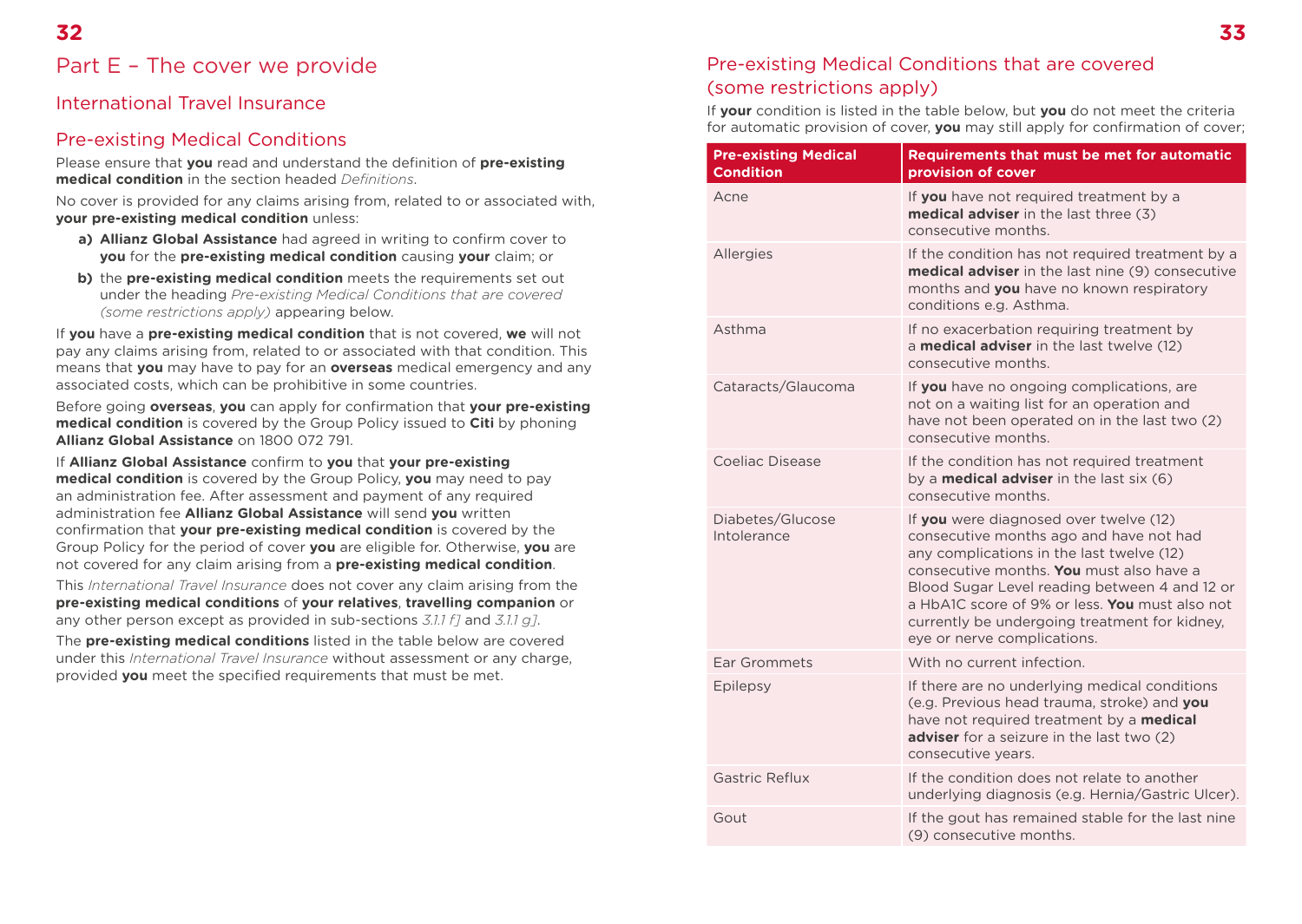| <b>Pre-existing Medical</b><br><b>Condition</b>                               | Requirements that must be met for automatic<br>provision of cover                                                |
|-------------------------------------------------------------------------------|------------------------------------------------------------------------------------------------------------------|
| Hiatus Hernia                                                                 | If no surgery is planned.                                                                                        |
| Hip/Knee Replacement                                                          | If performed more than nine (9) consecutive<br>months ago and less than ten (10) consecutive<br>years ago.       |
| Hypertension (High Blood<br>Pressure)                                         | If you have no known heart conditions and<br><b>your</b> current blood pressure reading is lower<br>than 165/95. |
| Single pregnancy<br>up to and including<br>twenty six (26)<br>weeks gestation | If the conception was not medically assisted<br>and no complications exist relating to the<br>pregnancy.         |

## Emergency and Medical Services while Overseas

In the event of an emergency **overseas**, simply call **Allianz Global Assistance** in Australia at any time on +61 7 3305 7499 (reverse charge).

**Allianz Global Assistance's** team of medical professionals is only a phone call away and is available to **you** 24 hours a day, 7 days a week for advice and assistance in the event of a medical emergency and any associated problems which occur outside Australia.

**Allianz Global Assistance** has access to a worldwide team of skilled doctors and medical professionals and provides the following services without charge:

- Access to **medical adviser**s for emergency assistance and advice;
- Emergency transportation to the nearest suitable **hospital**;
- Emergency evacuation, if necessary;
- If requested by **you**, **your** family in Australia will be advised of **your** medical condition and be kept informed of the situation;
- Payment guarantees to **hospitals** and cover verification;
- Second opinions on medical matters;
- Urgent message service and emergency travel planning.

## Travelling Overseas

**You** do not have to tell **us**, **Virgin Money** or **Citi** that **you** will be travelling. Provided **you** meet the eligibility criteria (see *Part A – Eligibility & Activation of Cover*) and comply with the terms and conditions of this insurance cover, **you** will be entitled to cover.

In the event of an emergency **overseas** contact **Allianz Global Assistance** using the contact details shown on the back cover of this booklet. **Allianz Global Assistance** are available 24 hours a day, 7 days a week.

**You** must take all reasonable steps to prevent or minimise loss.

**You** must take all reasonable steps to safeguard **your** belongings. For example, leaving **your** belongings **unsupervised**, leaving them behind or walking away from them in a **public place** encourages theft and are not reasonable precautions.

**You** must take all reasonable steps to safeguard **your** own safety and follow the advice and heed the warnings of any government or government agency and any official body and heed warnings, including broadcasts in the mass media.

**You** should take this booklet with **you** when travelling **overseas** as it contains important phone numbers and details of the cover provided, together with copies of **your card account** statement and **card** receipt to establish that **you** gained **your** eligibility for cover in accordance with the criteria set out in the section headed *Part A – Eligibility & Activation of Cover*.

In the event **you** wish to make a claim under this cover (especially if claiming whilst **overseas**), it will be necessary for **you** or **your** agents to confirm to **Allianz Global Assistance** or its agents that the eligibility criteria was met as previously outlined. Without this information, a claim may be delayed and it may not be possible for **Allianz Global Assistance** or its agents to give approval for **overseas** medical attention or assistance.

#### SECTION 11 OVERSEAS EMERGENCY ASSISTANCE

**Allianz Global Assistance** will help **you** with any **overseas** emergency (also see *Emergency and Medical Services while Overseas* above). **You** may contact **Allianz Global Assistance** at any time 7 days a week

#### 1.1.1 ALLIANZ GLOBAL ASSISTANCE WILL ARRANGE

If during **your** period of cover while **overseas**, **you injure yourself** or become **sick** (provided the relevant **injury** or **sickness** is covered) or require treatment for a **pre-existing medical condition** that **we** have agreed is covered by the Group Policy, **Allianz Global Assistance** will arrange for the following assistance services:

- **a)** access to a **medical advise**r for emergency medical treatment while **overseas**;
- **b)** any messages which need to be passed on to **your** family or employer in the case of an emergency;
- **c)** provision of any written guarantees for payment of **reasonable** expenses for emergency hospitalisation while **overseas**; and
- **d)** advice and assistance with emergency travel planning.

#### 1.1.2 WHAT WE EXCLUDE

To the extent permitted by law, **we** will not pay:

- **a)** for any expenses for medical evacuation or repatriation unless it has been first approved by **Allianz Global Assistance**; or
- **b)** if **you** decline to follow the medical advice **we** have obtained, and **we** will not be responsible for subsequent **medical expenses** or evacuation expenses.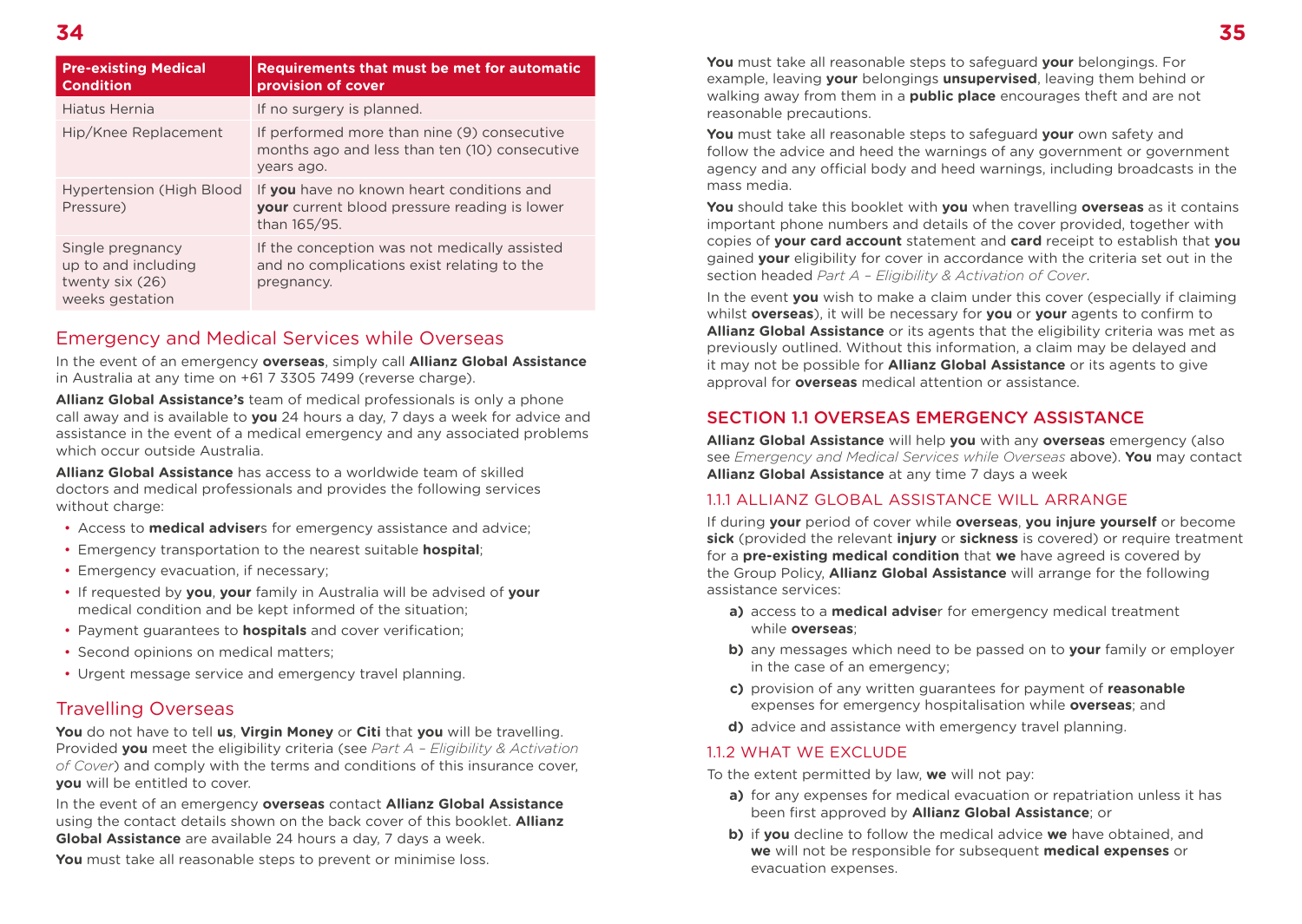## SECTION 1.2 OVERSEAS EMERGENCY MEDICAL

#### 1.2.1 WHAT WE COVER

**a)** If **you injure yourself** while **oversea**s, or become **sick** while **overseas**, during the period of cover provided for **your journey we** will reimburse the **reasonable medical expenses you** incur until **you** get back to Australia provided that the relevant **injury** or **sickness** is covered by this insurance. The **medical expenses** must have been incurred on the written advice of a **medical adviser**.

**You** must make every effort to keep **your medical expenses** to a minimum.

- **b)** If, while **overseas** during the period of cover provided for **your journey**, **you** require medical or **hospital** treatment for a **pre-existing medical condition** which **Allianz Global Assistance** has confirmed in writing that cover is provided for, or for which cover is provided as specified in the section headed *Pre-existing Medical Conditions*, **we** will reimburse **you** for the **medical expenses you** incur except for the cost of medication **you** were on or the cost of a course of treatment **you** were receiving at the time **your journey** began.
- **c) We** will also pay the cost of emergency dental treatment up to limit shown in *Part C – Table of Benefits – 1.2 Overseas Emergency Medical – Emergency Dental Expenses* for dental costs incurred **overseas** during the period of cover provided for **your journey**, which the treating dentist certifies in writing is for the relief of sudden and acute pain to natural teeth (toothache). This cover and limit does not apply to dental costs arising from any **injury** or **sickness** that is covered under subsection *1.2.1 a]*.

If **you** are prevented from returning **home** because of a **sickness**, **injury** or **pre-existing medical condition** that **we** cover **we** will only pay for **medical expenses** incurred during the twelve (12) consecutive month period after the **sickness** was first diagnosed or the **injury** happened or the **pre-existing medical condition we** cover required treatment.

If **Allianz Global Assistance** determine, on medical advice, that **you** should return **home** for medical treatment and **you** do not agree to do so, **we** will pay **you** an amount up to the limit shown in *Part C- Tables of Benefits*, which **we** reasonably consider to be equivalent to:

- **your medical expenses** incurred **overseas** to the date **Allianz Global Assistance** advise **you** to return to **your home**; plus
- the amount it would have cost **us** to return **you** to **your home**; plus
- the non-refundable portion of unused travel and accommodation arrangements **you** would have incurred had **you** followed the advice of **Allianz Global Assistance**.

**You** will then be responsible for any ongoing or additional costs relating to or arising out of the event **you** have claimed for.

#### 1.2.2 WHAT WE EXCLUDE

To the extent permitted by law, **we** will not pay for expenses:

- **a)** when **you** have not notified **Allianz Global Assistance** as soon as practicable of **your** admittance to **hospital**;
- **b)** incurred after two (2) consecutive weeks treatment by a chiropractor, physiotherapist or dentist, unless approved by **Allianz Global Assistance**;
- **c)** if **you** do not follow the advice of **Allianz Global Assistance**;
- **d)** if **you** have received medical care under a **Reciprocal Health Care Agreement**;
- **e)** relating to dental treatment involving the use of precious metals or for cosmetic dentistry;
- **f)** for dental treatment caused by or related to the deterioration and/or decay of teeth;
- **g) for** preventative dental treatment:
- **h)** arising from a **pre-existing medical condition** of any person including **you**, **your travel companion** or a **relative** except:
	- if **you** satisfy the criteria as set out under the heading *Pre-existing Medical Conditions that are covered (some restrictions apply*) in the *Pre-existing Medical Conditions* section in *Part E – International Travel Insurance*; or
	- as provided in **your** medical terms letter if **Allianz Global Assistance** confirmed that cover is provided by the Group Policy for **your preexisting medical condition**; or

**i) medical expenses you** incur in Australia.

#### SECTION 1.3 HOSPITAL CASH ALLOWANCE

#### 1.3.1 WHAT WE COVER

If during the period of cover provided for **your journey**, **you** are hospitalised **overseas** for a continuous period of more than twenty four (24) consecutive hours as a result of an **injury** or **sickness** or **pre-existing medical condition** that **we** have agreed to provide cover for then **we** will pay **you** the benefit specified in **Section C – Table of Benefits** for each day in excess of twenty four (24) consecutive hours that **you** continue to be hospitalised.

#### 1.3.2 WHAT WE EXCLUDE

**We** will not pay if **you** cannot claim for **medical expenses** connected with the hospitalisation under *SECTION 1.2 OVERSEAS EMERGENCY MEDICAL*.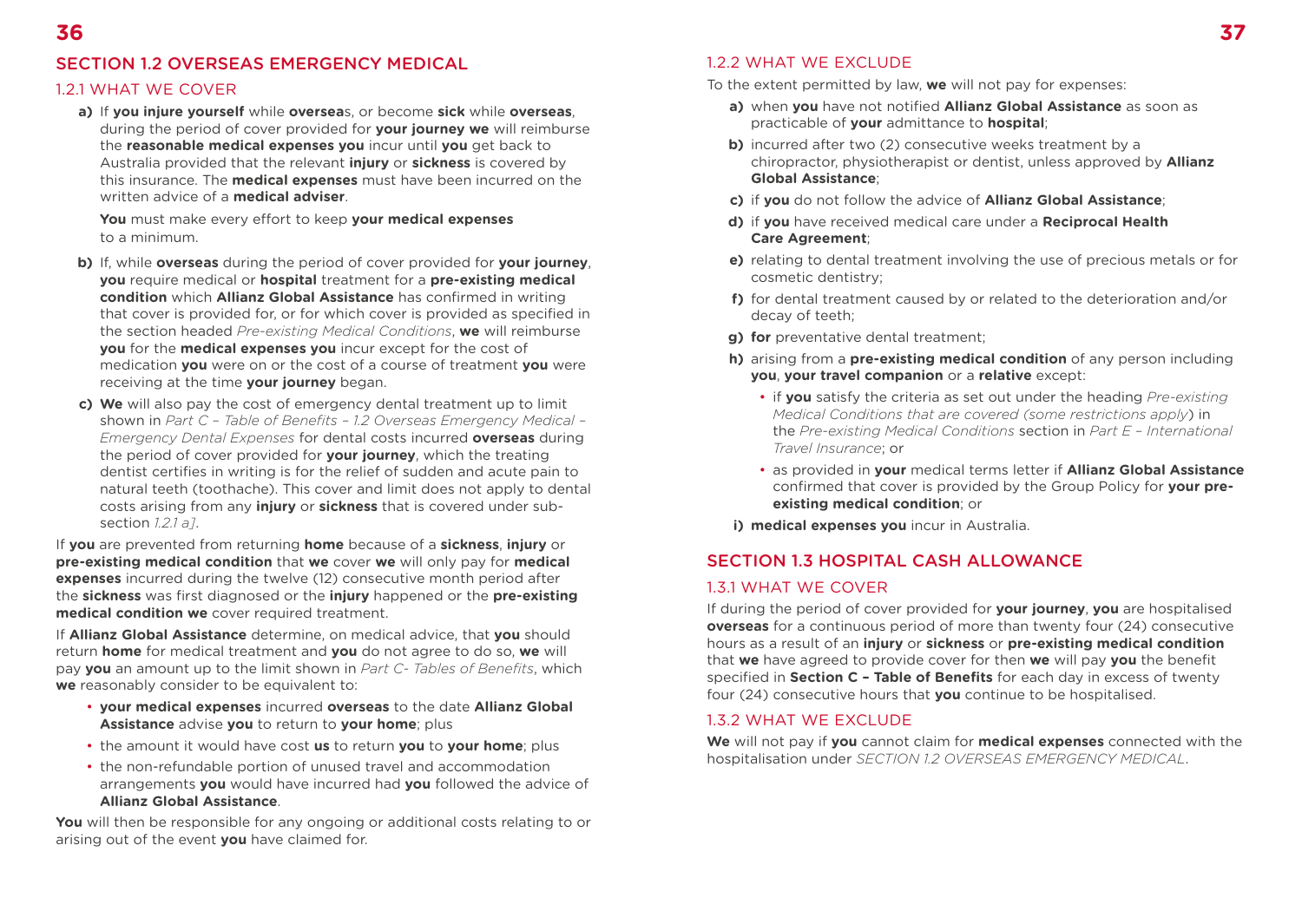# SECTION 1.4 ACCIDENTAL DEATH

#### 1.4.1 WHAT WE COVER

If, during the period of cover provided for **your journey**:

- **a) you** are **injured** and **you** die because of that **injury** within twelve (12) consecutive months of the **injury**; or
- **b)** something **you** are travelling on or in disappears, sinks or crashes and **your** body is not found within twelve (12) consecutive months and **you** are presumed dead; and
- **c) you** are not entitled to a loss of life benefit payable under *Transit Accident Insurance*,

**we** will pay the benefit specified in *Part C – Table of Benefits*, to **your** estate.

## SECTION 1.5 FUNERAL EXPENSES

#### 1.5.1 WHAT WE COVER

If during the period of cover provided for **your journey you** die from a cause that is not excluded, **we** will pay for the **reasonable** cost of bringing **your** remains back to **your home** or nominated funeral home (if necessary) and **your reasonable funeral expenses** (including **funeral expenses** incurred **overseas**). The maximum amount **we** will pay is specified in *Part C – Table of Benefits*.

#### 1.5.2 WHAT WE EXCLUDE

To the extent permitted by law, **we** will not pay for any expenses for transporting **your** remains back to **your home** unless it has been first approved by **Allianz Global Assistance**.

#### SECTION 1.6 LOSS OF INCOME

Cover under this section is only provided to a **cardholder** or **spouse**. **We** will not pay for the loss of income of **dependants**.

#### 1.6.1 WHAT WE COVER

If during the period of cover provided for **your journey**, **you** suffer an **injury** requiring medical treatment **overseas**, and:

- because of the **injury you** become disabled; and
- the disablement continues for more than thirty (30) consecutive days from the date of **your** return to **your home**; and
- **you** are under the regular care of and acting in accordance with the instructions or advice of a **medical adviser** who certifies in writing that the disablement prevents **you** from gainful employment; and
- as a result **you** lose all **your** income,

then **we** will pay **you** up to the specified benefit per week for up to the specified number of continuous weeks as shown in *Section C – Table of* 

*Benefits*, starting from the thirty first (31st) consecutive day after **your** return to **your home**.

#### SECTION 2.1 CANCELLATION

#### 2.1.1 WHAT WE COVER:

- **a)** If, after **you** have obtained **your overseas travel ticket** and before **your** departure from Australia, **you** first become aware of a medical condition **you** have:
	- which **we** will then not confirm **pre-existing medical condition** cover for; and
	- **our** refusal to confirm cover for **your pre-existing medical condition**  then causes **you** to cancel **your journey**,

then **we** will reimburse **you** the non-refundable portion of unused travel and accommodation arrangements scheduled to be used during the period of cover provided for **your journey** that **you** have paid in advance of cancellation and cannot recover in any other way, inclusive of travel agent's cancellation fees which are limited to the amount specified in *Part C – Table of Benefits*, up to the maximum total limit specified in *Part C – Table of Benefits*.

- **b)** If, after **you** have obtained **your overseas travel ticket** and up until the end of the period of cover provided for **your journey** (where the claim is not covered elsewhere in this *International Travel Insurance*) and is for any of the following events which are unexpected and unforeseen by **you** and outside **your** control:
	- **you**, **your travel companion** or a **relative** living in Australia dies, is seriously **injured** or becomes seriously ill (subject to written verification from the treating **medical adviser**);
	- **you** require medical attention relating to a **pre-existing medical condition:**
		- that **Allianz Global Assistance** has confirmed cover for in writing; or
		- for which cover is provided as specified in the section headed *Pre-existing Medical Conditions that are covered (some restrictions apply*); and
		- that prevents **you** from travelling;
	- **you** are pregnant and before **your** departure from Australia, an unexpected and unforeseen medical complication occurs (which is confirmed in writing by a **medical adviser**) that prevents **you** from travelling because such travel would be unsafe for **your** health or the health of **your** unborn child however, **we** do not provide any cover beyond the end of the twenty sixth (26th) week of **your** pregnancy (the twenty sixth (26th) week of **your** pregnancy is calculated based on **your** estimated date of delivery as confirmed in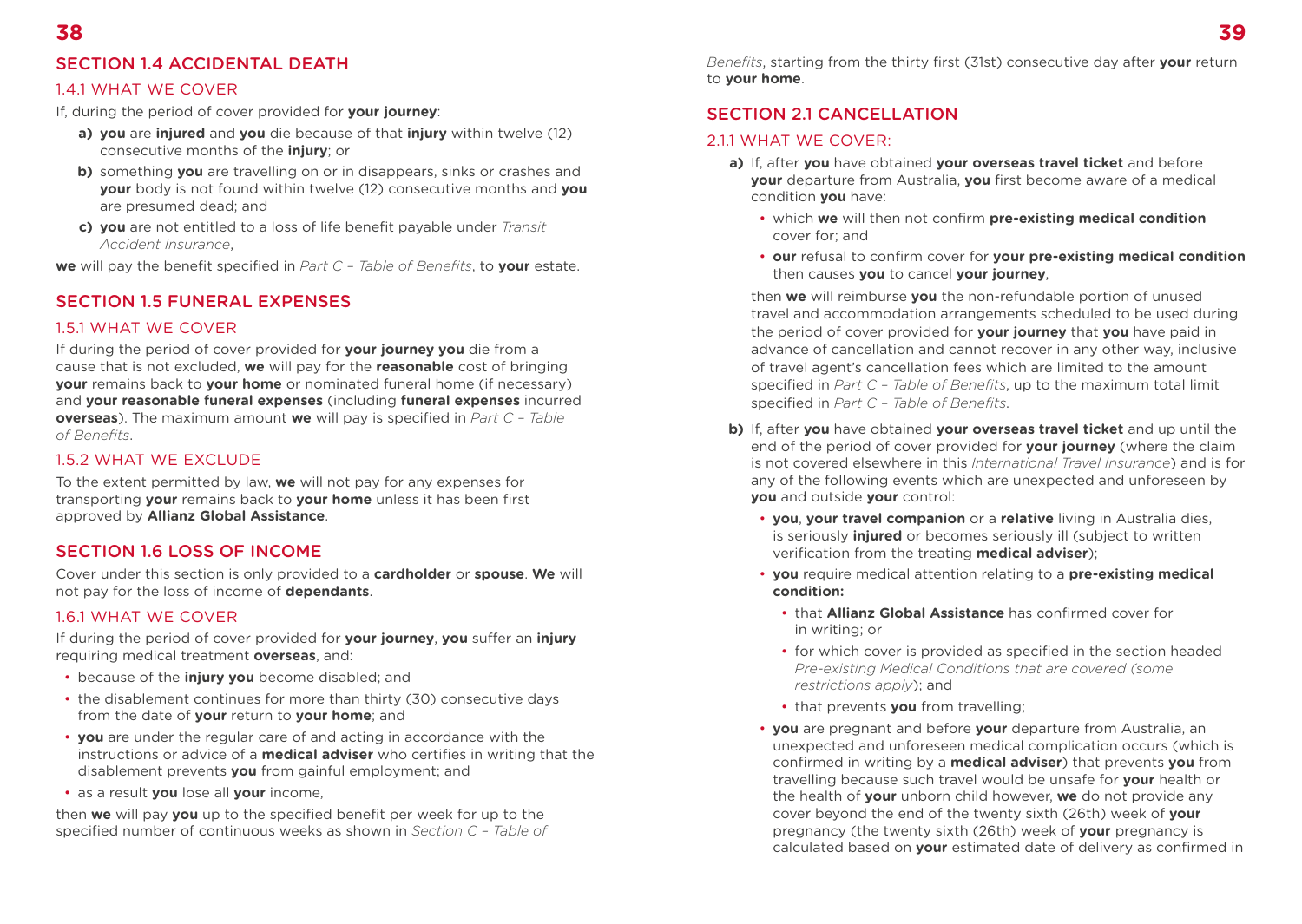writing by **your** obstetrician);

- **your** arranged travel is cancelled or delayed by the carrier because of mechanical breakdown, riots, strikes, civil commotion (but not an act of terrorism), weather conditions or **natural disasters**;
- a **natural disaster** either at **your** destination or at **your** or **your travel companion's home**;
- a **special event** has been cancelled or postponed for reasons beyond **your** control;
- whilst **you** are **overseas your** or **your travel companion's** travel documents are stolen or lost;
- **you** or **your travel companion** are quarantined;
- **your** or **your travel companion's home** is totally destroyed;
- **you** or **your travel companion** are subpoenaed to attend court in Australia (after having purchased **your overseas travel ticket**) on a date falling during the period of cover provided for **your journey**;
- **you** or **your travel companion** are retrenched or made redundant (not including voluntary retrenchment or voluntary redundancy);
- financial **insolvency** or financial collapse of a licensed travel services provider or an **ATAS** accredited travel services provider through whom **your** travel bookings were made;
- **you** or **your travel companion** having to sit exams during the period of cover provided for **your journey**, for studies either of **you** are undertaking, provided that **you** or **your travel companion** had no prior knowledge of the date of the exam before **you** obtained **your overseas travel ticket**;
- **you** are a full time employee of the defence services or police, fire or ambulance emergency services and your employer cancels **your** prearranged leave.
- **you** miss **your** arranged travel because **your** preceding flight was delayed or cancelled.

#### then:

#### *(If you do not reschedule your journey)*

if **you** do not reschedule **your** travel arrangements, **we** will reimburse **you** the non-refundable portion of unused travel and accommodation arrangements scheduled to be used during the period of cover provided for **your journey** that **you** have paid in advance of cancellation and cannot recover in any other way, inclusive of travel agent's cancellation fees which are limited to the amount specified in *Part C – Table of Benefits*, up to the maximum total limit specified in *Part C – Table of Benefits*; or

#### *(If you reschedule your journey)*

if **you** reschedule **your** travel arrangements at the earliest possible opportunity after the unexpected event, **we** will at **our** option pay for either:

i] any part of **your** travel and accommodation arrangements scheduled to be used during the period of cover provided for **your journey** (for which **you** have previously paid but are unable to use and are non-refundable) that **you** have rescheduled; or

ii] the cost of a higher class of travel on the same type of means of transport scheduled to be used during the period of cover provided for **your journey**, or increased seasonal rates for travel, if that is the only class or rate available.

**We** will pay these costs minus the amount of any refundable part of **your** travel arrangements that **you** rescheduled.

**c)** If, after **you** have obtained **your overseas travel ticket** and up until the end of the period of cover provided for **your journey** (where the claim is not covered elsewhere in this *International Travel Insurance*) **your** parent or grandparent living **overseas** dies unexpectedly then **we** will reimburse **you** the non-refundable portion of unused travel and accommodation arrangements scheduled to be used during the period of cover provided for **your journey** that **you** have paid in advance of cancellation and cannot recover in any other way, inclusive of travel agent's cancellation fees which are limited to a the amount specified in *Part C – Table of Benefits*, up to the maximum total limit specified in *Part C – Table of Benefits*.

#### **CONDITIONS**

If **you** want to claim under the cover provided, **you** must do the following as soon as possible after the happening of the unexpected event causing **your** claim:

- cancel any pre-arranged travel and accommodation scheduled to be used during the period of cover provided for **your journey** that **you** are now unable to use; and
- recover any refund that **you** are entitled to.

If **you** think that **you** may have to cancel **your journey** or shorten **your journey you** must tell **us** as soon as possible – for more information see under the headings *Claims* or call the contact number (or if **overseas** the *24 Hour Emergency Assistance* number) shown on the back cover of this booklet.

If **your** claim arises from or is related to **your** fitness to travel, written proof from the treating **medical adviser** must be provided.

#### 21.2 WHAT WE EXCLUDE

To the extent permitted by law **we** will not pay **your** claim if:

**a) you** were aware, or a reasonable person in **your** circumstances would have been aware before **you** became eligible for the cover provided, of any reason that may cause **your journey** to be cancelled, rescheduled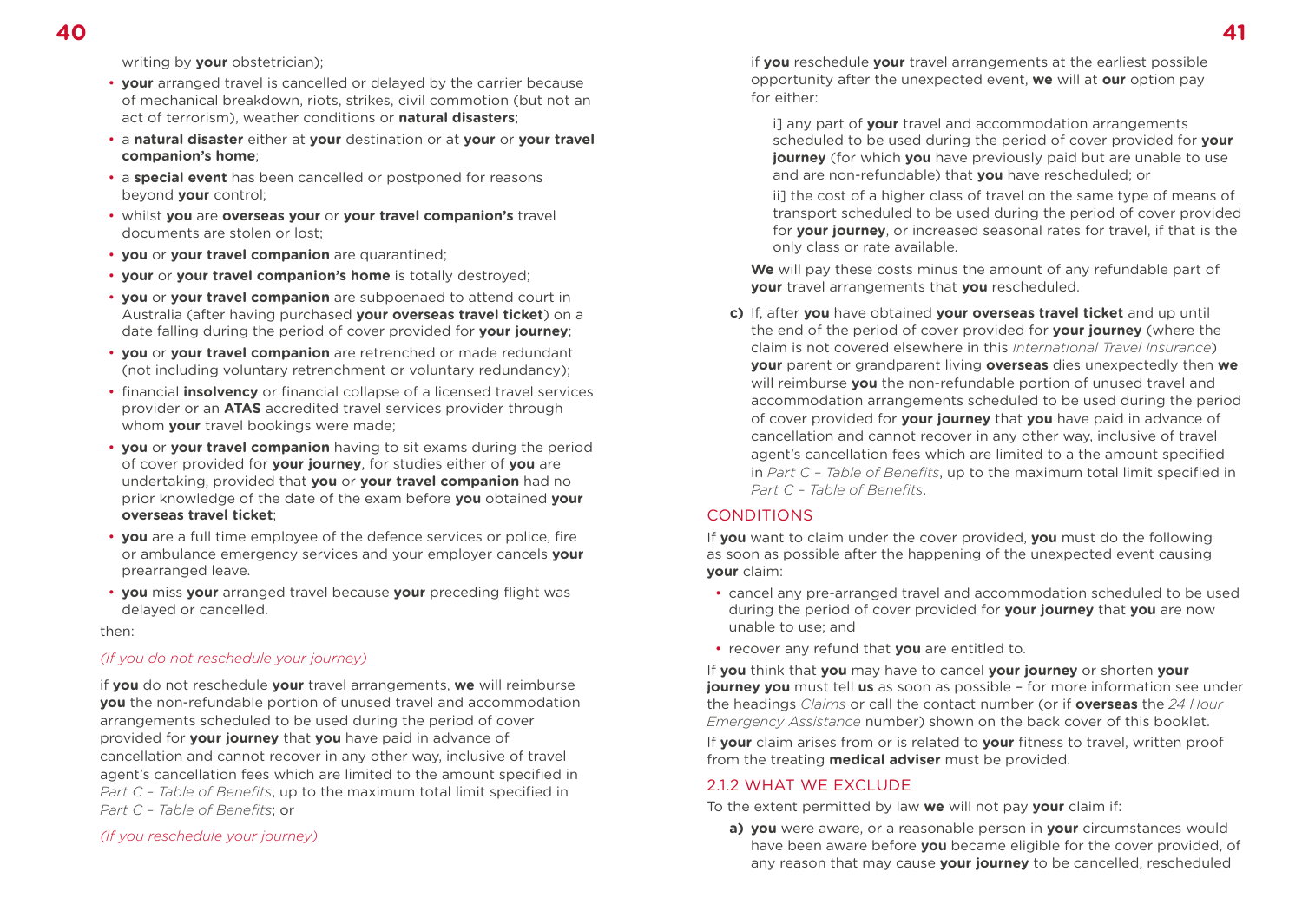or shortened;

- **b)** caused by **you** or **your travel companion** changing plans;
- **c)** caused by any business, financial or contractual obligations which prevent **you** or **your travel companion** from travelling. This exclusion does not apply to claims where **you** or **your travel companion** are retrenched or made redundant in Australia except where a reasonable person in a similar situation would have been aware before **you** became eligible for cover that the retrenchment or redundancy was to occur;
- **d)** a tour operator or wholesaler is unable to complete arrangements for any tour because there were not enough people to go on the tour. This exclusion does not apply to prepaid travel arrangements bought separately to reach the departure point for the tour or for other travel arrangements scheduled to be used during the period of cover provided for **your journey**, which do not form part of the tour;
- **e)** caused by any service provider misappropriating **your** funds or failing to arrange or provide services for which **you** have paid;
- **f)** caused by **insolvency** or financial collapse of a travel services provider who was not licensed in the jurisdiction in which they operate or was not accredited in Australia by **ATAS** at the time **you** made **your** booking or the **insolvency** or financial collapse of any company, organisation or person with whom they deal;
- **g)** caused by an act or threat of terrorism; or
- **h) you** are a full-time permanent employee and **your** pre-arranged leave is cancelled by **your** employer, unless **you** are a full-time member of the Australian Defence Force or of federal, state or territory emergency services.

# SECTION 3.1 ADDITIONAL EXPENSES

#### 3.1.1 WHAT WE COVER

- **a)** If **you** cannot continue **your journey** because of an **injury** or **sickness** or **pre-existing medical condition** that **we** have agreed to cover, which occurs during the period of cover provided for **your journey** and needs immediate treatment from a **medical adviser** who certifies in writing that **you** are unfit to travel, **we** will reimburse **your reasonable** additional accommodation and travel expenses.
- **b)** If during the period of cover provided for **your journey**, **you** are hospitalised suffering from a life threatening or other serious condition covered by this insurance **we** will reimburse the **reasonable** travel and accommodation expenses for a **relative** or friend to travel to **you**, stay near **you** or escort **you**. **He** or she must travel to **you**, stay near **you** or escort **you** on the written advice of **your** treating **medical adviser** and with the prior written approval of **Allianz Global Assistance**.
- **c)** If **your travel companion** cannot continue their **journey** because of an **injury** or **sickness** which occurs during the period of cover provided for

**your journey** and which needs immediate treatment from a **medical adviser** who certifies in writing that **your travel companion** is unfit to travel, **we** will reimburse **your reasonable** additional accommodation and travel expenses for **you** to remain with **your travel companion**.

- **d)** If during the period of cover provided **you** shorten **your journey** and return to **your home** due to a covered event, on the written advice of a **medical adviser** approved by **Allianz Global Assistance**, **we** will reimburse the **reasonable** additional cost of **your** return to **your home**. **We** will only pay the cost of the fare class that **you** had planned to travel at and **you** must make use of any pre-arranged return travel to **your home**.
- **e)** If **your dependants** are left without supervision following **your** hospitalisation or evacuation during the period of cover provided for **your journey we** will pay the **reasonable** additional travel and accommodation expenses incurred to return them to **your home**, including the travel and accommodation expenses of an escort if agreed to by **Allianz Global Assistance**.
- **f)** If, during the period of cover provided for **your journey**, **your travel companion** or a **relative** (of either of **you**) who is resident in Australia:
	- dies unexpectedly:
	- is **injured** and because of the **injury** requires hospitalisation; or
	- becomes seriously ill and requires hospitalisation,

**we** will reimburse the **reasonable** additional cost of **your** early return to **your home**. **We** will only pay the cost of the fare class **you** had planned to travel at.

However, if the event causing **your** claim is due to the **relative's preexisting medical condition**, **we** will reimburse **your** covered expenses up to the limit specified in *Part C – Tables of Benefits* provided that before **you** commenced **your journey** a **medical adviser** had not diagnosed the **relative** as being terminally ill.

- **g)** If during the period of cover provided for **your journey**, **you** return to **your home** because:
	- a **relative** of **yours** dies unexpectedly or is hospitalised in Australia following a serious **injury** or a illness; and
	- it is possible for **your journey** to be resumed; and
	- there is more than fourteen (14) consecutive days or twenty five per cent (25%), whichever is the greater, remaining of the period of cover, as noted on **your** return o**verseas travel ticket**; and
	- **you** resume **your journey** within thirty (30) consecutive days of **your** return to **your home**,

**we** will reimburse **you** for airfares for **you** to return to the place **you** were when **your journey** was interrupted.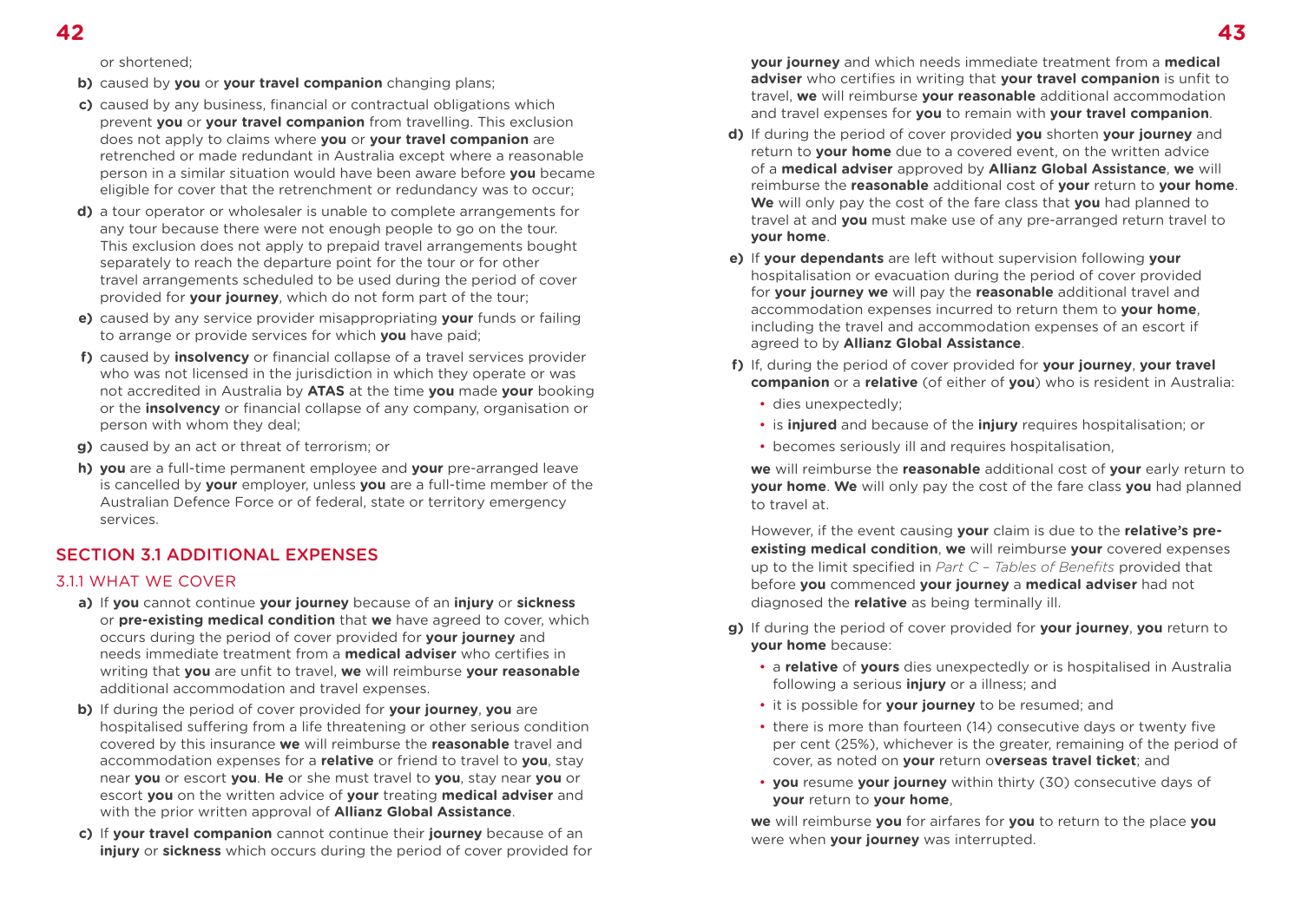The most **we** will pay under this sub-section is up to the limit shown in *Part C – Tables of Benefits*. However, if the event causing **your** claim is due to **your relative's pre-existing medical condition**, **we** will reimburse **your** covered expenses up to the limit specified in *Part C – Tables of Benefits* provided that before **you** commenced **your journey** a **medical adviser** had not diagnosed **your relative** as being terminally ill.

- **h)** In addition, if during the period of cover provided, a disruption to **your journey** arises from:
	- **your** scheduled or connecting transport is cancelled, delayed, rescheduled or diverted because of a strike, riot, hijack, civil protest, weather, **natural disaster** or **accident** affecting **your** mode of transport;
	- **you** unknowingly break any quarantine rule;
	- **you** lose **your** passport, travel documents or **transaction cards** or they are stolen; or
	- **your home** being rendered uninhabitable by fire, explosion, earthquake or flood,

**we** will reimburse **your reasonable** additional travel and accommodation expenses.

If **you** did not have a return ticket booked to **your home** before the **injury**, **sickness** or illness occurred, **we** will reduce the amount of **your** claim by the price of the fare to **your home** from the place **you** planned to return to **your home** from. The fare will be at the same fare class as the one **you** left **your home** on.

Whenever claims are made by **you** under this section and *SECTION 2.1 CANCELLATION* for cancelled services/facilities or alternative arrangements for the same or similar services/facilities, **we** will pay for the higher of the two amounts, not both.

#### 312 WHAT WE EXCLUDE

To the extent permitted by law, **we** will not pay **your** claim:

- **a)** if **you** were aware, or a reasonable person in **your** circumstances would have been aware, of any reason, before **you** became eligible for the period of cover provided, that may cause **your journey** to be cancelled, disrupted or delayed;
- **b)** arising from a **pre-existing medical condition** of any person including **you**, **your travel companion** or a **relative** except:
	- if **you** satisfy the criteria as set out under the heading *Pre-existing Medical Conditions that are covered (some restrictions apply)* in the *Pre-existing Medical Conditions* section in *Part E – International Travel Insurance*; or
	- as provided in **your** medical terms letter if **Allianz Global Assistance** confirmed that cover for **your pre-existing medical condition** is provided by the Group Policy; or
- **c)** if **you** can claim **your** additional travel and accommodation expenses from anyone else;
- **d)** if caused by any service provider misappropriating **your** funds or failing to arrange or provide services for which **you** have paid;
- **e)** for cancellations, delays, rescheduling or diversions to **your** scheduled or connecting transport unless it is due to a strike, riot, hijack, civil protest, weather, **natural disaster** or **accident** affecting **your** mode of transport;
- **f)** if **your** claim arises directly or indirectly out of **you** operating a **rental vehicle** in violation of the rental agreement.

## SECTION 3.2 TRAVEL DELAY EXPENSES

#### 3.2.1 WHAT WE COVER

If a delay to **your journey**, for at least six (6) consecutive hours, arises from circumstances outside **your** control during the period of cover provided, **we** will reimburse the cost of **your reasonable** additional meals and accommodation expenses.

**We** will pay up to the amount specified in *Part C – Table of Benefits* at the end of the initial six (6) consecutive hour period.

#### 3.2.2 WHAT WE EXCLUDE

**We** will not pay if a delay to **your journey** arises:

- **a)** from an act or threat of terrorism; or
- **b)** because of the **insolvency** or financial collapse of a travel services provider who was not licensed in the jurisdiction in which they operate or was not accredited in Australia by **ATAS** at the time **you** made **your** booking or because of the **insolvency** or financial collapse of any company, organisation or person with whom they deal;

#### SECTION 3.3 ALTERNATIVE TRANSPORT EXPENSES

#### 3.3.1 WHAT WE COVER

If during the period of cover provided for **your journey**, **your** scheduled transport is cancelled, delayed, shortened or diverted and that means **you** would not arrive at a **special event** on time, **we** will pay **your reasonable** additional travel expenses up to the amount specified in *Part C – Table of Benefits* to enable **you** to arrive on time for the **special event**.

#### 3.3.2 WHAT WE EXCLUDE

**We** will not pay if **your** scheduled transport is cancelled, delayed, shortened or diverted:

- **a)** due to an act or threat of terrorism; or
- **b)** due to the **insolvency** or financial collapse of a travel services provider who was not licensed in the jurisdiction in which they operate or was not accredited in Australia by **ATAS** at the time **you** made **your**

• as provided in sub-sections *3.1.1 f]* and *3.1.1 g]*.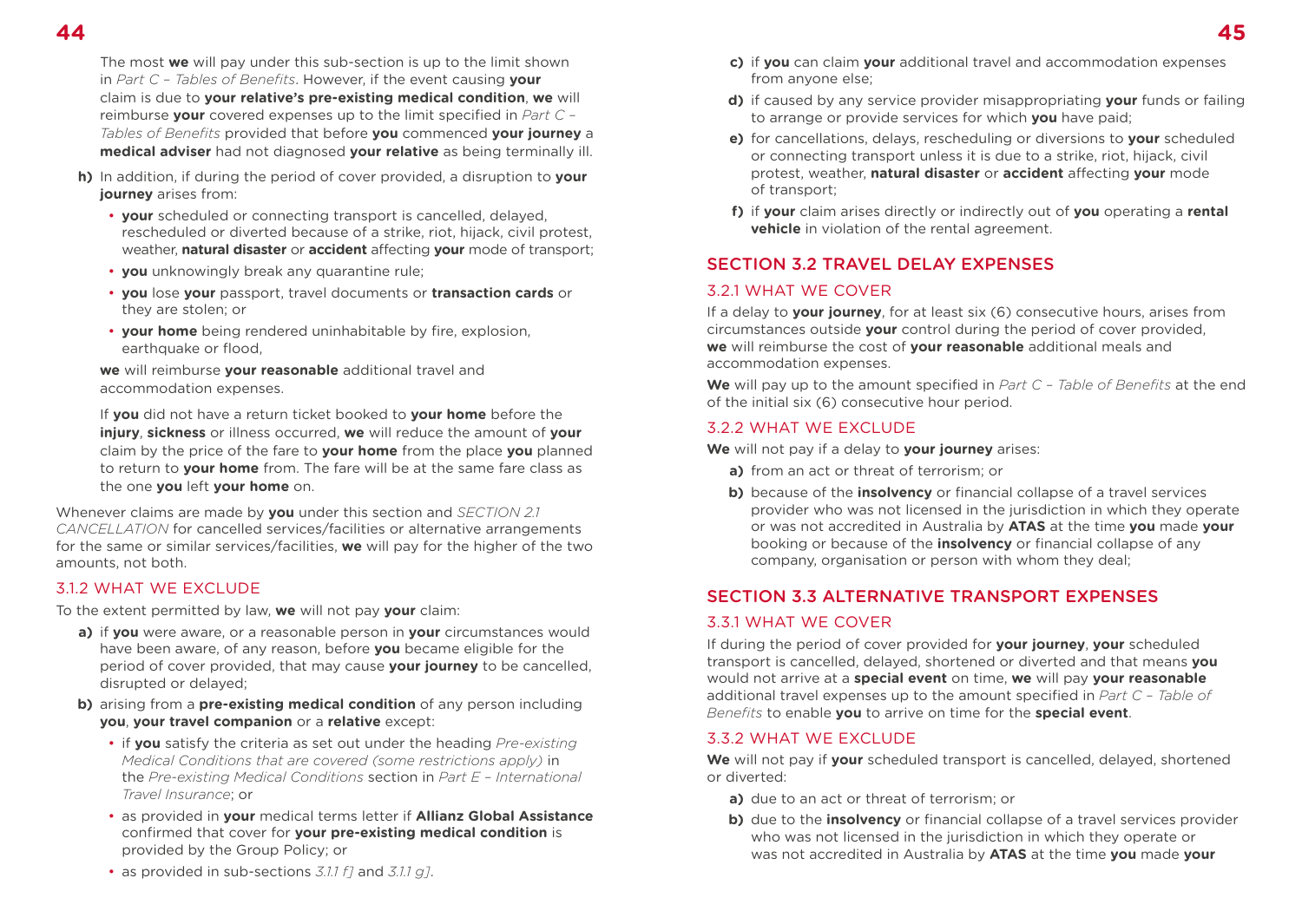booking or due to the **insolvency** or financial collapse of any company, organisation or person with whom they deal;

## SECTION 4.1 LUGGAGE

#### 4.1.1 WHAT WE COVER

- **a)** If during the period of cover provided for **your journey**, the following **covered items**:
	- baggage, clothing and personal **valuables**;
	- portable electrical equipment, laptop computers and associated equipment/accessories, binoculars, cameras and associated equipment/accessories;

are stolen, **accidentally** damaged or are permanently lost (except when: left in a vehicle; or are **valuables** checked in to be transported in the cargo hold of any aircraft, ship, train, tram or bus; or is **sporting equipment** while in use) **we** will pay the lesser of:

- the repair cost;
- the replacement cost;
- the original purchase price; or
- the depreciated value after allowing for age, wear and tear.

**We** have the option to repair or replace the **covered items** or **valuables** instead of paying **you**.

**We** will not apply **depreciation** to any item **we** pay **you** for where less than twelve (12) consecutive months have elapsed since the item was purchased new.

The maximum amount **we** will pay for any item is:

- up to the item limit specified in *Part C Table of Benefits* for personal computers, video recorders or cameras;
- up to the item limit specified in *Part C Table of Benefits* for mobile phones (including PDAs and any items with phone capabilities); or
- up to the item limit specified in *Part C Table of Benefits* for all other items.

A pair or related set of items, for example (but not limited to):

- a camera, lenses (attached or not), tripod and accessories;
- a matched or unmatched set of golf clubs, golf bag and buggy; or
- a matching pair of earrings.

are considered as only one item for the purpose of this cover, and the appropriate single item limit will be applied.

**b) Covered items** specified in 4.1.1 a<sub>1</sub> that are left in a vehicle during the period of cover provided for **your journey**, are only covered during daylight hours and must have been left in a **concealed storage** 

**compartment** of a locked vehicle, and in the event of theft forced entry must have been made.

The most **we** will pay is up to the amount specified in *Part C – Table of Benefits* for each **covered item** stolen from a vehicle, and up to the total amount specified in *Part C – Table of Benefits* for all **covered items** stolen from a vehicle.

**c)** No cover is provided for **valuables** left in a vehicle at any time or **valuables** checked in to be transported in the cargo hold of any aircraft, ship, train, tram or bus including any loss from the point of check in until collection by **you** from the baggage carousel or collection area at the end of **your** flight, voyage or **trip** except cover will be provided for loss, theft or **accidental** damage to laptops, tablets and mobile/smartphones when (without prior notice) **you** are directed by the airline with whom **you** have a flight booking to place the laptop, tablet or mobile/smartphone into **your** checked in baggage or overhead cabin locker for the duration of **your** flight.

#### **CONDITIONS**

If **you** make a claim, **you** must prove **your** ownership and the value of **your** belongings (e.g. receipt or valuation for jewellery).

If **you** cannot prove the value of the items, the most **we** will pay for each individual item is ten percent (10%) of the limit shown for that type of item in the *Part C – Tables of Benefits – International Travel Insurance – 4.1 Luggage*.

**You** must report the loss, theft or misplacement of a **covered item** within twenty four (24) hours to the police or an office of the bus line, airline, shipping line or rail authority **you** were travelling on when the loss, theft or misplacement occurred.

**You** must provide **us** with evidence of making the report and who **you** reported the loss, theft or misplacement to.

If **you** are entitled to be reimbursed by the bus line, airline, shipping line or rail authority **you** were travelling on when the loss, theft, misplacement or damage occurred **we** will deduct the amount **you** are entitled to from any claim payable by **us**. However, if **you** are not reimbursed the full amount of **your** loss, **we** will pay the difference between the amount of **your** loss and what **you** were reimbursed, up to the limit of the cover provided by **us**.

#### 4.1.2 WHAT WF FXCLUDE

To the extent permitted by law, **we** will not pay a claim in relation to **your covered items** (including **valuables**) if:

- **a)** the loss, theft or damage is to, or of, **covered items** left behind in any hotel or motel room after **you** have checked out, or items left behind in any aircraft, ship, train, tram, taxi or bus;
- **b)** the **covered item**s were being sent unaccompanied by **you** or under a freight contract;
- **c)** the loss or damage arises from any process of cleaning, repair or alteration;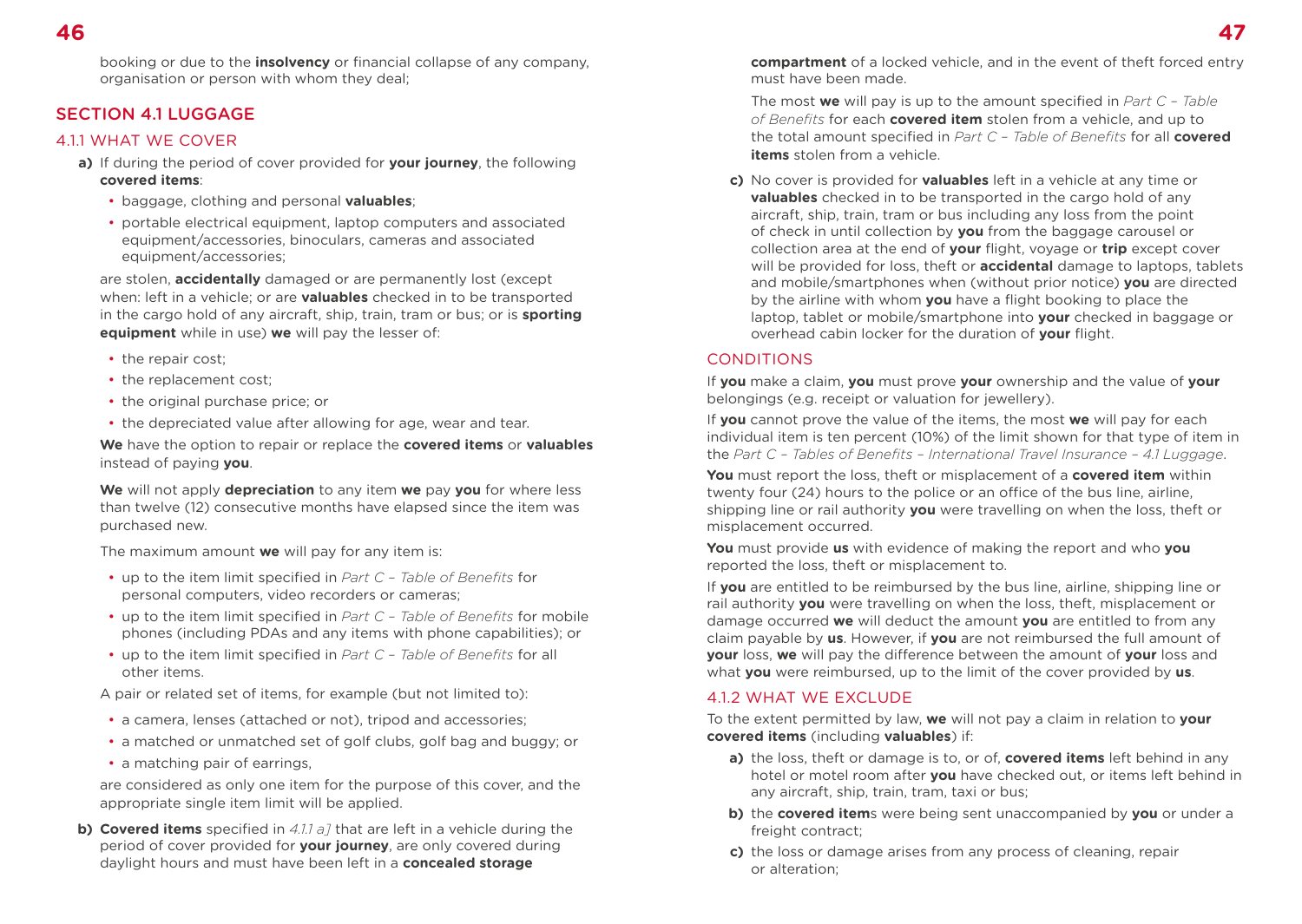- **d)** the loss or damage arises from ordinary wear and tear, deterioration, atmospheric or weather conditions, insects, rodents or vermin;
- **e)** the **covered items** disappear in circumstances that cannot be explained to **our** reasonable satisfaction;
- **f)** arising from the lawful confiscation, detention or destruction of anything;
- **g)** the **covered items** were left **unsupervised** in a **public place**;
- **h)** the **covered items** have an electrical or mechanical breakdown.
- **i)** the **covered item** is fragile or brittle or is an electrical component and is broken or scratched unless the breakage or scratch (except scratches occurring to lenses or screens) was caused by theft, fire or an **accident** involving a vehicle in which **you** were travelling; or
- **j)** the loss or damage arises from scratches occurring to lenses or screens of **covered items**.

# SECTION 4.2 TRAVEL DOCUMENTS, TRANSACTION CARDS & TRAVELLERS CHEQUES

#### 4.2.1 WHAT WE COVER

If during the period of cover provided for **your journey**:

- **a)** any essential travel documents (including passports), **transaction cards** or travellers cheques are lost by **you**, stolen from **you** or destroyed, then **we** will pay the issuer's fees or the replacement costs (including communication costs) of the items lost, stolen or destroyed.
- **b) your transaction cards** or travellers cheques are lost or stolen, then **we** will pay for any loss resulting from the fraudulent use of the **transaction cards** or travellers cheques.

The most **we** will pay is up to the limit specified in *Part C – Table of Benefits*.

#### CONDITIONS

**You** must report the loss or theft within twenty four (24) hours to the police and, in the case of **transaction cards** or travellers cheques, to the issuing bank or company in accordance with the conditions under which the **transaction cards** or travellers cheques were issued. **You** must prove that **you** made such report by providing **us** with a written acknowledgement from the entity **you** reported the loss or theft to;

**We** will not pay for any amounts covered by any guarantee given by the bank or issuing company to **you** as the holder of the **transaction cards** or travellers cheques;

#### 4.2.2 WHAT WE EXCLUDE

To the extent permitted by law, **we** will not pay if **your** loss arises from **your** failure to comply with the recommended security guidelines for the use of **transaction cards** or travellers cheques.

# SECTION 4.3 LUGGAGE DELAY

#### 4.3.1 WHAT WE COVER

If during the period of cover provided for **your journey** any of **your covered items** are delayed, misdirected or misplaced by the carrier for more than twelve (12) consecutive hours, and in **our** opinion it was necessary for **you** to purchase essential items of clothing or other personal items, **we** will reimburse **you** for the **reasonable** costs **you** incur, up to the amount specified in *Part C – Table of Benefits*.

#### **CONDITIONS**

**You** must provide written proof from the carrier who was responsible for **your covered items** that they were delayed, misdirected or misplaced.

**We** will deduct any amount **we** pay **you** under this section from any subsequent claim **you** make for lost **covered items** payable under *SECTION 4.1 LUGGAGE & PERSONAL EFFECTS*.

If **you** are entitled to be reimbursed by the bus line, airline, shipping line or rail authority **you** were travelling on when the loss, theft, misplacement or damage occurred **we** will deduct the amount **you** are entitled to from any claim payable by **us**. However, if **you** are not reimbursed the full amount of **your** loss, **we** will pay the difference between the amount of **your** loss and what **you** were reimbursed, up to the limit of cover provided by **us**.

## SECTION 5.1 RENTAL VEHICLE EXCESS

Cover is only provided under this section if **your rental vehicle** agreement specifies an amount that is payable in the event the **rental vehicle** is damaged or stolen while in **your** custody. This section does not cover items such as, but not limited to, tyres and/or windscreens, roof and underbody if they are not covered by the indemnity provided by the rental company or agency under the **rental vehicle** agreement to which the amount payable applies.

The maximum amount **we** will pay under this section is the amount that is specified in **your rental vehicle** agreement up to the limit shown in *Part C – Table of benefits – 5.1 Rental Vehicle Excess*.

#### 5.1.1 WHAT WE COVER

If, during the period of cover provided for **your journey**, a **rental vehicle you** have rented from a rental company or agency is:

- involved in a motor vehicle **accident** while **you** are driving it; or
- damaged or stolen while in **your** custody,

then **we** will pay you the lesser of:

- the amount specified that **you** are required to pay under **your rental vehicle** agreement; or
- property damage for which **you** are liable.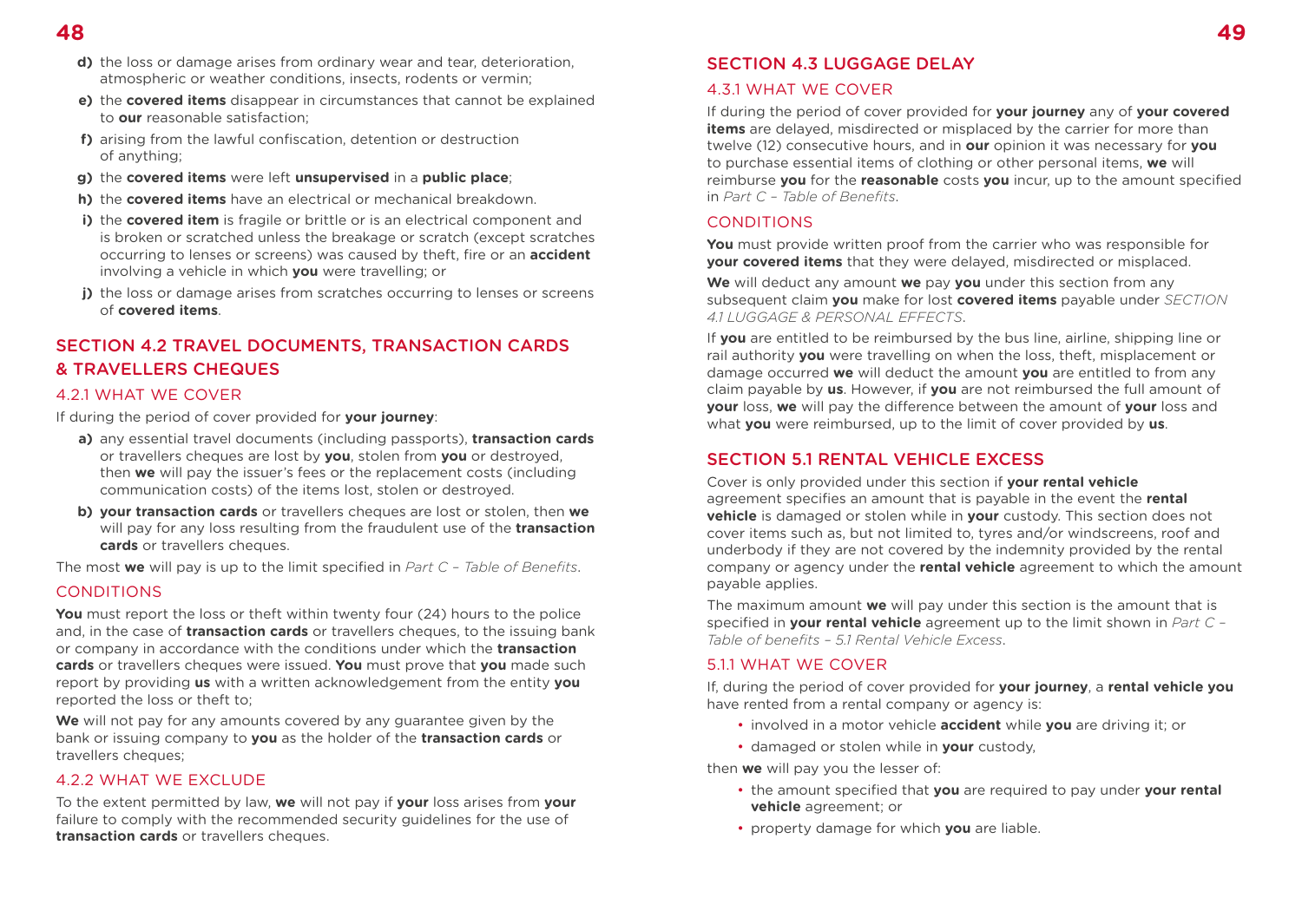#### **CONDITIONS**

**You** must provide a copy of:

- **your rental vehicle** agreement;
- the incident report that was completed;
- repair account:
- an itemised list of the value of the damage; and
- written notice from the rental company or agency advising **you** of the amount that **you** are required to pay.

# 512 WHAT WE EXCLUDE

To the extent permitted by law, **we** will not pay if **your** claim arises directly or indirectly from, or is in any way connected with, or is for:

- **a) you** using the **rental vehicle** in breach of the **rental vehicle** agreement;
- **b) you** using the **rental vehicle** without a licence for the purpose that **you** were using it (such as but not limited to the carrying of passengers or freight); or
- **c)** administrative charges or fees of the rental company that are not a component of the amount specified in **your rental vehicle** agreement.

# SECTION 6.1 PERSONAL LIABILITY

## 6.1.1 WHAT WE COVER

If **you** become legally liable to pay compensation for:

- death or bodily **injury**; or
- physical loss of, or damage to property,

as a result of an **accident**, or a series of **accidents** arising out of the one event, that happens during the period of cover provided for **your journey**, then **we** will cover **you** up to the limit shown in *Part C – Table of Benefits – 6.1 Personal Liability*, for:

- the compensation (including legal costs) awarded against **you**; and
- any **reasonable** legal costs incurred by **you** for settling or defending a claim made against **you**, providing **you** have approval in writing from **Allianz Global Assistance** before incurring these costs.

# **CONDITIONS**

**We** must be told as soon as **you** or **your** personal representatives are, or a **reasonable** person in **your** circumstances would have been, aware of a possible prosecution, inquest, fatality, **accident** or incident which might lead to a claim against **you**.

**You** must not pay or promise to pay, settle with, admit or deny liability to anyone who makes a claim against **you** without **our** written consent.

# 6.1.2 WHAT WF FXCLUDE

To the extent permitted by law, **we** will not pay any amount **you** become legally liable to pay if the liability arises directly or indirectly from, or is in any way connected with, or is for:

- **a)** bodily **injury** to **you**, **your travel companion** or to a **relative** or employee of any of **you**;
- **b)** loss of or damage to property belonging to, or in the care, custody or control of **you**, **your travel companion**, a **relative** or an employee of any of you (unless the property is a residence and **you** occupy it during the period of cover provided for **your journey** as a tenant or lessee, or temporary guest);
- **c) your** ownership, custody, control or use of any firearm or weapon, aerial device, watercraft or motorised vehicle;
- **d) your** conduct of, or employment in any business, profession, trade or occupation;
- **e)** any loss, damage or expenses which are covered or should have been covered under a statutory or compulsory insurance policy, statutory or compulsory insurance or compensation scheme or fund, or under Workers Compensation legislation, an industrial award or agreement, or Accident Compensation legislation;
- **f)** any fine or penalty, or aggravated, punitive, exemplary or liquidated damages;
- **g)** illness, **sickness** or disease that is transmitted by **you**;
- **h)** any relief or recovery from **you** other than monetary amounts;
- **i)** a contract that imposes on **you** a liability which **you** would not otherwise have;
- **j)** assault and/or battery committed by **you** or at **your** direction;
- **k)** any act intended to cause bodily **injury**, property damage or liability done by **you** or any person acting with **your** knowledge, connivance or consent.

# Interstate Flight Inconvenience Insurance

# SECTION 11 CANCELLATION

## 1.1.1 WHAT WE COVER:

- **a)** If, after **you** have obtained **your interstate flight** ticket and up until the end of the period of cover provided for **your journey** (where the claim is not covered elsewhere in this *Interstate Flight Inconvenience Insurance)* and is for any of the following events which are unexpected and unforeseen by **you** and outside **your** control:
	- **you**, **your travel companion** or a **relative** who permanently resides in Australia dies, is seriously **injured** or becomes seriously ill (subject to verification by written medical advice obtained by **you** from a **medical adviser**);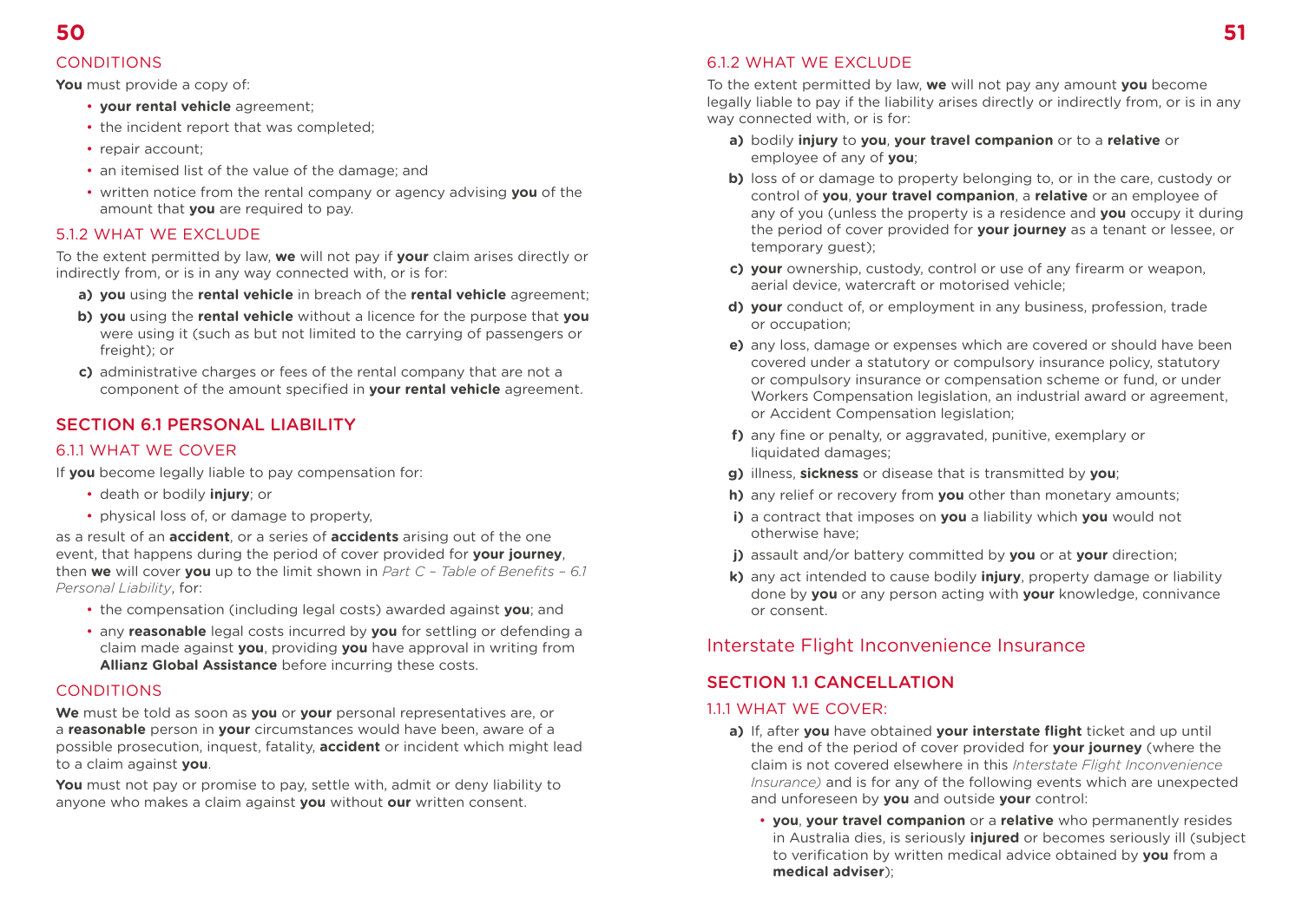- **your** arranged travel is cancelled or delayed by the carrier because of mechanical breakdown, riots, strikes, civil commotion (but not an act of terrorism), weather conditions or **natural disasters**;
- a **natural disaster** either at **your** destination or at **your** or **your travel companion's home**;
- a **special event** is cancelled or postponed for reasons not expected by **you** and outside **your** control;
- **you** or **your travel companion** are quarantined;
- **your** or **your travel companion's home** is totally destroyed;
- **you** or **your travel companion** are subpoenaed to attend court in Australia (after having purchased **your interstate flight** ticket) on a date falling during the period of cover provided for **your journey**;
- **you** or **your travel companion** are retrenched or made redundant (not including voluntary retrenchment or voluntary redundancy);
- **you** or **your travel companion** having to sit exams during the period of cover provided for **your journey**, for studies either of **you** are undertaking, provided that **you** or **your travel companion** had no prior knowledge of the date of the exam before **you** obtained **your interstate flight** ticket,

then **we** will reimburse **you** the non-refundable portion of unused travel and accommodation arrangements scheduled to be used during the period of cover provided for **your journey** that **you** have paid in advance of cancellation and cannot recover in any other way, inclusive of travel agent's cancellation fees which are limited to the amount specified in *Part C – Table of Benefits*, up to the maximum total limit specified in *Part C – Table of Benefits*; or

**b) your reasonable** costs of rescheduling **your journey**. The most **we** will pay for rescheduling **your journey** is the unrecoverable amount that would have been payable under *1.1.1 a]* had **your journey** been cancelled. **We** will not pay a claim under *1.1.1 b]* in addition to a claim under *1.1.1 a*] for the same services/facilities;

#### **CONDITIONS**

If **you** want to claim under the cover provided, **you** must do the following as soon as possible after the happening of the unexpected event causing **your** claim:

- cancel any pre-arranged travel and accommodation scheduled to be used during the period of cover provided for **your journey** that **you** are now unable to use; and
- recover any refund that **you** are entitled to.

If you think that **you** may have to cancel **your journey** or shorten **your journey you** must tell **us** as soon as possible – for more information see under the headings *CLAIMS* or call the contact number shown on the inside front cover of this booklet.

If **your** claim arises from or is related to **your** fitness to travel, written proof from a **medical adviser** must be provided.

#### 1.1.2 WHAT WF FXCLUDE

To the extent permitted by law **we** will not pay **your** claim if:

- **a) you** were aware, or a reasonable person in **your** circumstances would have been aware before **you** became eligible for cover, of any reason that may cause **your journey** to be cancelled, rescheduled or shortened;
- **b)** caused by **you** or **your travel companion** changing plans;
- **c)** caused by any business, financial or contractual obligations which prevent **you** or **your travel companion** from travelling. This exclusion does not apply to claims where **you** or **your travel companion** are retrenched or made redundant in Australia except where a reasonable person in a similar situation would have been aware before **you** became eligible for cover that the retrenchment or redundancy was to occur;
- **d)** a tour operator or wholesaler is unable to complete arrangements for any tour because there were not enough people to go on the tour. This exclusion does not apply to prepaid travel arrangements bought separately to reach the departure point for the tour or for other travel arrangements which do not form part of the tour;
- **e)** caused by any service provider misappropriating **your** funds or failing to arrange or provide services for which **you** have paid;
- **f)** caused by **insolvency** or financial collapse of a travel services provider who was not accredited by **ATAS** at the time **you** made **your** booking or any company, organisation or person with whom they deal;
- **g)** caused by an act or threat of terrorism.

# SECTION 2.1 FLIGHT DELAY

## 2.1.1 WHAT WE COVER

If the departure of **your interstate flight**, is delayed for the period specified in *Part C – Table of Benefits* due to circumstances outside **your** control and no alternative transport is provided by the carrier, **we** will reimburse the cost of **your reasonable** additional meal and accommodation expenses charged to **your card account**, up to the amount specified in *Part C – Table of Benefits*.

## 212 WHAT WE EXCLUDE

**We** will not pay if a delay to **your journey** arises from an act or threat of terrorism.

# SECTION 2.2 MISSED CONNECTION

## 2.2.1 WHAT WE COVER

If, due to the late arrival of **your** preceding flight **you** miss **your** connecting flight and no alternative flight is available within the four (4) hours following **your** late arrival, **we** will reimburse the cost of **your reasonable** additional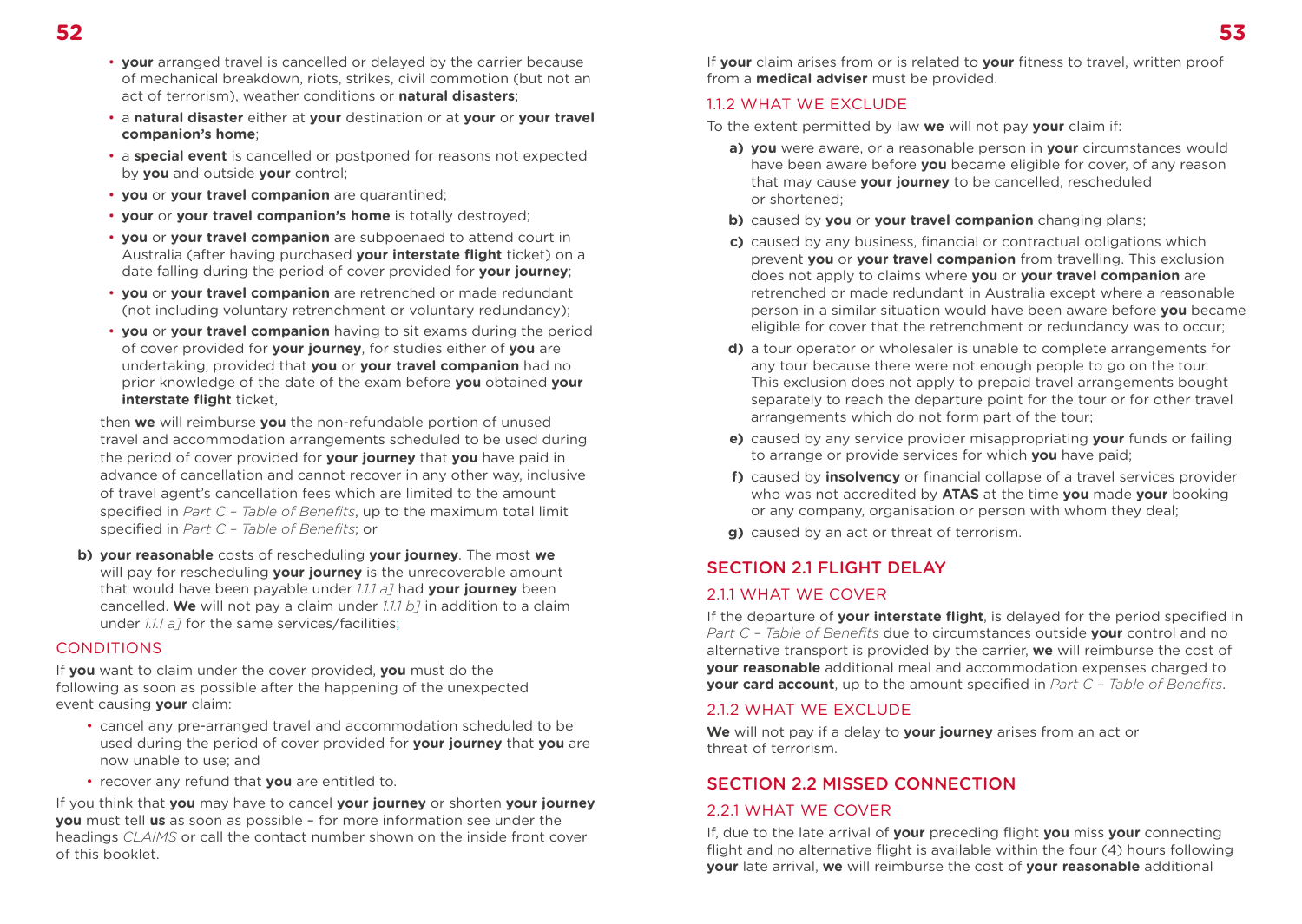meal and refreshment expenses up to the amount specified in *Part C – Table of Benefits* provided **you** obtain written confirmation from the carrier of the length of **your** delay.

#### 2.2.2 WHAT WE EXCLUDE

**We** will not pay if a delay to **your journey** arises from an act or threat of terrorism.

# SECTION 3.1 LUGGAGE

#### 3.1.1 WHAT WE COVER

#### **a]** If, during **your journey**, the following **covered items** or **valuables**:

- baggage, clothing and personal **valuables**;
- portable electrical equipment, laptop computers and associated equipment/accessories, binoculars, cameras and associated equipment/accessories; or
- **business items**,

are stolen, **accidentally** damaged or are permanently lost (except when: left in a vehicle; or are **valuables** checked in to be transported in the cargo hold of any aircraft, ship, train, tram or bus; or is **sporting equipment** while in use) **we** will pay the lesser of:

- the repair cost:
- the replacement cost;
- the original purchase price; or
- the depreciated value after allowing for age, wear and tear.

**We** have the option to repair or replace the **covered items** or **valuables** instead of paying **you**.

**We** will not apply **depreciation** to any item **we** pay **you** for where less than twelve (12) consecutive months have elapsed since the item was purchased new.

The maximum amount **we** will pay for any item is:

- up to the item limit specified in *Part C Table of Benefits* for personal computers, video recorders or cameras;
- up to the item limit specified in *Part C Table of Benefits* for mobile phones (including PDA's and any items with phone capabilities); or
- up to the item limit specified in *Part C Table of Benefits* for all o ther items.

A pair or related set of items, for example (but not limited to):

- a camera, lenses (attached or not), tripod and accessories; or
- a matching pair of earrings,

are considered as only one item for the purpose of this cover, and the appropriate single item limit will be applied.

- **b]** Covered items specified in 3.1.1 a] that are left in a vehicle are only covered during daylight hours and must have been left in a **concealed storage compartment** of a locked vehicle, and in the event of theft forced entry must have been made. The most **we** will pay is up to the amount specified in *Part C – Table of Benefits* for each **covered item** stolen from a vehicle, and up to the total amount specified in *Part C – Table of Benefits* for all **covered items** stolen from a vehicle.
- **c]** No cover is provided for **valuables** left in a vehicle at any time or **valuables** checked in to be transported in the cargo hold of any aircraft, ship, train, tram or bus including any loss from the point of check in until collection by **you** from the baggage carousel or collection area at the end of **your** flight, voyage or **trip** except cover will be provided for loss theft or **accidental** damage to laptops, tablets and mobile/smartphones when (without prior notice) **you** are directed by the airline with whom **you** have a flight booking to place the laptop, tablet or mobile/smartphone into **your** checked in baggage or overhead cabin locker for the duration of **your** flight.

## **CONDITIONS**

If **you** make a claim, **you** must prove **your** ownership and the value of **your** belongings (e.g. receipt or valuation for jewellery).

If **you** cannot prove the value of the items, the most **we** will pay for each individual item is ten per cent (10%) of the limit shown for that type of item in the *Part C – Tables of Benefits – Interstate Flight Inconvenience Insurance – 3.1 Luggage*.

**You** must report the loss, theft or misplacement of a **covered item** within twenty four (24) hours to the police or an office of the bus line, airline, shipping line or rail authority **you** were travelling on when the loss, theft or misplacement occurred.

**You** must provide **us** with evidence of making the report and who **you** reported the loss, theft or misplacement to.

If **you** are entitled to be reimbursed by the bus line, airline, shipping line or rail authority **you** were travelling on when the loss, theft, misplacement or damage occurred **we** will deduct the amount **you** are entitled to from any claim payable by **us**. However, if **you** are not reimbursed the full amount of **your** loss, **we** will pay the difference between the amount of **your** loss and what **you** were reimbursed, up to the limit of the cover provided by **us**.

#### 3.1.2 WHAT WE EXCLUDE

To the extent permitted by law, **we** will not pay a claim in relation to **your covered items** (including **valuables**) if:

- **a)** the loss, theft or damage is to, or of, items left behind in any hotel or motel room after **you** have checked out, or items left behind in any aircraft, ship, train, tram, taxi or bus;
- **b)** the **covered item** was being sent unaccompanied by **you** or under a freight contract;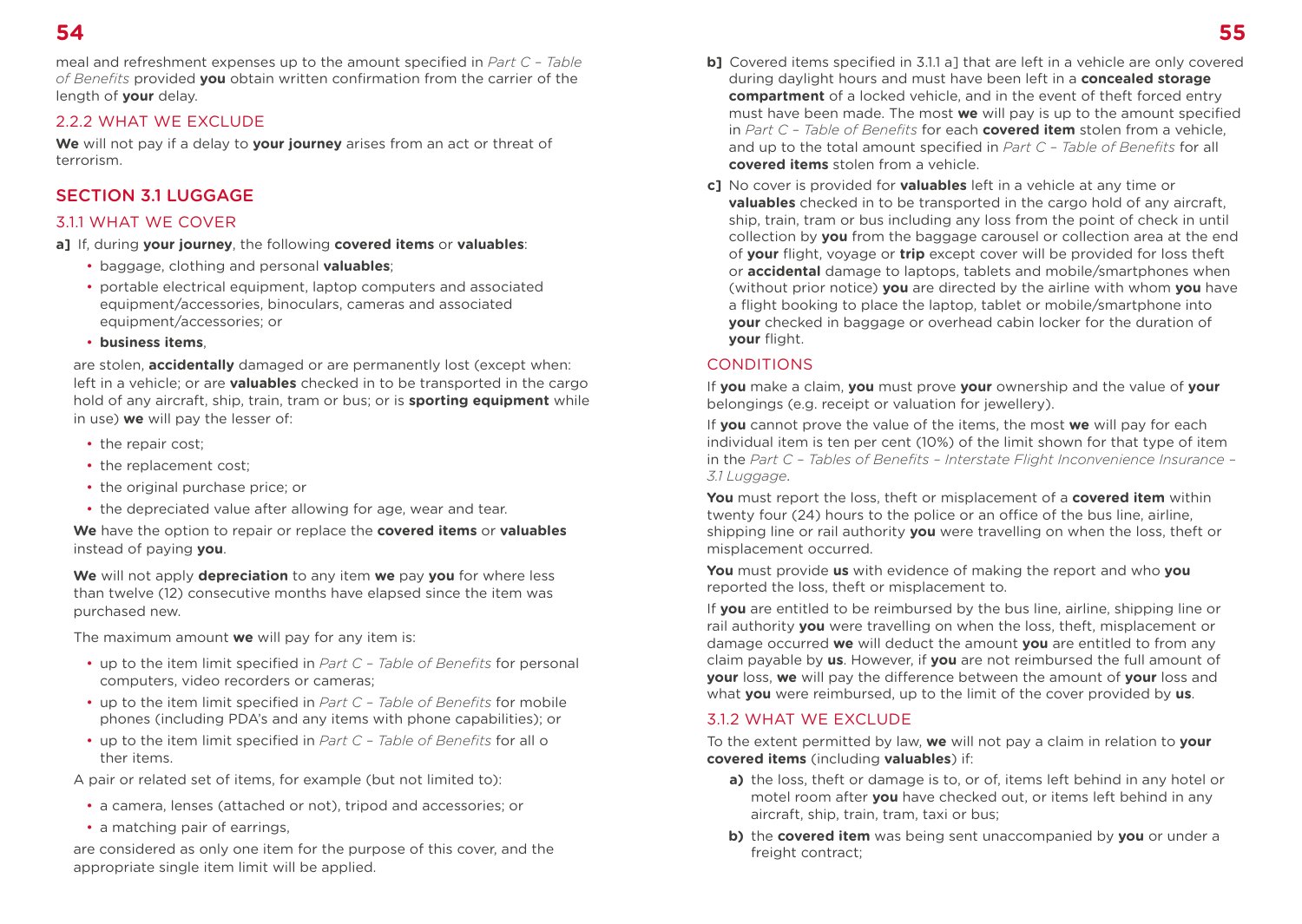- **c)** the loss or damage arises from any process of cleaning, repair or alteration;
- **d)** the loss or damage arises from ordinary wear and tear, deterioration, atmospheric or weather conditions, insects, rodents or vermin;
- **e)** the **covered item** disappears in circumstances that cannot be explained to **our** satisfaction;
- **f)** arising from the lawful confiscation, detention or destruction of anything;
- **g)** the **covered item** was left **unsupervised** in a **public place**;
- **h)** the **covered item** has an inherent defect or an electrical or mechanical breakdown; or
- **i)** the **covered item** is fragile or brittle or is an electrical component and is broken or scratched unless the breakage or scratch (except scratches occurring to lenses or screens) was caused by theft, fire or an **accident** involving a vehicle in which **you** were travelling; or
- **j)** the loss or damage arises from scratches occurring to lenses or screens of **covered items**.

# SECTION 4.1 FUNERAL EXPENSES

# 4.1.1 WHAT WE COVER

If **you** die as a result of an **accidental injury** occurring during the period of cover provided for **your journey we** will pay **your reasonable funeral expenses** or the cost of repatriation of **your** remains to **your home** or nominated funeral home (if necessary) up to the amount specified in *Part C – Table of Benefits.*

# SECTION 5.1 RENTAL VEHICLE EXCESS

Cover is only provided under this section if **your rental vehicle** agreement specifies an excess, deductible or damage liability fee that is payable in the event the **rental vehicle** is damaged or stolen while in **your** custody. This section does not cover items such as, but not limited to, tyres and/or windscreens, roof and underbody if they are not covered by the indemnity provided by the rental company or agency under the **rental vehicle** agreement to which the amount payable applies.

The maximum amount **we** will pay under this section is the amount specified in **your rental vehicle** agreement up to the limit shown in *Part C – Table of Benefits.*

## 5.1.1 WHAT WE COVER

If, during **your** period of cover, a **rental vehicle you** have rented from a rental company or agency is:

- involved in a motor vehicle **accident** while **you** are driving it; or
- damaged or stolen while in **your** custody,

then **we** will pay **you** the lesser of:

- the amount specified that **you** are required to pay under **your rental vehicle** agreement; or
- property damage for which **you** are liable.

## CONDITIONS

**You** must provide a copy of:

- **your rental vehicle** agreement;
- the incident report that was completed;
- repair account:
- an itemised list of the value of the damage; and
- written notice from the rental company or agency advising **you** of the amount that **you** are required to pay.

## 512 WHAT WE EXCLUDE

To the extent permitted by law, **we** will not pay if the claim arises directly or indirectly from, or is in any way connected with, or is for:

- **a] you** using the **rental vehicle** in breach of the **rental vehicle** agreement;
- **b] you** using the **rental vehicle** without a licence for the purpose that **you** were using it (such as but not limited to the carrying of fare paying passengers or the carrying of freight); or
- **c]** administrative charges or fees of the rental company that are not a component of the amount specified in **your rental vehicle** agreement.

# Transit Accident Insurance

# WHAT WE COVER

If, during a **trip**; or

- **a)** while boarding or alighting (being when **you** physically get on or of) **transportation** at any airport, coach depot, railway station or dock during **your trip**; or
- **b)** while travelling as a passenger in a **transportation** directly to or from any airport, coach depot, railway station, or dock immediately before or after **your** scheduled **trip**,

**you** suffer an **accident** that causes an **injury** listed in *Part C – Table of Benefits* within twelve (12) consecutive months of the **accident**, **we** will pay **you** the Benefit Amount specified for the **injury** listed in *Part C – Table of Benefits,* that **you** suffered.

In addition, if during a **trip**:

**c) you** disappear due to an **accident** which results in the disappearance, sinking or wrecking of the **transportation** on which **you** were travelling and **your** body has not been found within twelve (12) consecutive months after the date of such **accident**, it will be presumed, subject to there being no evidence to the contrary, that **you** died,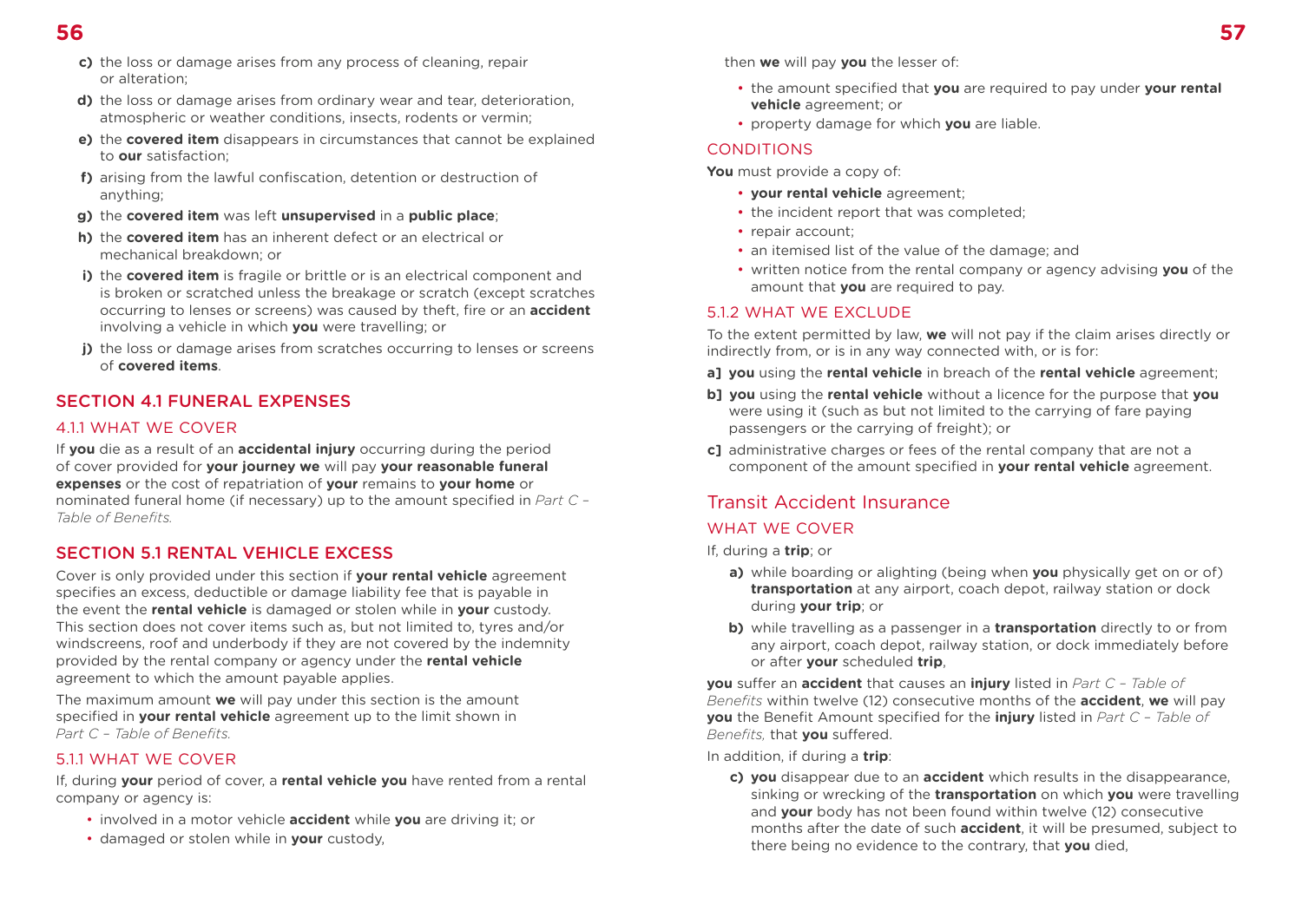**we** will pay the applicable benefit amount listed in *Part C – Table of Benefits* to **you**, or to **your** estate in the case of **your** death.

If **you** suffer more than one **injury** as a result of the **accident we** will pay **you** no more than the specified amount for the most serious **injury** listed in *Part C – Table of Benefits* that **you** suffered.

#### WHAT WE EXCLUDE

To the extent permitted by law **we** will not pay for any **injury** that results directly or indirectly from:

**a)** hijack of **your transportation**;

- **b)** any act of terrorism;
- **c) your** intentional self harm or **your** suicide or **your** attempted suicide; or
- **d)** any illegal act committed by **you** or any person acting on **your** behalf.

#### GROUP POLICY AGGREGATE LIMIT OF LIABILITY

The Group Policy under which this cover is provided contains an aggregate (maximum) limit of liability for claims from all eligible **cardholders**, **spouses** and/or **dependants** arising from the one event.

The most **we** will pay under this section from one event (e.g. a bus crash) is \$1,300,000 regardless of the number of persons involved in the event who suffer **accidental injury**.

This means that if as a result of one event a number of **cardholders**, their **spouses** and/or **dependants** were **accidentally injured**, **we** will pay each on a proportional basis (using the amounts in the table appearing in *Part C – Tables of Benefits*) up to a maximum combined total of \$1,300,000.

For example, if two **cardholders**, one **spouse** and one **dependant** lost their lives in the same bus crash, **we** would pay to each of their legal personal representatives benefits, calculated as follows:

Two **cardholders** – \$1,000,000

One **spouse** – \$250,000

One **dependant** – \$125,000

Total benefit amount: \$1,375,000

**We** take the total aggregate exposure (\$1,300,000) and divide it by the total benefit amount (\$1,375,000) to determine the percentage (94.5455%) to proportionally reduce.

In this case, the total benefits would work out to be:

Two **cardholders** – \$472,727

One **spouse** – \$236,364

One **dependant** – \$118,182

Total benefit amount: \$1,300,000

# Purchase Cover Insurance

## WHAT WE COVER

If, within ninety (90) consecutive days of **you** taking possession of a **covered item** where **you** have charged the full purchase price to **your card account**, the **covered item** is stolen, **accidentally** damaged or permanently lost (except when: left in a vehicle; or are **valuables** checked in to be transported in the cargo hold of any aircraft, ship, train, tram or bus; or is **sporting equipment** while in use) **we** will pay the lesser of:

- **a)** the original purchase price charged to the **account holder's card account**; or
- **b)** the limit per claim specified in *Part C Tables of Benefits* in respect of jewellery, watches and new works of art.

The most **we** will pay in any twelve (12) consecutive month period in respect of any one **card account** is the maximum total limit specified in *Part C – Tables of Benefits***.**

#### CONDITIONS

**You** must report the loss, theft or misplacement of a **covered item** within twenty four (24) hours to the police or an office of the bus line, airline, shipping line or rail authority **you** were travelling on when the loss, theft or misplacement occurred. **You** must provide **us** with evidence of making the report and who **you** reported the loss, theft or misplacement to.

If **you** are entitled to be reimbursed by the bus line, airline, shipping line or rail authority **you** were travelling on when the loss, theft, misplacement or damage occurred **we** will deduct the amount **you** are entitled to from any claim payable by **us**. However, if **you** are not reimbursed the full amount of **your** loss, **we** will pay the difference between the amount of **your** loss and what **you** were reimbursed, up to the limit of **your** cover.

#### WHAT WE EXCLUDE

To the extent permitted by law, **we** will not pay a claim in relation to **your covered items** (including **valuables**) if:

- **a)** the loss, theft or damage is to, or of, items left behind in any hotel or motel room after **you** have checked out, or items left behind in any aircraft, ship, train, tram, taxi or bus;
- **b)** the **covered items** were being sent unaccompanied by **you** or under a freight contract:
- **c)** the loss or damage arises from any process of cleaning, repair or alteration;
- **d)** the loss or damage arises from ordinary wear and tear, deterioration, atmospheric or weather conditions, insects, rodents or vermin;
- **e)** the **covered items** disappear in circumstances that cannot be explained to **our** reasonable satisfaction;
- **f)** arising from the lawful confiscation, detention or destruction of anything;
- **g)** the **covered items** were left **unsupervised** in a **public place**;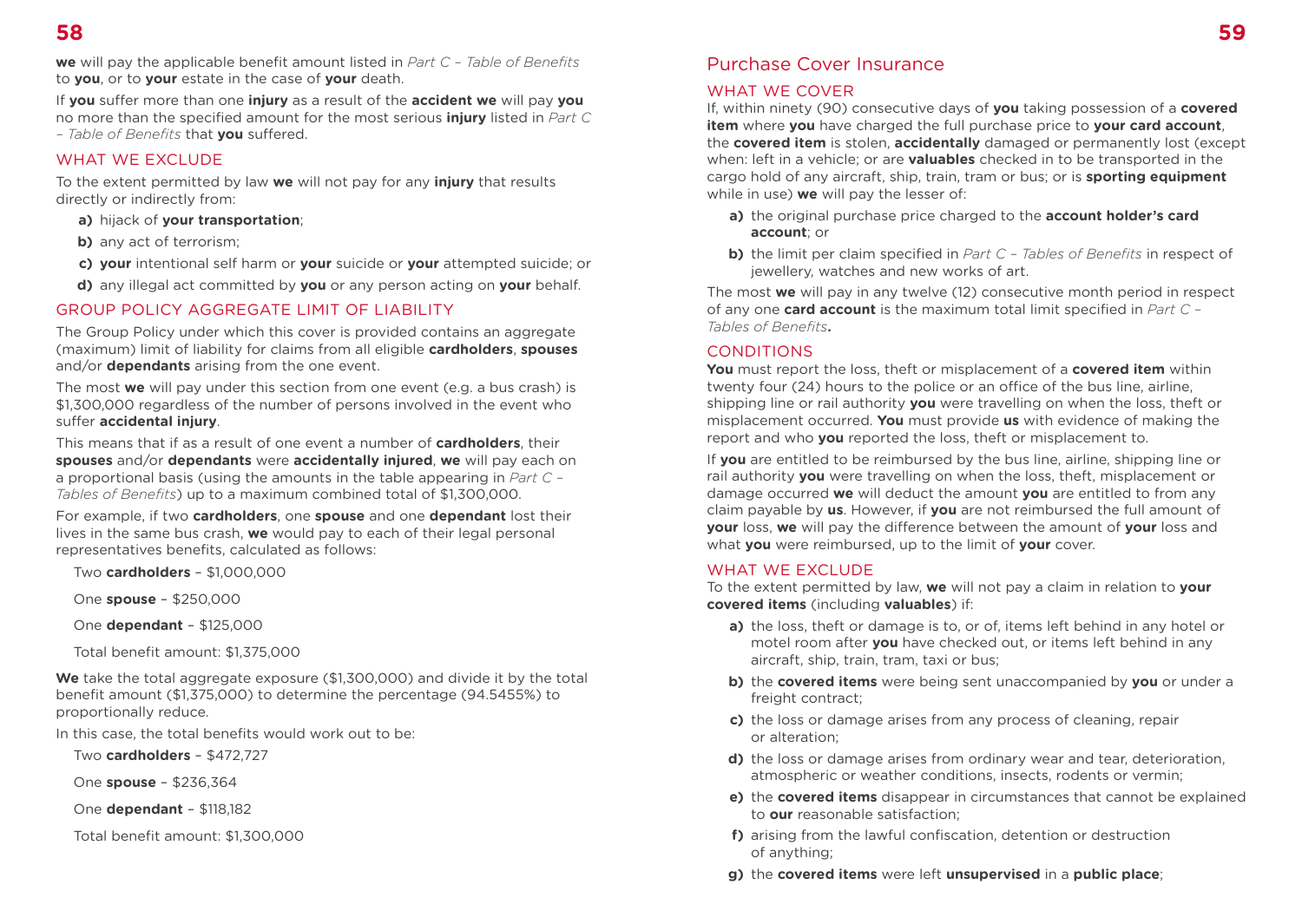- **h)** the **covered items** have an electrical or mechanical breakdown;
- **i)** the **covered item** is fragile or brittle or is an electrical component and is broken or scratched unless the breakage or scratch (except scratches occurring to lenses or screens) was caused by theft, fire or an **accident** involving a vehicle in which **you** were travelling; or
- **j)** the loss or damage arises from scratches occurring to lenses or screens of **covered items**.

# Guaranteed Pricing Scheme

## WHAT WE COVER

If within sixty (60) consecutive days of **you** charging the full purchase price of a **covered item** that **you** purchase from a physical store, to the **account holder's card account**:

- **a) you** receive a printed catalogue from a store with twenty five (25) kilometres of the store where **you** made **your** original puchase; and
- **b)** the catalogue advertises the **covered item** for a price more than seventy five dollars (\$75) less than the price **you** charged to **your card account** for the **covered item you** purchased,

then **we** will reimburse **you** up to the amount specified in *Part C – Tables of Benefits – Guaranteed Pricing Scheme* for the difference in price between the price of the **covered item** charged to **your card account** and the cheaper advertised price of the item in the printed catalogue **you** received, provided:

- **c)** the cheaper item is new, the same model number and year and produced by the same manufacturer as the **covered item you** purchased and charged to **your card account**; and
- **d)** the catalogue advertising the cheaper item was printed after the **covered item you** purchased was charged to **your card account**;

#### WHAT WE EXCLUDE

**We** do not cover items that **you** purchase via the internet or that are only advertised by digital medium.

# Extended Warranty Insurance

**Your covered items** may come with guarantees that cannot be excluded under the Australian Consumer Law (**ACL**) or other relevant law. This cover operates alongside, and in addition to, the rights and remedies to which **you** may be entitled under the **ACL** and any other law that applies to **your covered items** and does not change those rights or remedies.

#### WHAT WE COVER

If a **covered item** that **you** purchased and charged the whole purchase price of to the **card account**, suffers a **covered breakdown** after the **manufacturer's warranty** expires **we** will reimburse **you** the lesser of:

- the repair cost:
- the replacement cost; or
- the original purchase price.

subject to the limit per **covered item** and maximum total limit for any one **card account** in any twelve (12) consecutive month period specified in *Part C – Tables of Benefits – Extended Warranty Insurance*.

#### CONDITIONS

Only items with a manufacturer's unique identification serial number on them are covered under this insurance.

**You** must take all reasonable care to protect and/or maintain **your covered items**.

**You** must obtain **our** approval before starting any repairs or replacement of any **covered item** that has suffered a **covered breakdown**.

**You** must keep the **covered item** for which **you** are claiming or relevant parts of the **covered item** so that **we** may inspect them.

# Claims

*Please do not contact Virgin Money or Citi in the event of a claim.*

First check that **you** are covered by reading the appropriate section in this booklet and *Part D – Excesses and General Exclusions* to see exactly what is, and is not covered, noting particularly any conditions, limitations and exclusions.

**You** are not covered for any claim made after termination of, or the expiry of the period of insurance specified in, the Group Policy. **Virgin Money** or **Citi** will provide **you** with details of any replacement cover.

#### HOW TO MAKE A CLAIM

**You** must give **Allianz Global Assistance** notice of **your** claim as soon as possible.

**Allianz Global Assistance** can be contacted using the contact details listed on the back cover of this booklet.

**You** can obtain claim forms and information on how to make a claim at:

*<https://claims.agaassistance.com.au/>*

**You** can lodge **your** travel claim online at:

*[www.travelclaims.com.au](http://www.travelclaims.com.au)*

If there is a delay in claim notification, or **you** do not provide sufficient detail for **Allianz Global Assistance** to consider **your** claim, **we** can reduce any claim payable by the amount of prejudice **we** have suffered because of the delay.

**You** must give any information **Allianz Global Assistance** reasonably asks for to support **your** claim at **your** expense, such as but not limited to police reports, valuations, medical reports, original receipts or proof of purchase and ownership. If required **Allianz Global Assistance** may ask **you** to provide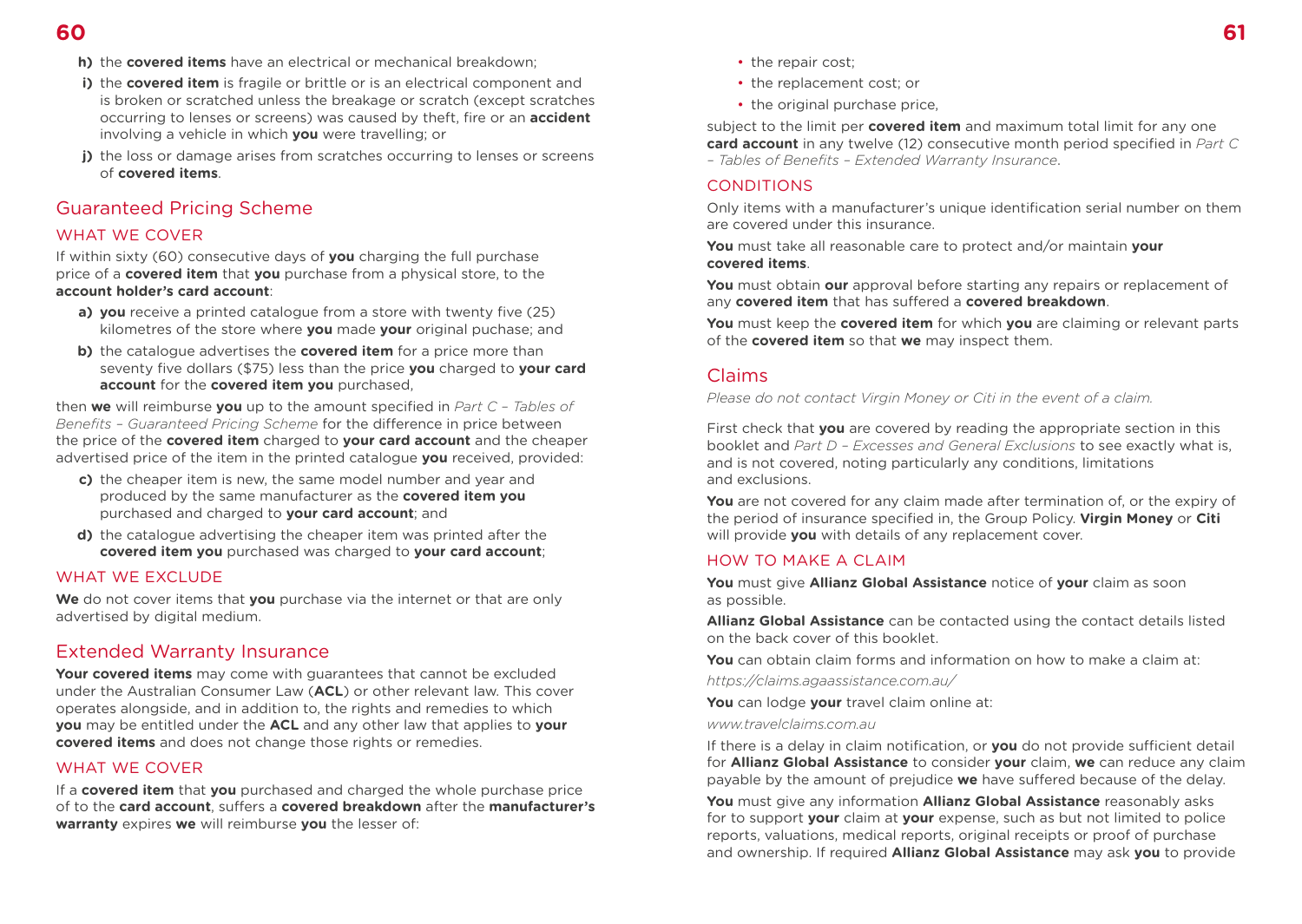them with translations into English of any such documents to enable their consideration of **your** claim.

**You** must co-operate at all times in relation to providing supporting evidence and such other information that may reasonably be required.

- **a)** If **you** think that **you** may have to cancel **your journey** or shorten **your journey you** must tell **us** as soon as possible. Contact **Allianz Global Assistance** using the contact number, or if **overseas** the *24 hour Emergency Assistance* number, shown on the back cover of this booklet.
- **b)** For medical, **hospital** or dental claims, contact **Allianz Global Assistance** as soon as practicable.
- **c)** For loss or theft of **your covered items** or **valuables**, report it immediately to the police and obtain confirmation of **your** report. **You** must do this within twenty four (24) hours of learning of the theft, loss or damage and the report must list and describe the missing or damaged **covered items**.
- **d)** For damage or misplacement of **your covered items** or **valuables**, caused by the airline or any other operator or accommodation provider, report the damage or misplacement to an appropriate official and obtain a written report, including any offer of settlement that they may make.
- **e)** Submit full details of any claim in writing.

#### CLAIMS ARE PAYABLE IN AUSTRALIAN DOLLARS

**We** will pay all claims in Australian dollars. **We** will pay **you** unless **you** tell **us** to pay someone else. The rate of currency exchange that will apply is the rate at the time **you** incurred the expense. Payment will be made by direct credit to a bank account nominated by **you**.

#### YOU MUST NOT ADMIT FAULT OR LIABILITY

**You** must not admit that **you** are at fault, for any **accident**, incident or event causing a claim, and **you** must not offer or promise to pay any money, or become involved in legal action, without the approval of **Allianz Global Assistance**.

#### YOU MUST HELP US RECOVER ANY MONEY WE HAVE PAID

If **we** have a claim against someone in relation to the money **we** have to pay or **we** have paid, **you** must do everything **you** can to help **us** do that in legal proceedings. If **you** are aware of any third party that **you** or **we** may recover money from, **you** must inform **us** of such third party.

When making a claim **you** must tell us about any other insurance under which **you** are or might be able to claim. If **you** can claim from another insurer and **we** also pay **you** in respect of the same insured event, then **you** must refund to **us** the amount **we** paid if the other insurer also pay **you**. **You** cannot claim from **us** and from the other insurer to obtain an aggregate amount that exceeds **your** loss.

#### FRAUD

When making a claim **you** have a responsibility to assist **us** and to act in an honest and truthful manner.

If any claim is fraudulent in any way or if **you** or anyone acting on **your** behalf uses fraudulent means to make a claim on the cover described in this booklet, then no payment will be made in regard to the claim. Also **Virgin Money** and **Citi** will be informed of the situation and **you** may no longer be eligible for the cover described in this booklet.

# Complaints & disputes

If **you** have a complaint in relation to this insurance, or **our** services or **our** representatives, please call **us** using the contact details on the inside front cover of this booklet, or put the complaint in writing and send it to:

Credit Card Complaints, PO Box 162, Toowong, QLD 4066

**We** will attempt to resolve the matter in accordance with **our** Internal Dispute Resolution procedures. To obtain a copy of **our** procedures, please contact **us**.

A complaint can be referred to the Australian Financial Complaints Authority (**AFCA**), subject to its rules. The **AFCA** provides a free and independent dispute resolution service for consumers who have general insurance complaints falling within its rules.

The contact details for the **AFCA** are:

Australian Financial Complaints Authority GPO Box 3, Melbourne Victoria 3001 Phone: 1800 931 678 Website: [www.afca.org.au](http://www.afca.org.au) Email: [info@afca.org.au](mailto:info%40afca.org.au?subject=)

#### GENERAL INSURANCE CODE OF PRACTICE

**Allianz** and **Allianz Global Assistance** proudly support the General Insurance Code of Practice.

The Code sets out the minimum standards of practice in the general insurance industry. **You** can obtain more information on the Code and how it assists **you** by contacting **Allianz Global Assistance** using the contact details on the inside front cover of this booklet, or by visting:

[www.codeofpractice.com.au](http://www.codeofpractice.com.au)